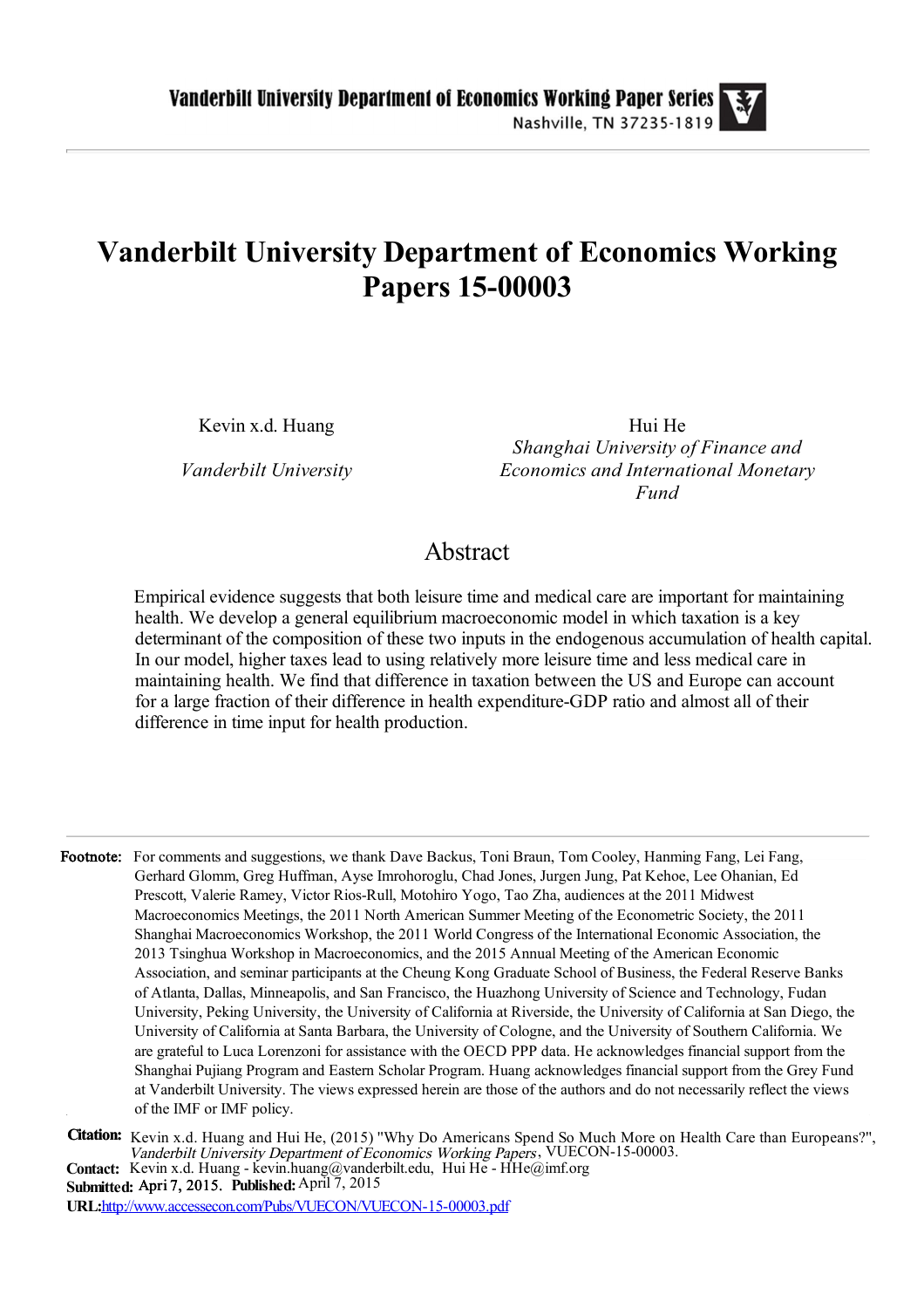### 1 Introduction

In the past forty years or so, Americans persistently spend much more on medical care than Europeans. In one account, the average medical expenditure to GDP ratio over the period 1970-2007 is about 4 percentage point higher in the US than the average across eight comparably rich European countries, including Belgium, Finland, France, Germany, Italy, Netherlands, Spain, and the UK. Medical expenditure per capita is also much greater in the US than in Europe. As we will document in Section 2, the difference illustrated above, and to be documented in detail below, is beyond the counting of the US-EU difference in expenditure on health-related research and development, and on education and training of health personnel, neither is there any notable cross-country difference in aging or life-cycle dynamics, such as age structure of the population, or age-related medical status and expenditure, to which the cross-country difference in medical expenditure-GDP ratio can be attributed.

Then why do Americans spend so much more on health care than Europeans? In this paper, we highlight a channel that has not received much attention in the literature on health care costs. To this end, we develop a macroeconomic theory of health investment portfolio in a general equilibrium context. We emphasize two forms of health investment: (1) medical goods and services, which are the usual focus in the economics literature and policy debate, and (2) health-enhancing leisure-time activity, which has received much less attention, even though, as we will show below, ample empirical evidence reveals its critical importance in producing and maintaining good health. The thesis of our analysis is that these two inputs for health production must be jointly determined in general equilibrium and that, in the general equilibrium setting, cross-country variations in the determinants of such portfolio composition of health investment may hold a key to understanding the cross-country differences in health care expenditure.

We show that a key determinant of the composition of health investment portfolio is taxation, in particular, labor income and consumption taxes. Higher tax rates on consumption and labor imply lower opportunity costs of leisure. The main prediction of our theory is that higher taxes would lead to using relatively more leisure time and relatively less medical commodity in producing and maintaining good health. The crucial and relevant fact then is that, for the same period that Europeans spend much less on health care than Americans, labor income and consumption tax rates are much higher in the Eurozone countries than in the US, as we will document in Section 2. We find that this amount of difference in taxation as observed from the US and European data can explain nearly fifty percent of the difference in medical expenditure-GDP ratio between the US and Europe.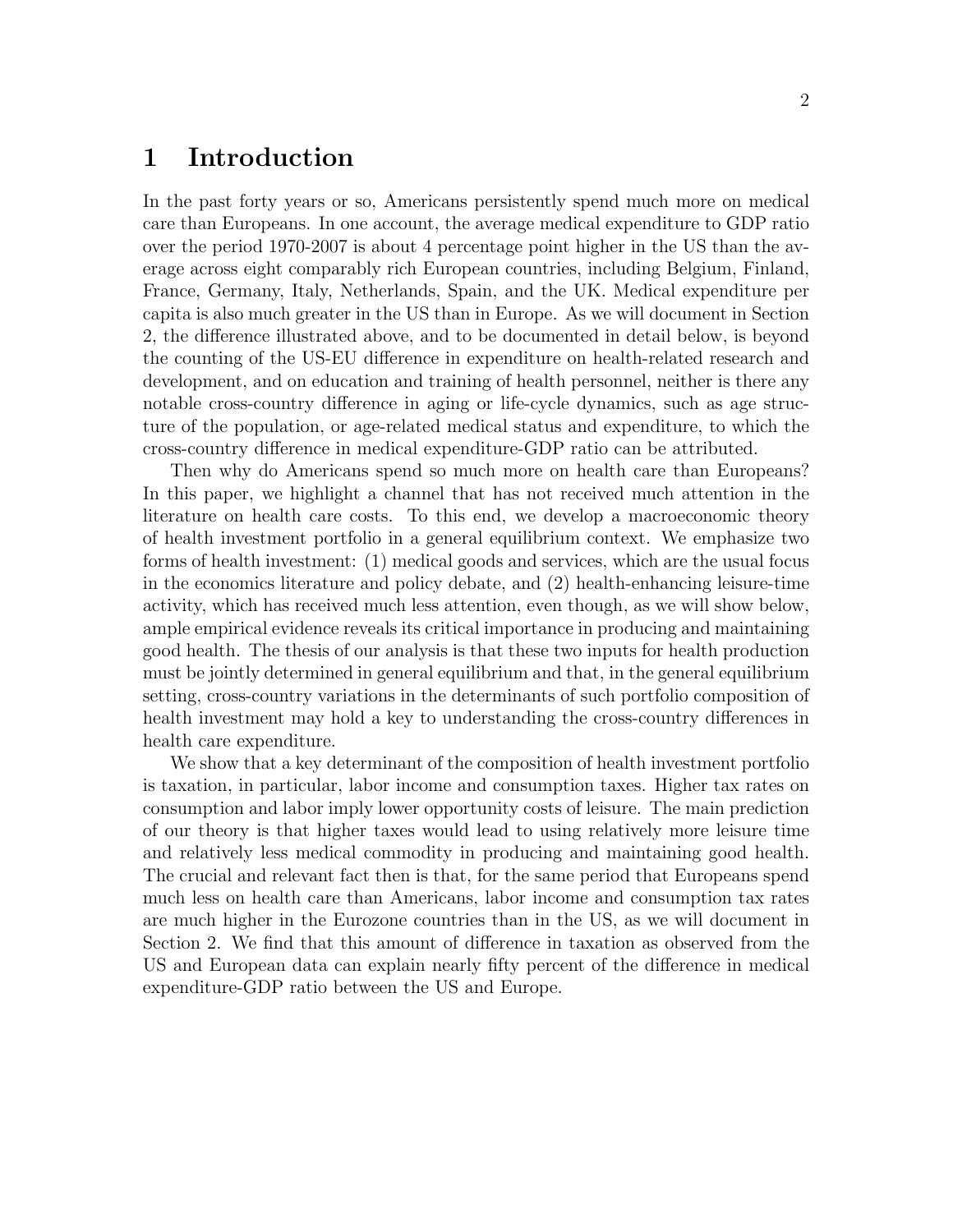Our theory's account of the US-EU difference in medical expenditure is accompanied by its prediction on the cross-country difference in leisure time as another component of an optimal health investment portfolio under different tax rates. It is important to emphasize at the outset that this portfolio view of health investment is essential for our theory's success stated above. If we abstract from the time input in health production, as we will show below through a counterfactual experiment, higher taxes in Europe than in the US would predict that Europeans would spend a greater, rather than a smaller, share of their GDP on health care than Americans.

The important question then is whether our theory's prediction on cross-country differences in the time input for health production has any empirical support. The theory predicts that, since labor and consumption tax rates are higher in Europe than in the US, Europeans would rely more on leisure than do Americans when it comes to producing and maintaining good health. As we will show in Section 2, this is exactly what we observe from the US and European data. We find that, in fact, the US-EU difference in taxation can explain more than ninety percent of the difference in time input in health production between Americans and Europeans.

We therefore argue that differences in taxation can provide a coherent account for much of the US-EU difference in the composition of health investment portfolio. Arising also endogenously in our general equilibrium model under different tax rates are cross-country differences in sick time and in paid work time, the patterns of which are also consistent with the US-European comparisons. The intuition for these results are as follows. Higher tax rates in Europe induce lower labor supply by Europeans, leaving them with more leisure time to engage in health-enhancing activities, when compared with Americans. It is then sensible for Europeans to rely more on leisure while spending less on medical goods and services than Americans when it comes to health production. Faced with lower tax rates and thus higher opportunity costs of leisure, Americans choose to work more and spend more on medical goods and services, while having less leisure time, when compared with Europeans.

We have highlighted the role of taxation in shaping the composition of health investment portfolio. As we also show in this paper, another factor that may affect health investment portfolio is the price of health care goods and services relative to the general price level. As we will document below, relative health care price on average is higher in the US than in Europe. As a matter of fact, such cross-country difference in relative health care price is often thought of as contributing significantly to the higher overall health spending by Americans than by Europeans. In this paper, we also examine the relative price effect viewed through the lens of our theory on health investment portfolio.

In the general equilibrium context of the present paper, two countervailing effects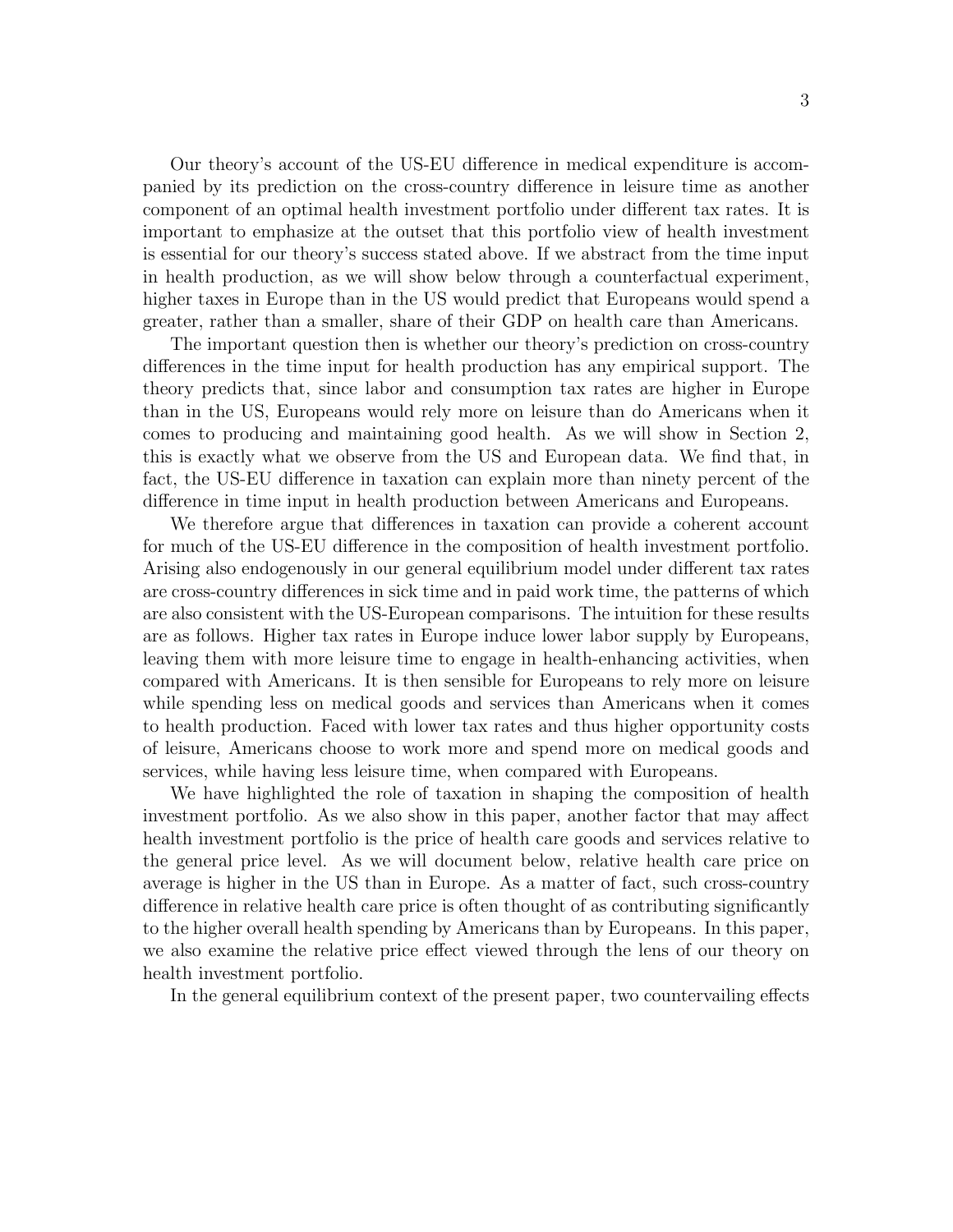arise from a higher relative price of medical commodity on overall health spending: (1) higher expenditure per unit of medical consumption, and (2) substitution away from medical commodity towards other goods or leisure in generating utility and towards time input in producing and maintaining good health. Which of these two effects may dominate is an empirical question. As we will show below, under our baseline calibration, the effect of  $(1)$  dominates that of  $(2)$ , but it is partially offset by the latter. This is to say that the contribution of a higher relative health care price to higher overall health spending is weakened by the re-balancing of health investment portfolio. More importantly, this re-balancing implies that a higher relative health care price would lead to using relatively more of the time input and relatively less quantity of medical commodity in producing and maintaining good health.

To put this into a quantitative perspective, we fit into our model the cross-country distribution in the relative prices of health care and services as observed from the US and European data, while keeping the cross-country differences in taxation muted. This helps isolate the account of the differences in relative health care prices for the US-EU difference in the composition of health investment portfolio. We find that the relative price difference can explain about 16.8% of the difference in overall health spending-GDP ratio between the US and Europe, but its prediction on time allocation is in a direction that is exactly opposite to the US-EU comparison: It predicts that Europeans would have longer paid work time and shorter leisure time when compared to Americans, whereas as we show the opposite is true in the data.

Finally, when we turn on the cross-country differences in taxation and in relative health care prices at the same time, our model can explain nearly two thirds of the difference in overall medical expenditure-GDP ratio and more than 80% of the difference in time input for health production between the US and Europe. We therefore argue that differences in taxation and in relative health care prices jointly provide a reasonable account for the US-EU difference in the composition of health investment portfolio.

This portfolio view of health investments sheds important light on the question posed at the beginning of this introduction. Our analysis recognizes the necessity of both leisure time and medical commodity in producing and maintaining good health. This permits the study of how cross-country variations in taxation and in relative health care prices may give rise to different compositions of leisure time and medical consumption in health production. To assess the quantitative significance of these effects, we hold constant across countries other institutional and cultural features. We wish to emphasize from the outset that it is not our interpretation what we analyze in this paper encompass all factors for considering cross-country differences in health care spending, or in time allocation, but rather we view our approach as an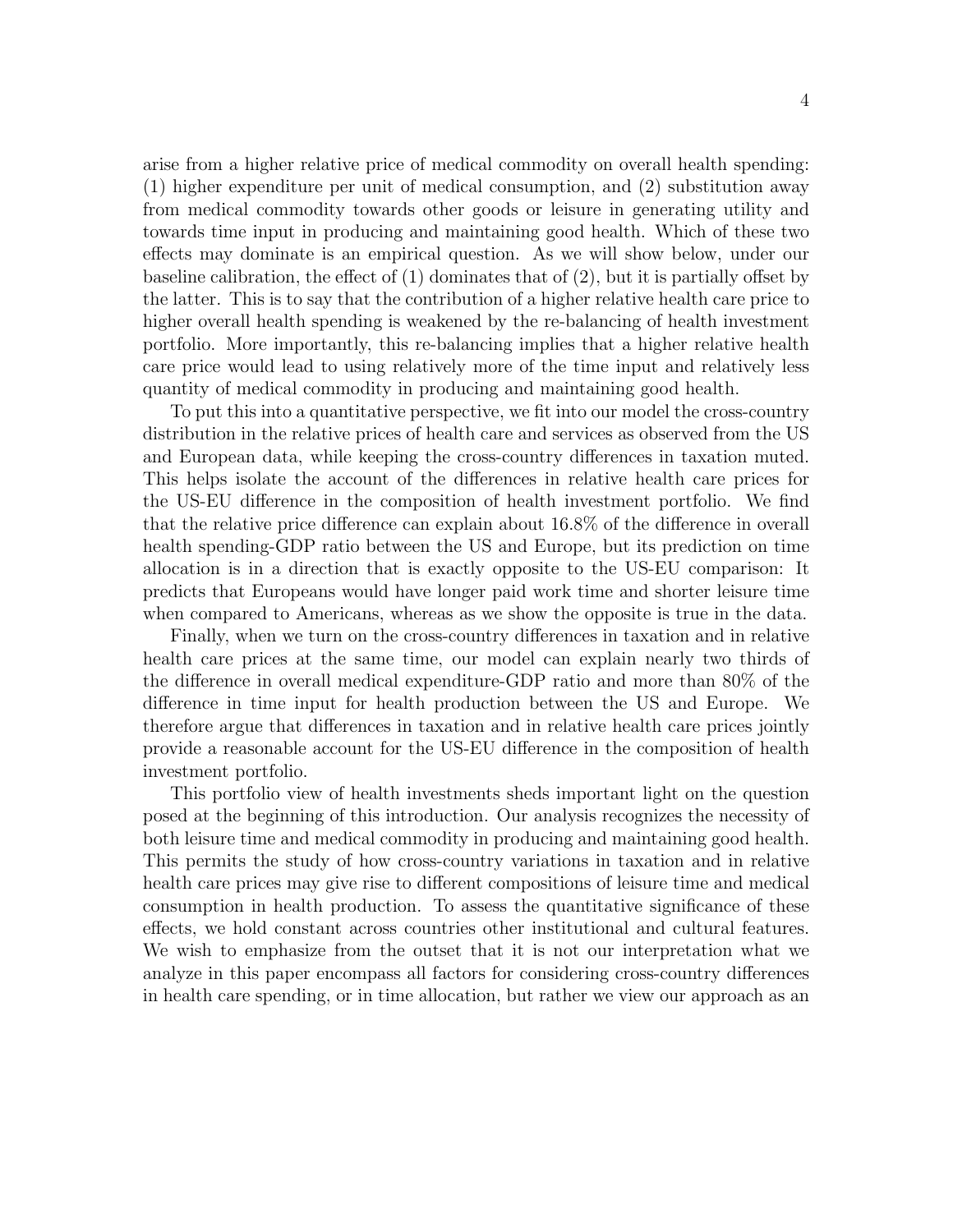effective way to isolate the impact of one particular channel that naturally links the two seemingly distinct dimensions in decision making within a unified framework. The empirical relevance of this channel is further attested by our dynamic analysis, which shows that significant fractions of the time-series variations in the US-Europe differences in medical spending-GDP ratio and time use could be attributed to the time-series variation in their difference in the tax wedge over the period 1970-2007. In a time period as short as this, the US-Europe differences in preferences and cultures are arguably more stable than their differences in the variables examined in this paper, so are unlikely dominant factors underlying the changes in the latter.

The remaining of the paper is organized as follows. In Section 2, we document the empirical evidence that motivates our study and we review the related literature. In Section 3, we present our structural model, of which endogenous choice of health investment portfolio is a defining feature. The model is a variant of the neoclassical growth model with taxation, augmented to include multiple uses of time, which influence health production and are influenced by health status. In the model, better health reduces sick time and thus makes more of the time endowment available for paid work or leisure, while both leisure and medical care help enhance health status against the depreciation of health capital. Better health also directly increases utility, and so do greater health-neutral consumption and longer leisure time. A government taxes consumption and labor to finance its spending. The model that is presented here is thus intended to capture some of the key incentives affected by taxation and relative prices on multiple uses of time, on consumption of medical and non-medical commodities, and on their interactions with endogenous health accumulation. We characterize the model's equilibrium, discuss key first order equations, and highlight the roles of taxation and relative health care price in shaping medical expenditure and time allocation. In Section 4, we describe model parametrization and report main quantitative results. In Section 5, we present two extended models and show that the basic conclusions obtained in the baseline model continue to hold in these extended models. We conduct a series of sensitivity analyses in Section 6, and we provide some concluding remarks in Section 7.

## 2 Empirical Evidence and Related Literature

It is a much publicized fact nowadays that Americans spend considerably more on health care than Europeans. In 2007, for instance, health care expenditure accounts for 15.7% of GDP in the US, compared with 10% in Belgium, 8.2% in Finland, 11% in France, 10.4% in Germany, 8.7% in Italy, 9.7% in Netherlands, 8.4% in Spain, and 8.4% in the UK. To a large extent, such differences have existed for quite some time.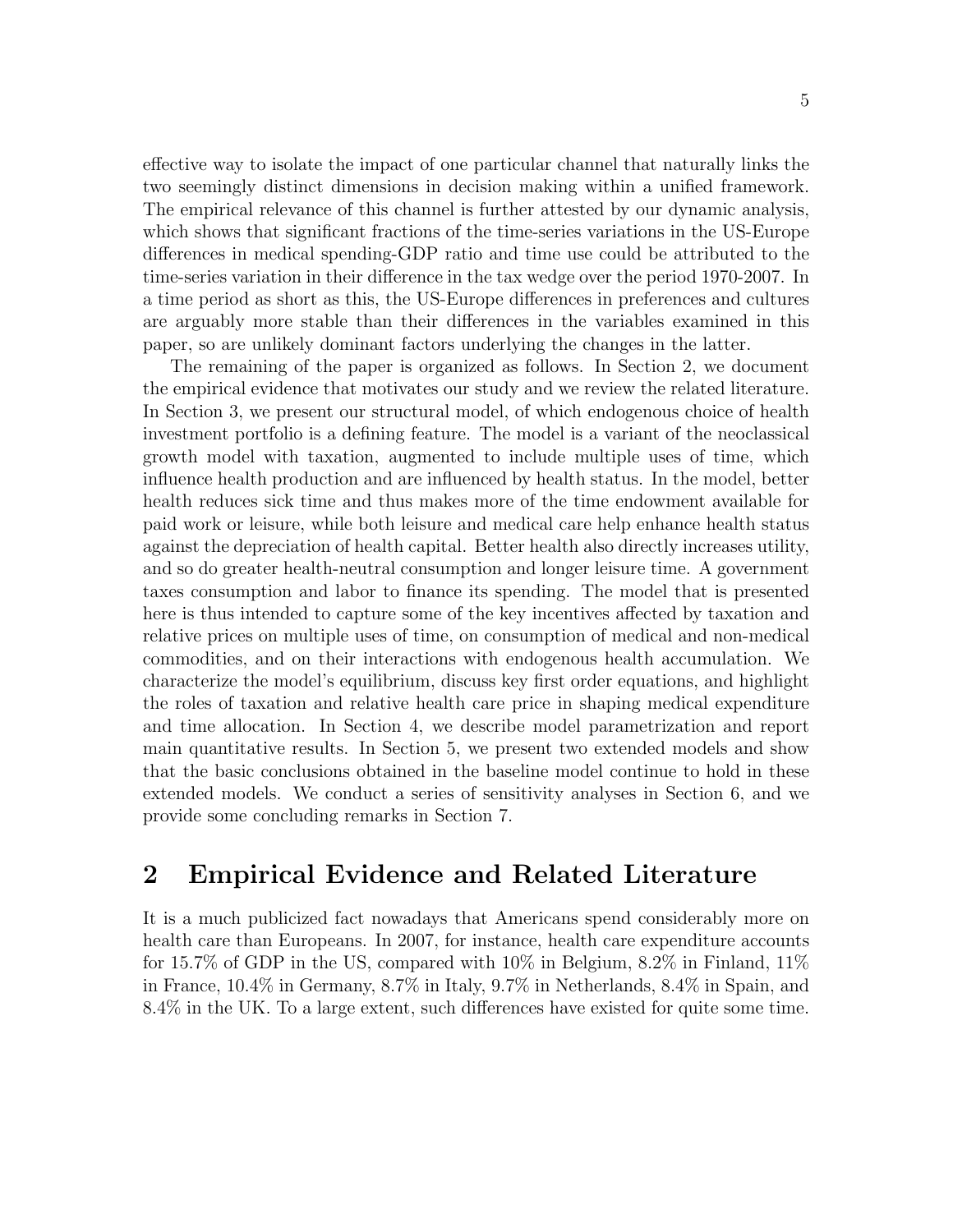The first column of Table 1 reports the average health spending to GDP ratio over the period 1970-2007 for the US and the eight comparably rich European countries. As is apparent from the table, the US spends a much larger share of its GDP on health care over this period of time, when compared with the other countries. Health care expenditure per capita is also much greater in the US than in Europe. 1

The differences in health care expenditure between the US and Europe illustrated above are not attributed to the US-EU differences in expenditure on health-related research and development, or on education and training of health personnel.<sup>2</sup> There also do not seem to exist any notable cross-country differences in aging or life-cycle dynamics, such as age structure of the population or age-related health status and expenditure, to which the reported US-EU differences in health care expenditure can be attributed (e.g., Anderson and Hussey 2000; Gerdtham and Jonsson 2000; Peterson and Burton 2007; Pearson 2009). This is consistent with the finding that differences in health care expenditures between the US and many of the European countries are similar in size across different age groups. 3

The point of departure of our analysis in this paper is to recast the issue of health care costs as a general equilibrium problem regarding the choice of health investment portfolio, of which the two crucial components are medical consumption and healthenhancing leisure-time activity. The idea that not only medical commodity but also leisure time are critical health inputs has been envisioned in several classic writings, such as Grossman (1972), Gronau (1977), and Ruhm (2000), which are accompanied by many supporting empirical studies. One of such empirical investigations is conducted by Sickles and Yazbeck (1998). Using a structural model to control for endogeneity and reverse causality, whereby to also take into account the opportunity

<sup>3</sup>See, for example, Hagist and Kotlikoff (2009) for the European countries, and Jung and Tran (2010) for the US. See, also, Table 2 in Anderson and Hussey (2000).

<sup>1</sup>Source: OECD Health Data 2010. Data for France are available for 1970, 1975, 1980, 1985, and at annual frequency since 1990, and we have used linear interpolation to fit in missing annual data for those years between 1970 and 1990. Data for Italy are available only for years after 1988, and the number reported in Table 1 for Italy is an average for the period 1988-2007.

<sup>&</sup>lt;sup>2</sup> According to the OECD, total health care expenditure is defined as the sum of expenditures on activities that – through application of medical, paramedical, and nursing knowledge and technology – have the goals of: 1) Promoting health and preventing disease; 2) Curing illness and reducing premature mortality; 3) Caring for persons affected by chronic illness who require nursing care; 4) Caring for persons with health-related impairments, disability, and handicaps who require nursing care; 5) Assisting patients to die with dignity; 6) Providing and administering public health; 7) Providing and administering health programmes, health insurance and other funding arrangements. This definition does not include expenses on education and training of health personnel, research and development in health, food, hygiene and drinking water control, and environmental health. See http://stats.oecd.org/index.aspx for detail.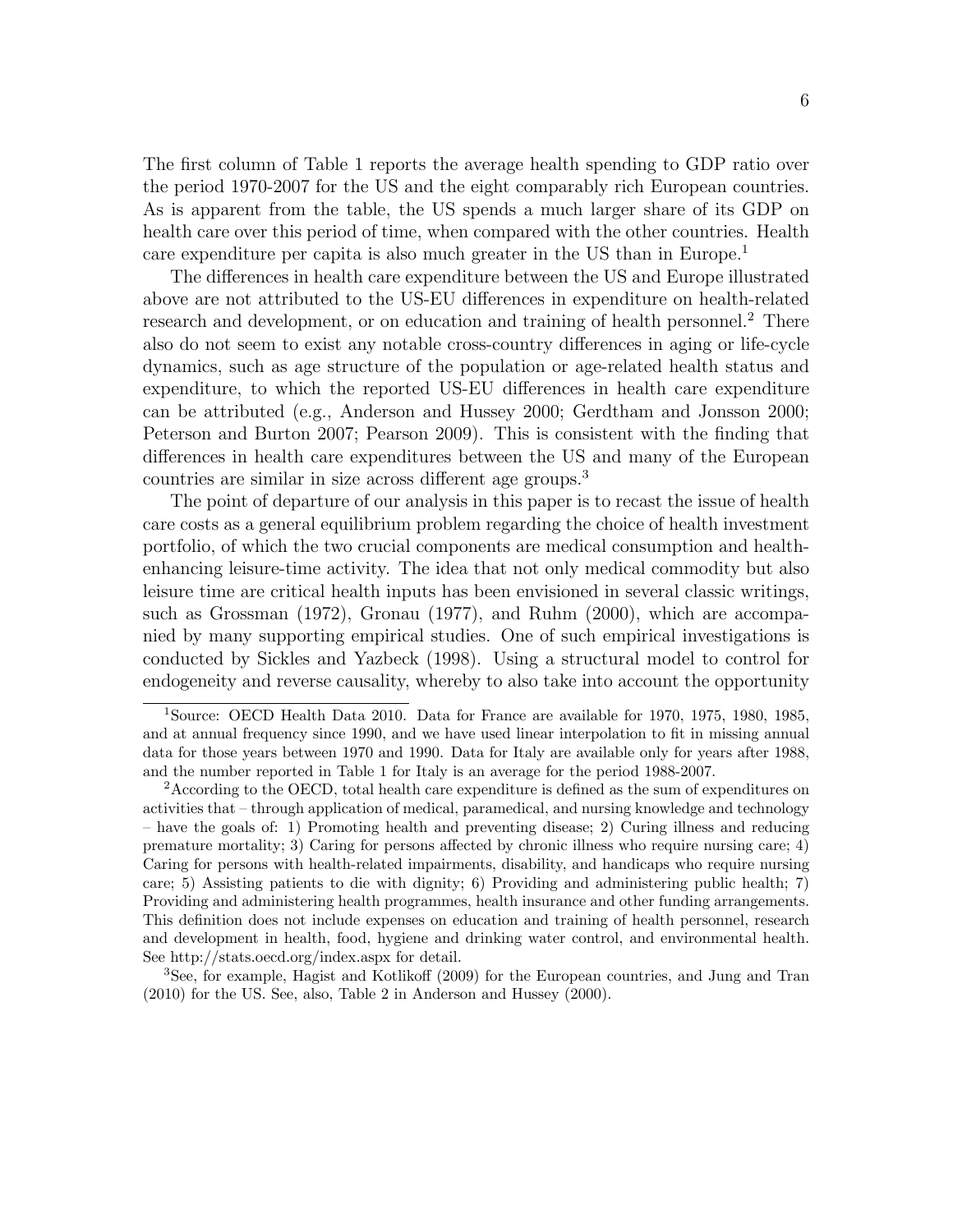cost of leisure explicitly, these authors estimate a trans-log production function of health, with both leisure time and medical commodity as inputs, based on US time series data. They find that both inputs make significantly positive contributions to producing and maintaining health, while the contribution of leisure can be even more than that of medical consumption. <sup>4</sup> Our recent econometric estimates based on multi-country data reach a similar conclusion (e.g., He et al. 2013).

Empirical evidence on the significant contribution of leisure to good health can also be found in the literatures of biomedical science, public health, psychobiology, and biosociology. While most of such studies in these literatures focus on identifying separately the specific health benefits of individual leisure activities,<sup>5</sup> some of these studies also show the evidence that increases in leisure time activities help reduce medical expenditures (e.g., Colditz 1999; Pratt et al. 2000; Wang and Brown 2004; Brown *et al.* 2005). The recent study by Pressman *et al.* (2009) establishes a general positive link between a wide variety of leisure activities (e.g., having hobbies, playing sports, socializing, spending time unwinding, spending time in nature, visiting friends or family, going on vacation, going to clubs or religious events) and a broad spectrum of health benefits (e.g., lower blood pressure, waist circumference, body mass index, and cortisol measurements, lower levels of stress and depression, stronger and better social networks, better feelings of satisfaction and engagement in lives, better sleep, better physical function and mood). Caldwell (2005), Russell (2009), and Payne et al. (2010) provide a comprehensive review of the empirical evidence on the importance of leisure in achieving and maintaining good health, and an intuitive account of the prevention, coping, and transcendence mechanisms through which leisure enhances physical, mental, social, and cognitive health. 6

As is explained in the introduction section, a key determinant of the composition of the two health inputs is taxation and, therefore, cross-country differences in labor income and consumption tax rates may hold a key to understanding cross-country differences in medical consumption, as well as in time input for health production. The linchpin of our analysis in this paper then has to do with the fact that, for the same period that Europeans spend much less on health care than Americans, labor income and consumption tax rates are much higher in Europe than in the US. This can be seen from the fourth to the sixth columns of Table 1, which report the

<sup>4</sup>Corroborating evidence has also been found by Kenkel (1995), Contoyannis and Jones (2004), Scholz and Seshadri (2010), and Insler (2011), among others.

<sup>5</sup>For example, leisurely walking or cycling, exercising, vacationing, spending time in nature, engaging in social activities, having hobbies, proper sleep hygiene, and restorative activities have all been independently shown to improve physical, mental, social, or cognitive health. See He and Huang (2013) for a list of references.

 ${}^{6}$ See He and Huang (2013) for a list of references.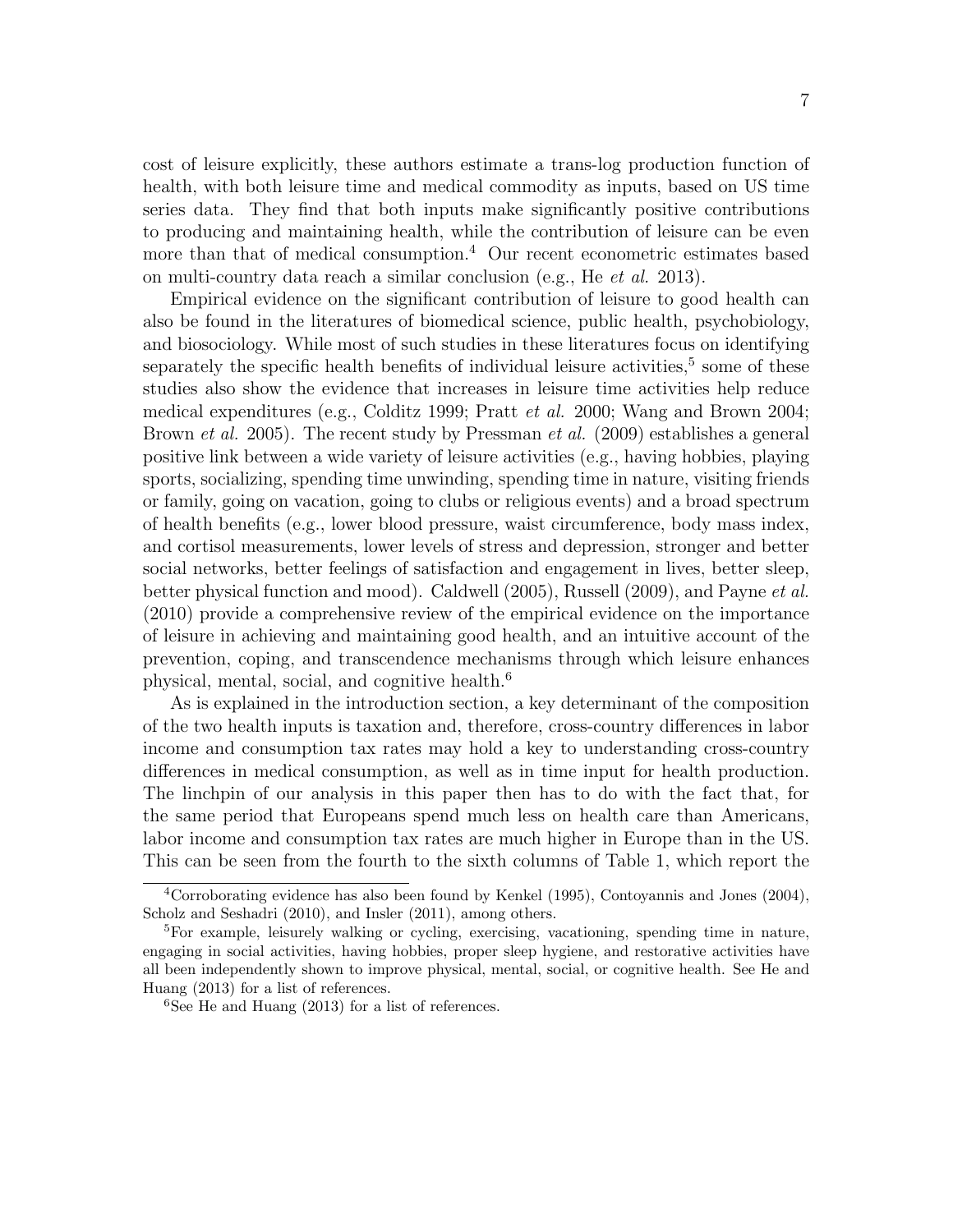average labor and consumption tax rates, along with the corresponding tax wedge, over the period 1970-2007 for the nine selected countries. <sup>7</sup> The tax wedge reported in the sixth column of the table, of which the precise definition will be given in the next section, is a monotonically increasing function of the labor and consumption tax rates. As such, the tax wedge is much higher in Europe than in the US, as is clear from the table. Our model then predicts that Europeans may rely less on medical commodity and more on leisure than Americans when it comes to health production. The first part of this prediction is consistent with the observation from the US and European data, as reported above, whereby the second part of the prediction also conforms to the data, as we document below.

Empirical evidence shows that conventionally defined leisure time, as is measured by the time spent away from paid work, is much shorter, whereas measured hours of paid work are much longer, in the US than in most European countries. This fact is elaborated by Figure 1 in Jones and Klenow (2011). More formally, as can be seen from the second column of Table 1, Europeans on average spend 4.3% less of their time endowment on paid work, and thus 4.3% more of their time endowment is spent on leisure, when compared to Americans. <sup>8</sup> As a standard practice in the literature (e.g., Rogerson 2006; Ohanian et al. 2008; Jones and Klenow 2011), time spent on paid work is here calculated as the product of total civilian employment and annual hours per worker, divided by the size of the population aged 15-64. We then divide the measure so constructed by  $365 \times 16$  to get a measure of paid work time as a percentage of annual discretionary time. Leisure time is then taken as the residual of paid work time following the conventional definition.

The US-EU differences in time allocation continue to hold even if we tease out unpaid work time (e.g., home production time) from the conventionally measured leisure time (i.e., the residual of paid work time). Based on the multi-country timeuse surveys, which record how people allocate their time (typically using a 24-hour diary), OECD (2011) classifies time allocation by working age populations in 29 countries over the period 1998-2009 into paid work or study, unpaid work, personal care, leisure, and other time use, which, when averaged over the 29 countries, take up 19%, 14%, 46%, 20%, and 1% of the total time endowment, and which also

<sup>&</sup>lt;sup>7</sup>Source: McDaniel (2007). The author applies the methodology in Mendoza *et al.* (1994) to calculate a variety of average tax rates over an extended period of time for a number of OECD countries, using national account statistics as a primary source. The average labor and consumption tax rates for Italy reported in the fourth and fifth columns of Table 1 are for the same period 1988- 2007 for which the Italian health expenditure data are reported in the first column of the table. The data are downloaded from http://www.caramcdaniel.com/researchpapers.

<sup>&</sup>lt;sup>8</sup>The data are taken from Ohanian *et al.* (2008). They are the average for the period 1970-2004, except for Italy for which it is the average for the period 1988-2004.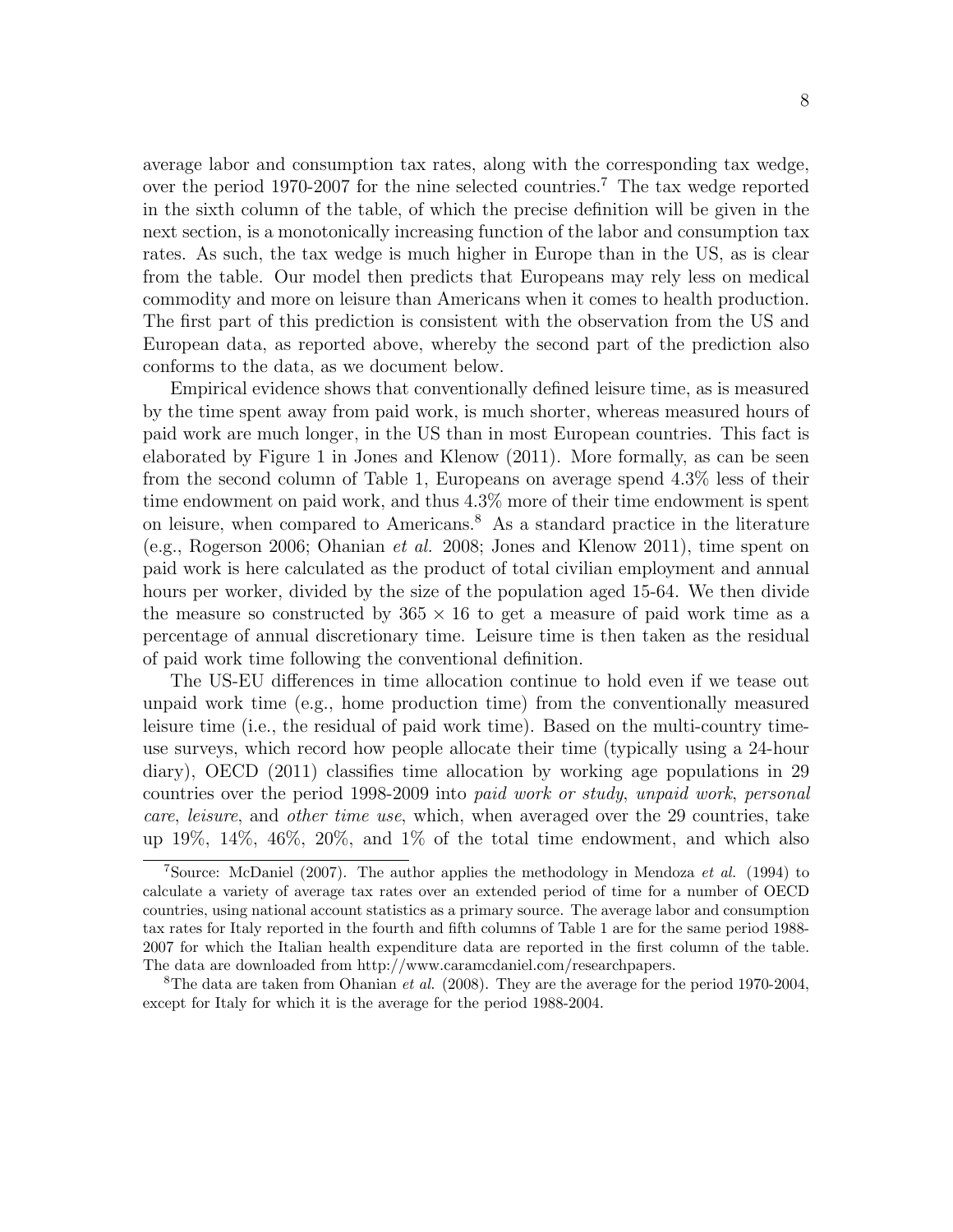show significant variations across the countries. The division between unpaid work and personal care, or leisure for that matter, is determined by the "third-person" criterion: If a third person could be hired to carry out the activity, while the benefits of the activity would still accrue to the hirer, then it is considered to be work. Under this criterion, cooking, cleaning, doing laundry, shopping, walking the dog, gardening, volunteering, and caring for children and other family and non-family members are all examples of unpaid work. In contrast, someone else cannot be paid on another's behalf to sleep, eat, drink, visit a doctor, watch a game, go to a concert, lay on the beach, jog, swim, play tennis, ride the treadmill, socialize with friends and family, attend a cultural event, read a book silently, or spend time unwinding, as the benefits of the activity would accrue to the doer, but not to the hirer. Thus, these activities are all examples of personal care or leisure, which are arguably important time inputs for the production of health.

The third column in Table 1 reports the sum of these two categories of time use, which we shall refer to as time input in health production, or, with some abuse of terminology, leisure time for short, as a fraction of the time endowment for the nine selected OECD countries. As is apparent from the table, all of the eight European countries are much higher on this time input for health production when compared with the US, and the Eurozone average is about 4% higher than the America's. This is equivalent to saying that Europeans on average spend one hour more per day on health-enhancing activities than Americans. It is worth recalling that these Eurozone countries on average spend one hour less per day on paid work than the US. Thus, it seems that Europeans shift much of this one-hour time from paid work to personal care or leisure, rather than to unpaid work, when compared with Americans.

It is also much known nowadays that the prices of health care goods and services relative to the general price levels are generally higher in the US than in Europe (e.g., Anderson et al. 2003). This can be seen from the seventh column of Table 1, which reports the purchasing power parities-adjusted price indexes of health care goods and services relative to non-medical commodities for the nine selected countries in 2005. As is shown, for example, the price of health care is 20% higher than that of non-medical consumption in the US, while in Germany the price of health care is only 94% of that of non-medical consumption. This implies that the relative price of health care is about 26% higher in the US than in Germany. It can be inferred from the indexes reported in this column of the table that the relative price of health care in the US is about 15% higher than the European average. These indexes are constructed by He et al.  $(2013)^9$  based on the data from the OECD 2005 PPP

<sup>&</sup>lt;sup>9</sup>In addition to constructing these relative price indexes, He *et al.* (2013) discuss some general issues concerning measures of data on prices and quantities (including time uses).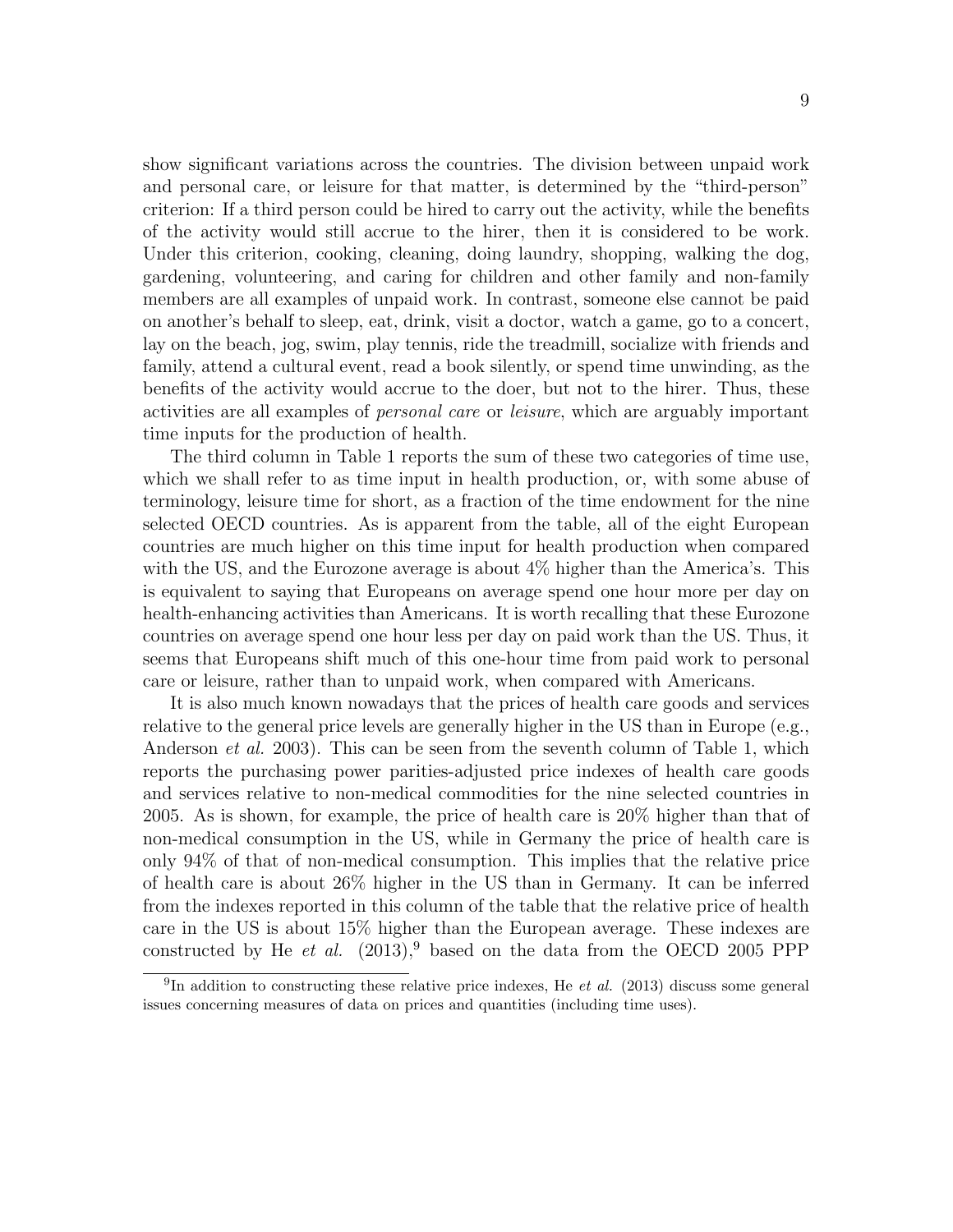Benchmark Results, which is a widely used dataset for international comparison of relative prices for health care goods and services (e.g., Pearson 2009).<sup>10</sup>

Some recent studies suggest various cultural and institutional differences between the US and Europe as potentially relevant for their differences in hours worked.<sup>11</sup> These studies typically abstract from health-related issues. On the other hand, there is an emerging class of economic models featuring endogenous health accumulation, which are developed to help understand the rising medical expenditure in the US (e.g., Suen 2006; Hall and Jones 2007; Fonseca *et al.* 2009; Zhao 2014), welfare effects of health care reforms (e.g., Feng 2008; Jung and Tran 2009), implications of health risks for consumption, health expenditure, and allocation of wealth among bonds, stocks, and housing (e.g., Yogo 2009), and implications of employment-based health benefits in the US (e.g., Fang and Gavazza 2011; Huang and Huffman 2014). These studies do not address cross-country difference in health care expenditure and they do not model time input in health production.

### 3 Baseline Model

Our analytical framework integrates endogenous health accumulation into a variant of the neoclassical growth model with taxation, augmented to include multiple uses of time, which influence health production and which are influenced by health status. This argumentation defines the key characteristics of our model, as suggested by the empirical evidence documented above, that is, both leisure and medical consumption are important for enhancing health status against the depreciation of health capital, which in turn affects sick time and thus the time endowment available for paid work or leisure. The linchpin of our analysis lies with taxation and relative health care prices as the key determinants of the composition of these health inputs. The model presented here is thus intended to capture key incentives affected by these determinants on multiple uses of time, on consumption of medical and non-medical commodities, and on their interactions with endogenous health accumulation, which are essential to address the topic at hand.

<sup>10</sup>Source of original data: http://stats.oecd.org/Index.aspx?DataSetCode=PPP2005. The data obtained here are broadly consistent with those from earlier studies, such as the individual country case studies on the price level of health care conducted by McKinsey Global Institute (1996).

<sup>&</sup>lt;sup>11</sup>See He and Huang  $(2013)$  for a list of references.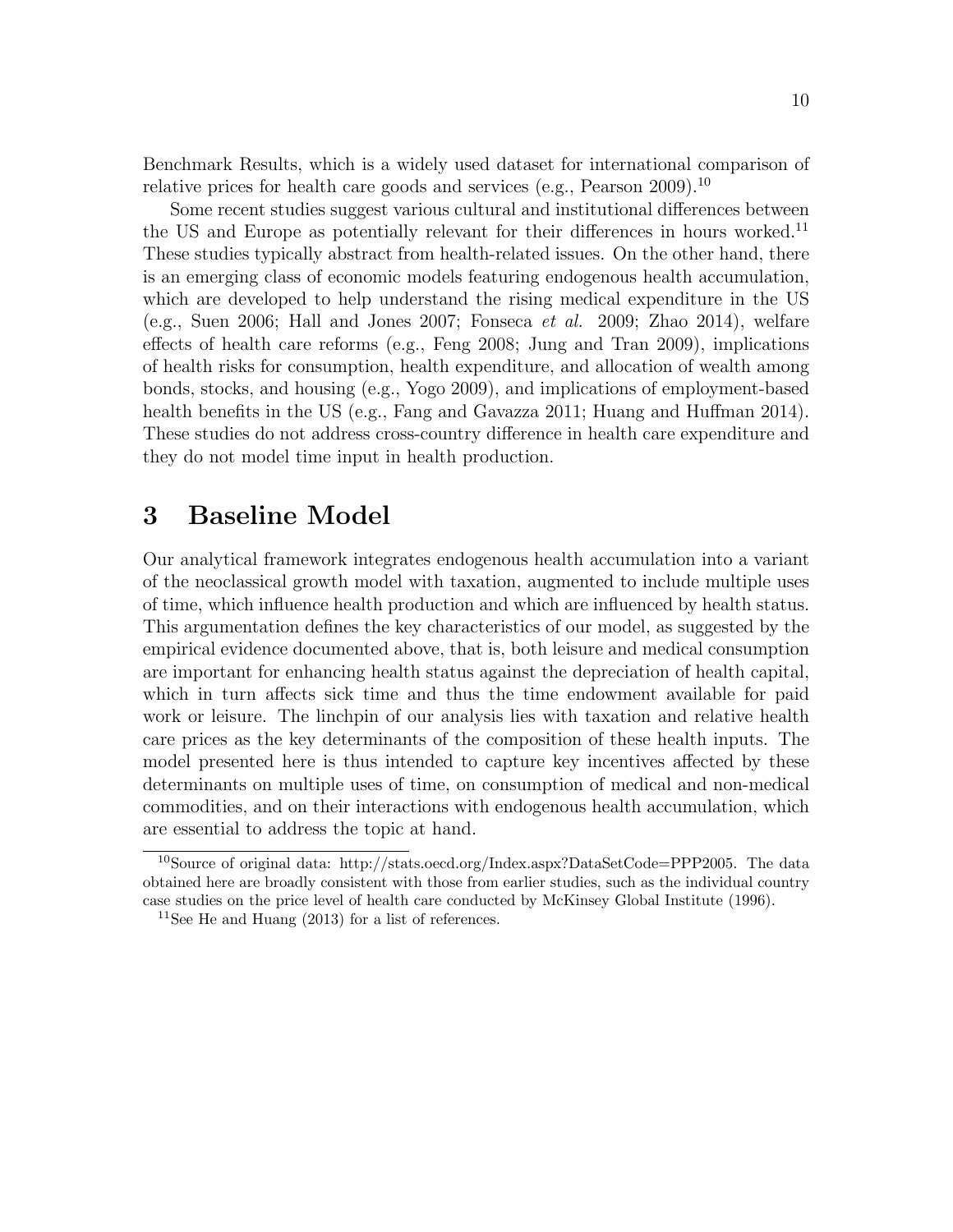#### 3.1 Setup and Equilibrium Conditions

The economy is populated with a large number of identical households, a large number of perfectly competitive firms, and a government. A representative household has one unit time endowment in each period. The length of time in period  $t$  in which the household is sick  $(s_t)$  decreases with its stock of health capital at the beginning of the period  $(h_t)$ , as specified by a twice-differentiable monotone function,

$$
s_t = S(h_t), \quad S'(\cdot) < 0. \tag{1}
$$

The household can devote its non-sick time in period t to either paid work  $(n_t)$  or leisure  $(l_t)$ , such that,

$$
n_t + l_t = 1 - s_t. \tag{2}
$$

This time constraint implies that the household can't work or enjoy leisure when sick. This together with equation (1) capture Grossman's (1972) notion of investment motive for health care, in that better health reduces sick time and thus makes more of the time endowment available for paid work or leisure.

The household derives utility from consumption of health-neutral goods  $(c_t)$ , leisure, and health stock in period t according to  $U(c_t, l_t, h_t)$ , which is a twicedifferentiable concave function that increases in all of its arguments. The postulation that better health directly enhances household utility captures Grossman's (1972) notion of consumption motive for health investment.

Health investment is created using health-related consumption  $(m_t)$  and leisure time according to  $H(m_t, l_t)$ , which is a twice-differentiable, quasi-concave function increasing in both of its arguments. The level of health stock in period  $t + 1$  is an update of period-t investment in health plus undepreciated health stock from the previous period, such that,

$$
h_{t+1} = (1 - \delta_h)h_t + H(m_t, l_t),
$$
\n(3)

where  $\delta_h$  is a health capital depreciation rate. This specification is along the lines of the models estimated by Sickles and Yazbeck  $(1998)$  and by He et al.  $(2013).<sup>12</sup>$ 

The household's budget constraint in period  $t$  is given by

$$
(1 + \tau_c)(c_t + p_m m_t) + k_{t+1} = (1 - \tau_n)w_t n_t + (r_t + 1 - \delta_k)k_t + \Pi_t + T_t, \qquad (4)
$$

where  $\tau_c$ ,  $\tau_n$ , and  $p_m$  denote respectively the tax rate on consumption, the tax rate on labor income, and the price of health care relative to that of the health-neutral

<sup>12</sup>Sickles and Yazbeck (1998) allow the stock of health capital at a given point in time to be affected by a distributed lag of past health stocks. Using this more general specification would not change the main results of this paper.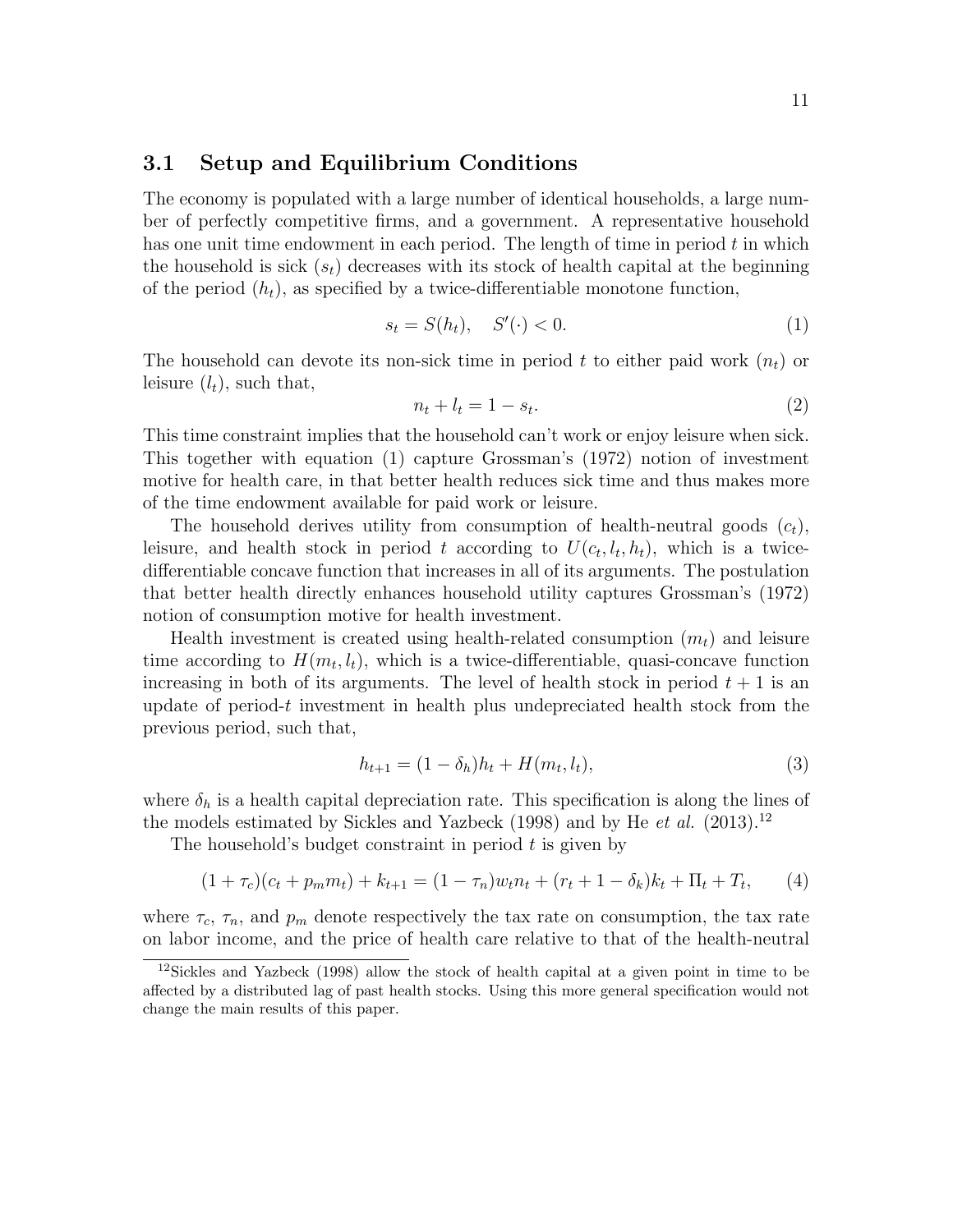commodity,<sup>13</sup>  $w_t$  is the wage rate,  $r_t$  is the rate of return on the household's rental of physical capital to firms in period  $t(k_t)$ ,  $\delta_k$  is a depreciation rate of physical capital, and  $\Pi_t$  and  $T_t$  are respectively the profits and lump-sum transfer from firms and the government to the household.

The objective of the household is to choose the allocation of time among different uses, consumption of non-medical and medical commodities, and health and physical capitals to maximize the expected, discounted lifetime utility,

$$
E\sum_{t=0}^{\infty} \beta^t U(c_t, l_t, h_t),\tag{5}
$$

where E is the expectations operator and  $\beta$  is a subjective discount factor, subject to  $(1)-(4)$ , taking the wage and capital rental rates, the tax rates and relative health care price, and the initial conditions  $h_0$  and  $k_0$  as given.

A representative firm has a production function that generates  $F(K_t, N_t; z_t)$  units of output from  $K_t$  units of physical capital and  $N_t$  units of labor inputs, under the level of technology  $z_t$ . The production function is of constant returns to scale with respect to capital and labor, and is twice-differentiable, quasi-concave, and increasing in both of these two inputs. The firm rents physical capital and hires labor services from the households to produce output. The firm's profit in period  $t$  is

$$
\Pi_t = F(K_t, N_t; z_t) - r_t K_t - w_t N_t. \tag{6}
$$

The objective of the firm is to choose physical capital and labor inputs to maximize the profit in each period, taking the wage and capital rental rates as given.

To close the model, we assume, without the loss of generality and insight, that the government runs a balanced budget in every period and rebates all tax revenues to the households in the form of a non-distortionary lump-sum transfer,

$$
\tau_c(c_t + p_m m_t) + \tau_n w_t n_t = T_t. \tag{7}
$$

While being kept as simple as possible, our baseline model presented above has all the necessary features to build the central mechanism that we aim to investigate. This mechanism has to do with how labor income and consumption taxes and the relative price of medical commodity affect the incentives in the allocation of time among different uses, and of expenditure on medical and non-medical commodities,

 $13$ For the topics addressed in the present paper through our long-run cross-country analysis, it is without loss of generality to consider time-invariant tax rates and relative health care price, which will be calibrated to their long-run averages in the data for each of the countries under consideration.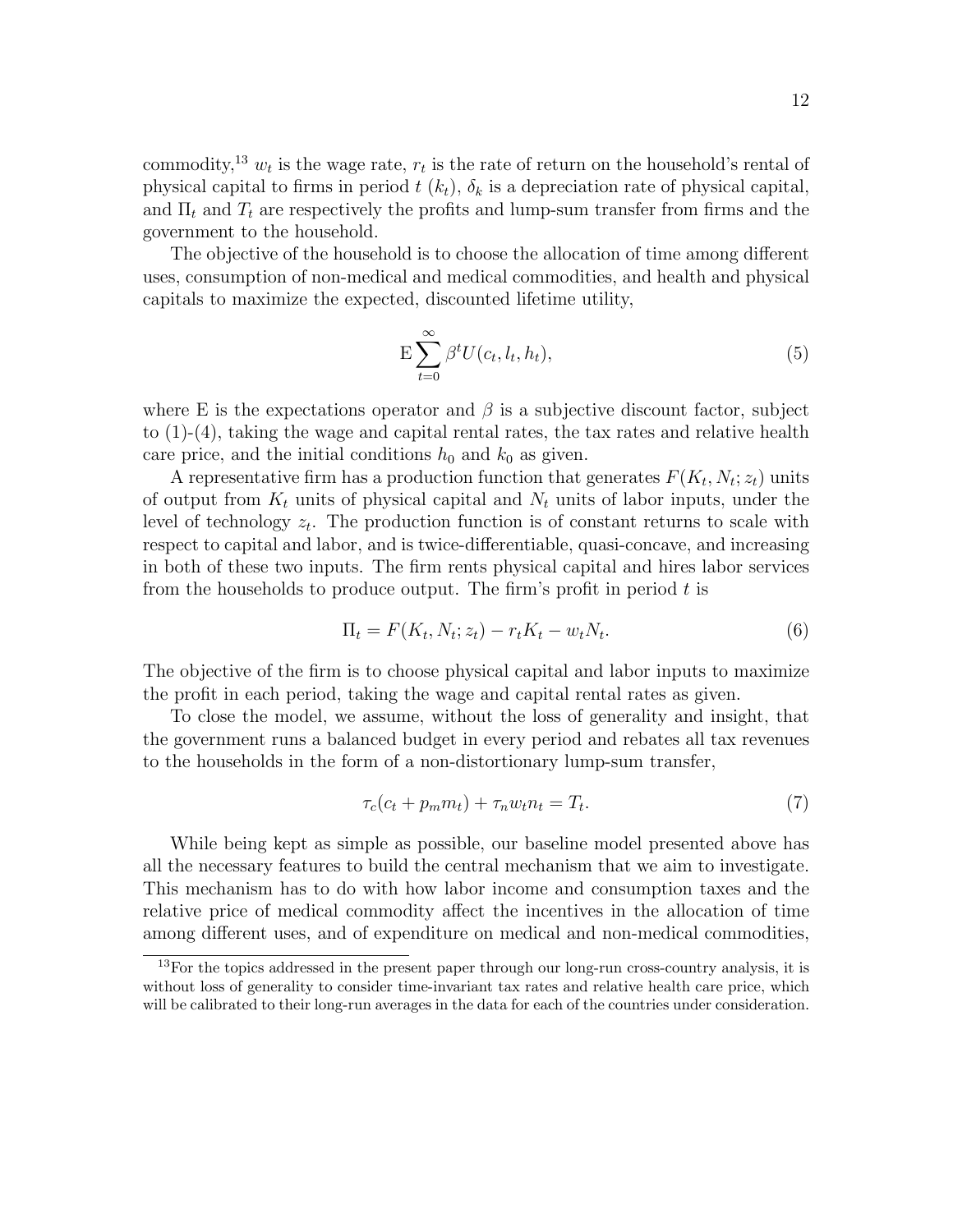and their interactions with health production. Our view is that, it is important to understand the effect that taxation and relative health care price can have on the composition of time and goods inputs in the endogenous accumulation of health capital, and that our model described above provides a simple macroeconomic setting for conducting such analysis.

An equilibrium for this economy consists of allocations  $n_t$ ,  $l_t$ ,  $s_t$ ,  $c_t$ ,  $m_t$ ,  $h_{t+1}$ , and  $k_{t+1}$  for households, and  $N_t$  and  $K_t$  for firms, together with wage rate  $w_t$  and capital rental rate  $r_t$ , for all  $t \geq 0$ , that satisfy the following conditions: (i) given the wage and capital rental rates, the allocations for households solve the utility maximization problem; (ii) given the wage and capital rental rates, the allocations for firms solve the profit maximization problem; (iii) the government budget constraint is satisfied; and (iv) markets for labor, physical capital, and goods clear.

To provide a general characterization of the model's equilibrium conditions, it is useful to define, in the spirit of Prescott (2004), a tax wedge as the sum of the tax rates on labor income and on consumption in units of the consumption goods,

$$
\tau = \frac{\tau_n + \tau_c}{1 + \tau_c},\tag{8}
$$

which is a monotonically increasing function of the labor and consumption tax rates.

The Euler equation for optimal intertemporal allocation of consumption of the health-neutral commodity, along with the condition for optimal accumulation in physical capital, gives rise to the following familiar condition,

$$
U_c(t) = \beta E_t \left[ U_c(t+1)(r_{t+1} + 1 - \delta_k) \right]. \tag{9}
$$

The left-hand side of this equation is the cost of giving up one unit of consumption of the health-neutral commodity, measured in terms of (marginal) utility, where the right-hand side is the present value of expected future benefit from investing the foregone consumption goods in physical capital.

The Euler equation associated with the optimal composition of leisure time and health-related commodity inputs in health production is given by,

$$
MRS_{l,c}(t) + MRTS_{l,m}(t)p_m = (1 - \tau)w_t,
$$
\n(10)

where  $MRS_{l,c}(t) \equiv U_l(t)/U_c(t)$  denotes the marginal rate of substitution of leisure I for health-neutral consumption  $c$ , which measures the amount of  $c$  that can be saved on with an additional unit of  $l$ , while maintaining the same level of utility, and  $MRTS_{l,m}(t) \equiv H_l(t)/H_m(t)$  denotes the marginal rate of technical substitution of leisure l for health-related consumption  $m$ , which measures the amount of  $m$  that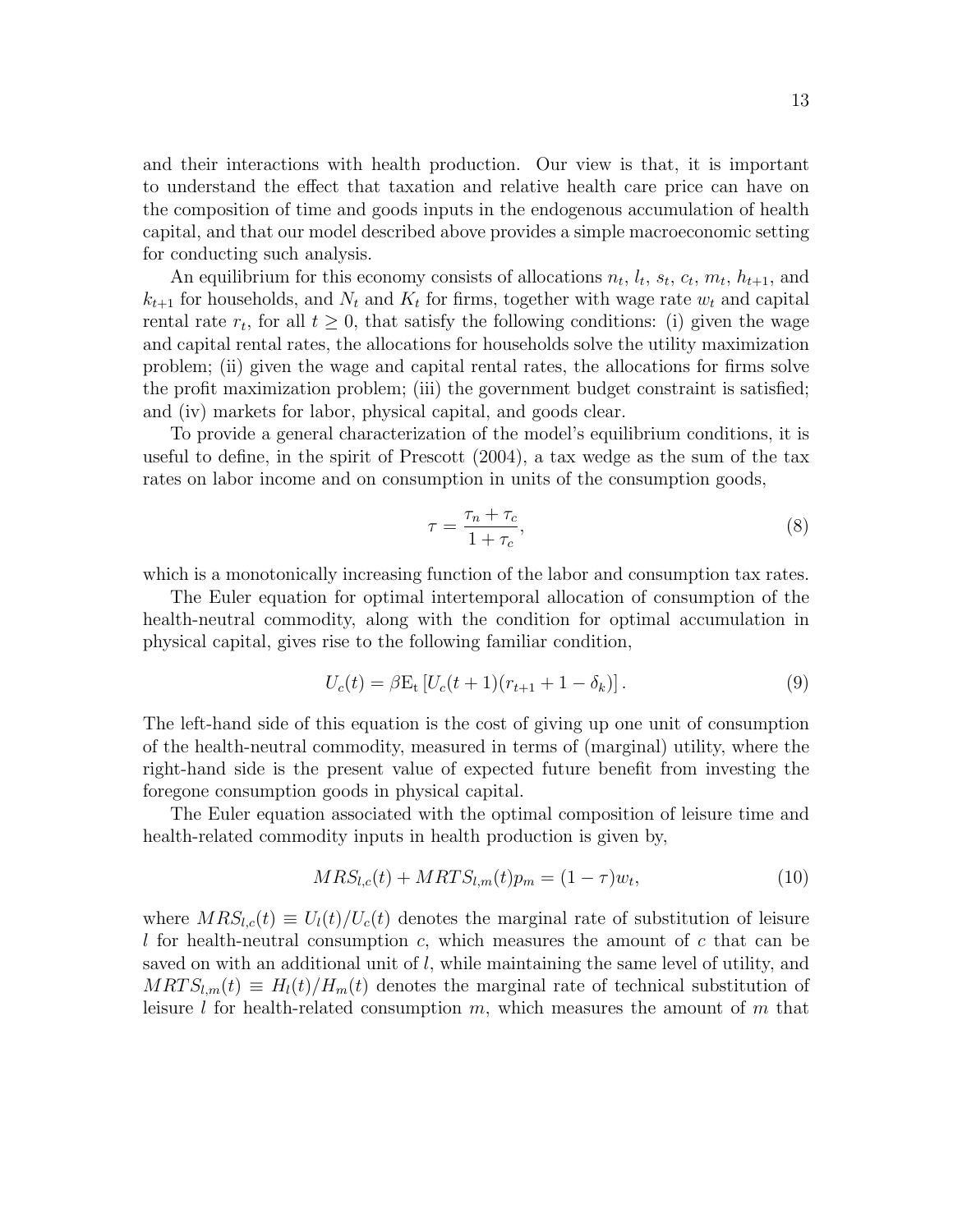can be saved on with one additional unit of  $l$ , while maintaining the same level of health production. The left-hand side of this equation is thus the benefit from having additional leisure, while the right-hand side of the equation is the opportunity cost of the leisure time in terms of the foregone labor income on paid work, all measured in units of the health-neutral commodity.

The Euler equation for optimal health accumulation, when combined with the condition for optimal intratemporal allocation between health-related consumption and health-neutral consumption, gives rise to the following condition,

$$
\beta E_t \left[ U_h(t+1) - (1-\tau) w_{t+1} S'(h_{t+1}) U_c(t+1) + (1-\delta_h) \frac{U_c(t+1)}{H_m(t+1)} p_m \right]
$$
  
= 
$$
\frac{U_c(t)}{H_m(t)} p_m.
$$
 (11)

The right-hand side of this equation is the cost at date  $t$  of producing one additional unit of health capital for date  $t+1$  through health-related consumption, measured in terms of (marginal) utility. The left-hand side of this equation is the present value of expected future benefit, measured in terms of expected future (marginal) utilities, from having one additional unit of health capital at date  $t + 1$ . The benefit includes (i) higher utility directly derived from the additional health capital, (ii) reduced sick time due to better health status, allowing more time for paid work and thus greater labor income (which boosts consumption to increase utility), and (iii) saving on future health investment (in terms of expected future marginal utility) from undepreciated health capital. It is worth mentioning that (i) and (ii) generalize Grossman's (1972) notions of consumption and investment motives for health expenditure, and relate them to the household's incentives on labor and goods markets in the presence of labor income and consumption taxes, and that the continuation value captured by (iii) indicates that the benefit from current health investment will last for many future periods due to the incomplete depreciation of health capital.

The optimality conditions for profit maximization are standard, given by,

$$
r_t = F_k(k_t, n_t; z_t), \quad w_t = F_n(k_t, n_t; z_t), \tag{12}
$$

which have taken into account the market clearing conditions for physical capital,  $k_t = K_t$ , and for paid work time,  $n_t = N_t$ .

The household and government budget constraints then imply the market clearing condition for goods (i.e., the resource constraint),

$$
c_t + p_m m_t + k_{t+1} - (1 - \delta_k) k_t = F(k_t, n_t; z_t).
$$
\n(13)

Equations  $(1)-(3)$  and  $(9)-(13)$  characterize an equilibrium.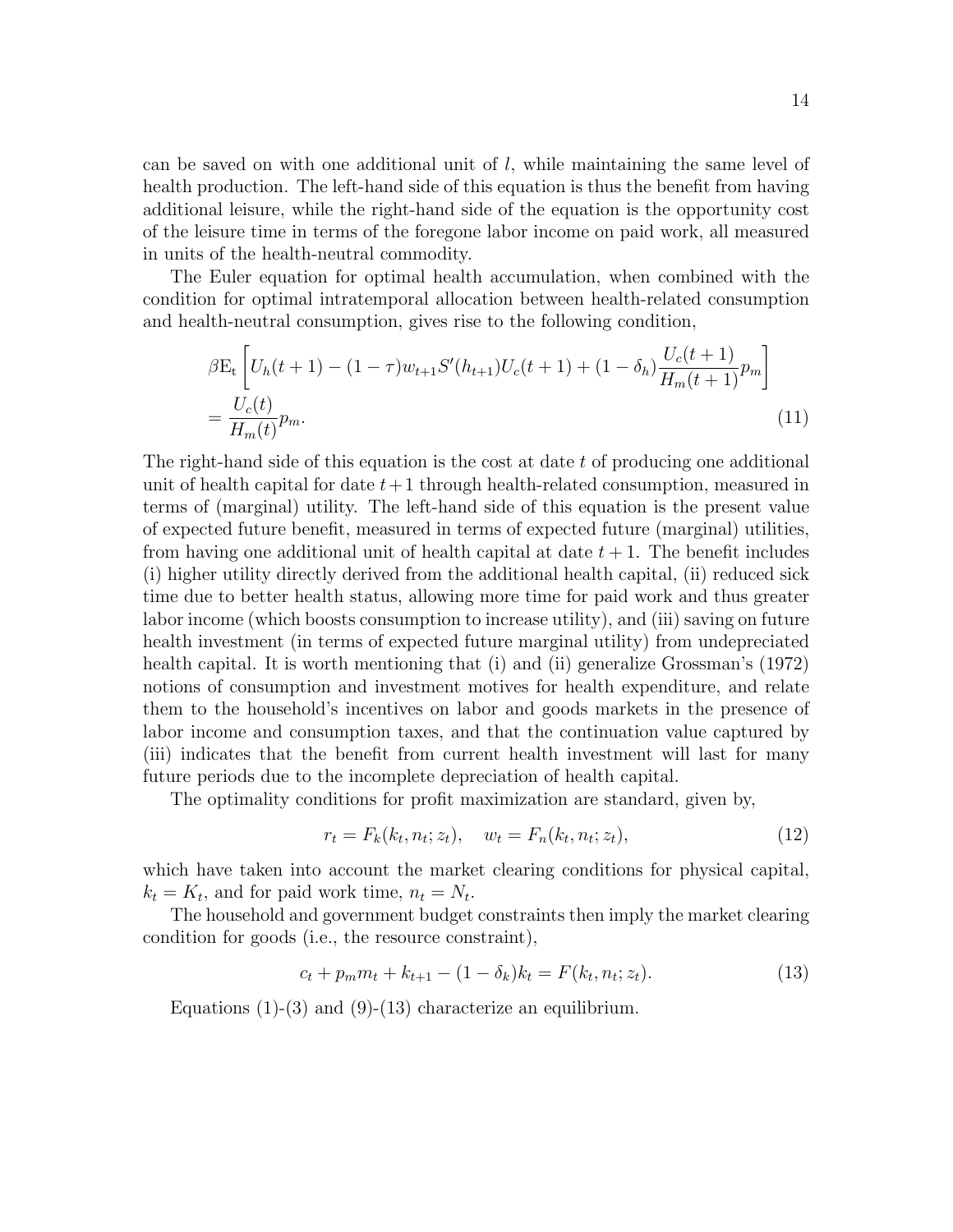### 3.2 Highlighting the Roles of Taxation and Relative Health Care Price in Shaping Health Investment Portfolio

Equations (10) and (11) hold the key to the model's central mechanism for how taxation and relative health care price may affect the optimal composition of leisure and health-related consumption, and of the multiple uses of time, as they pertain to health production.

We shall first highlight the role of taxation. As the right-hand side of (10) shows, a higher tax wedge means a lower effective wage rate and thus a lower opportunity cost of leisure. Then, as the left-hand side of  $(10)$  shows, more leisure time l will be used (relative to health-neutral consumption  $c$ ) in deriving utility and (relative to health-related consumption m) in maintaining health. The flip side of the  $l-c$  tradeoff in deriving utility and its implication for labor supply in the face of taxation are the linchpin of the analysis in Prescott (2002, 2004), Ohanian et al. (2008), and Rogerson (2008). Equation (10) generalizes their theory by adding on top of the  $l$ -c trade-off in deriving utility, the  $l-m$  trade-off in maintaining health. This extension strengthens the effect of taxation on labor supply, while at the same time it provides a novel theory on how a higher tax wedge may induce the household to use relatively more leisure activity and relatively less medical commodity in health production.

This extension is further enriched by another novel feature of the model, that is, health capital affects sick time and thus time available for leisure or paid work. This can be better seen by rewriting Equation (11) as follows,

$$
\frac{U_c(t)}{H_m(t)}p_m = \mathcal{E}_t \sum_{i=1}^{\infty} \beta^i (1 - \delta_h)^{i-1} \left[ U_h(t+i) - (1 - \tau) w_{t+i} S'(h_{t+i}) U_c(t+i) \right]. \tag{14}
$$

As the second infinite-sum on the right-hand side of (14) illustrates, a higher tax wedge weakens the investment motive for health expenditure, as the benefit from enhanced health status, in terms of reduced sick time and thus increased time for paid work, is reduced by the lowered effective wage rate. Then, as the left-hand side of  $(14)$  indicates, the household will consume less of health-related commodity m relative to health-neutral consumption c. This effect of taxation on the  $c-m$  trade-off might be quantitatively significant, given that a permanently higher tax wedge will reduce the benefit (in terms of increased time available for paid work) from current health investment for many periods in the future.

To summarize, in the presence of a higher tax wedge, the various optimal tradeoffs embedded in conditions (10) and (11) would reinforce to generate a longer leisure time, a shorter time on paid work, and a smaller share of health care expenditure in total consumption spending (and a smaller medical expenditure-GDP ratio). This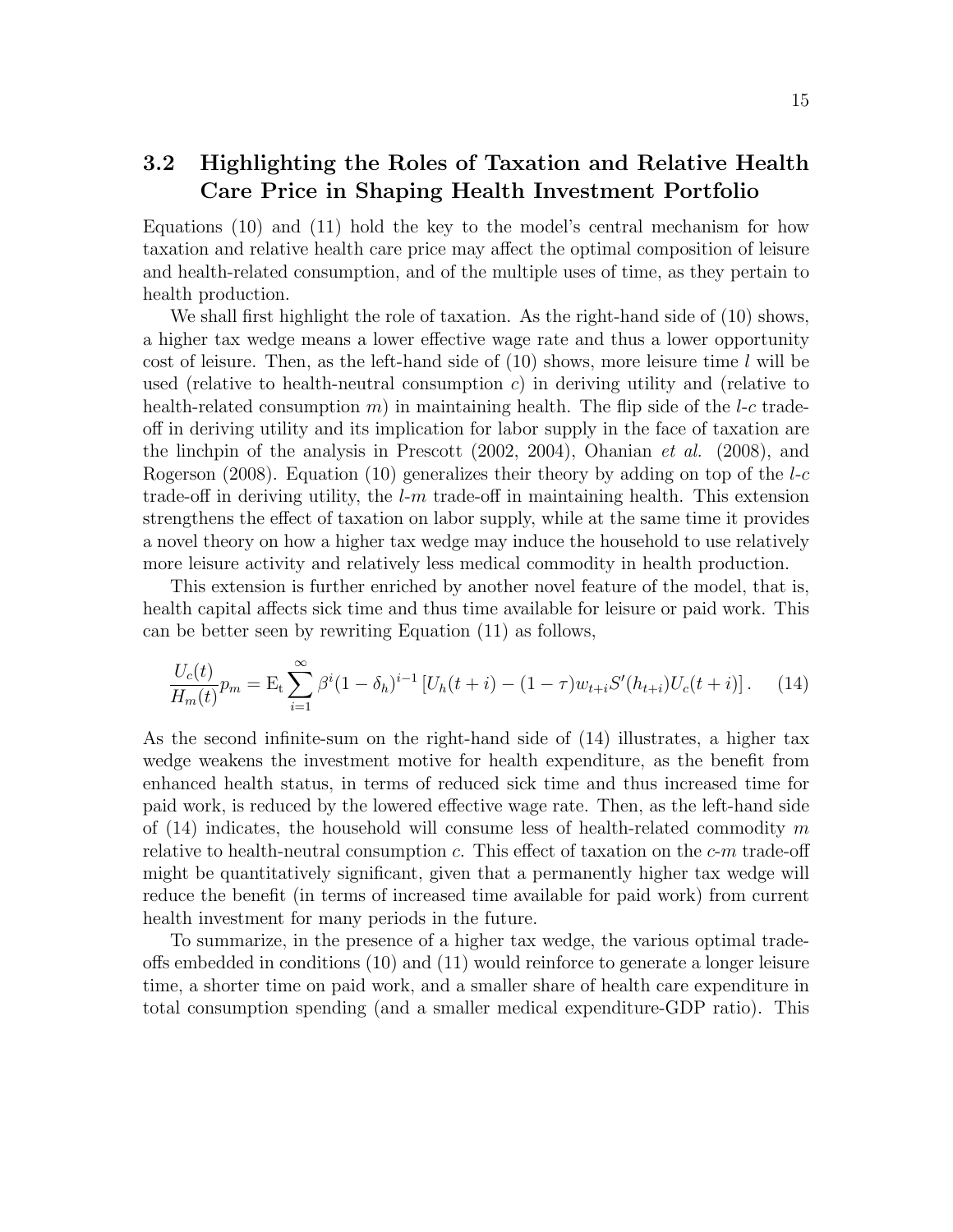is to say that, when it comes to the US-Europe comparisons in medical expenditure and time allocation, cross-country difference in taxation would tend to make the model fit all dimensions of the data.

We turn now to highlighting the role of relative health care price. As Equations (10) and (14) reveal,  $p_m$  is indeed another factor that may affect health investment portfolio and time allocation. A higher  $p_m$  implies that more leisure time will be used (relative to medical commodity) in maintaining health and (relative to other goods and services) in deriving utility (and less of the time endowment will be supplied to paid work), as revealed by (10), and that a smaller quantity of medical commodity will be consumed relative to other goods and services, as revealed by  $(14)$ .

Hence, a higher relative health care price tends to generate a longer leisure time and a shorter time on paid work. Recall that relative health care price is higher in the US than in Europe. The US-EU difference in relative health care price then predicts that Europeans would have longer paid work time and shorter leisure time than Americans, a pattern of cross-country difference in time allocation that is exactly opposite to the US-EU comparison observed from the actual data, while its prediction on cross-country difference in overall health spending to GDP ratio may be in line with data observables, depending on whether the effect on the cost per unit of medical consumption dominates the effect on the composition of health investment portfolio.

### 4 Parametrization and Main Quantitative Results

As illustrated by the analysis in Section 3, our model predicts that households would use relatively more leisure time and less medical commodity in health production, while working less for pay, when faced with a higher tax wedge. A natural question then is: To what extent can the US-EU differences in taxation account for their differences in health spending-GDP ratio and time allocation? Since this question is quantitative in nature, we need to parameterize our model to provide an answer.

#### 4.1 Parametrization and Measurement

To begin, we follow Grossman (1972) to postulate the following functional form for how the stock of health capital affects sick time,

$$
S(h_t) = Qh_t^{-\gamma},\tag{15}
$$

where parameter  $\gamma$  measures the sensitivity of sick time with respect to health stock, and Q is a scaling parameter.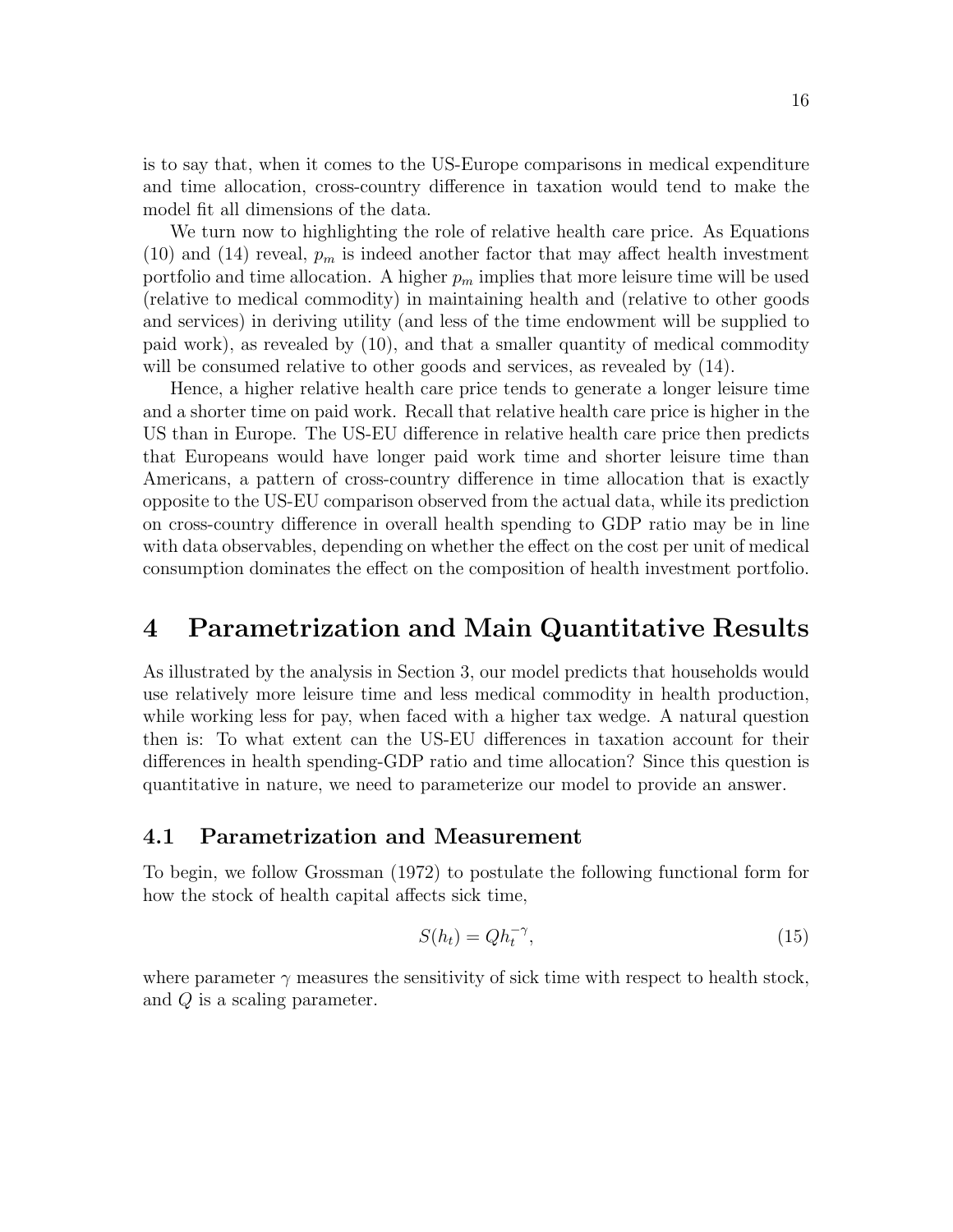Then, in light of our empirical study presented in a companion paper (e.g., He et al. 2013), we parameterize the health production function using a CES version of the trans-log production function of health estimated by Sickles and Yazbeck (1998),

$$
H(m_t, l_t) = \begin{cases} B[\theta m_t^{\frac{\omega - 1}{\omega}} + (1 - \theta) l_t^{\frac{\omega - 1}{\omega}}]^{\frac{\omega \xi}{\omega - 1}} & \text{if } \omega \neq 1, \\ B(m_t^{\theta} l_t^{1 - \theta})^{\xi} & \text{if } \omega = 1, \end{cases}
$$
(16)

where  $\theta$  and  $1 - \theta$  measure respectively the shares of medical commodity and leisure time inputs in health production in the long-run stationary equilibrium,  $\omega$  measures the elasticity of substitution between these two inputs,  $\xi$  measures the degree of returns to scale in the health production technology, and  $B$  is a scaling parameter that measures the level of technology in health production.

Next, similarly as in Huang and Huffman (2014), we parameterize the period utility function in the following form,

$$
U(c_t, l_t, h_t) = \frac{\log[\lambda c_t^{1-\eta} + (1-\lambda)h_t^{1-\eta}]}{1-\eta} + \rho \log l_t,
$$
\n(17)

where  $\lambda$  measures the importance of health-neutral consumption relative to the stock of health capital in the household's preferences and the inverse of  $\eta$  is the elasticity of substitution between these two entries, and  $\rho$  measures the importance of leisure relative to the consumption-health bundle in the household's preferences.

Finally, we postulate the standard Cobb-Douglas form for the production function of goods,

$$
F(K_t, N_t; z_t) = z_t K_t^{\alpha} N_t^{1-\alpha},\tag{18}
$$

where  $\alpha$  and  $1 - \alpha$  measure respectively the cost shares of physical capital and labor services in the value-added productive inputs in the long-run stationary equilibrium.

In the rest of this section, we calibrate the model to the US data and compute the steady-state values of the key variables of interest (we compute the steady state by setting the technology level  $z_t$  to its unconditional mean of 1). We then recompute the model's equilibrium while replacing the labor income and consumption tax rates with those observed for each of the eight European countries, but keeping the other baseline parameter values unchanged. This will allow us to see what would happen to the US economy if it adopts the tax rates of these Eurozone countries. This will then give us a sense about the extent to which the observed difference in taxation may account for the observed difference in medical expenditure-GDP ratio, time input in health production, and time spent on paid work between the US and Europe.

To proceed, we set the share of payment to physical capital in the value-added productive factors,  $\alpha$ , to 0.36, and the annual physical capital depreciation rate,  $\delta_k$ ,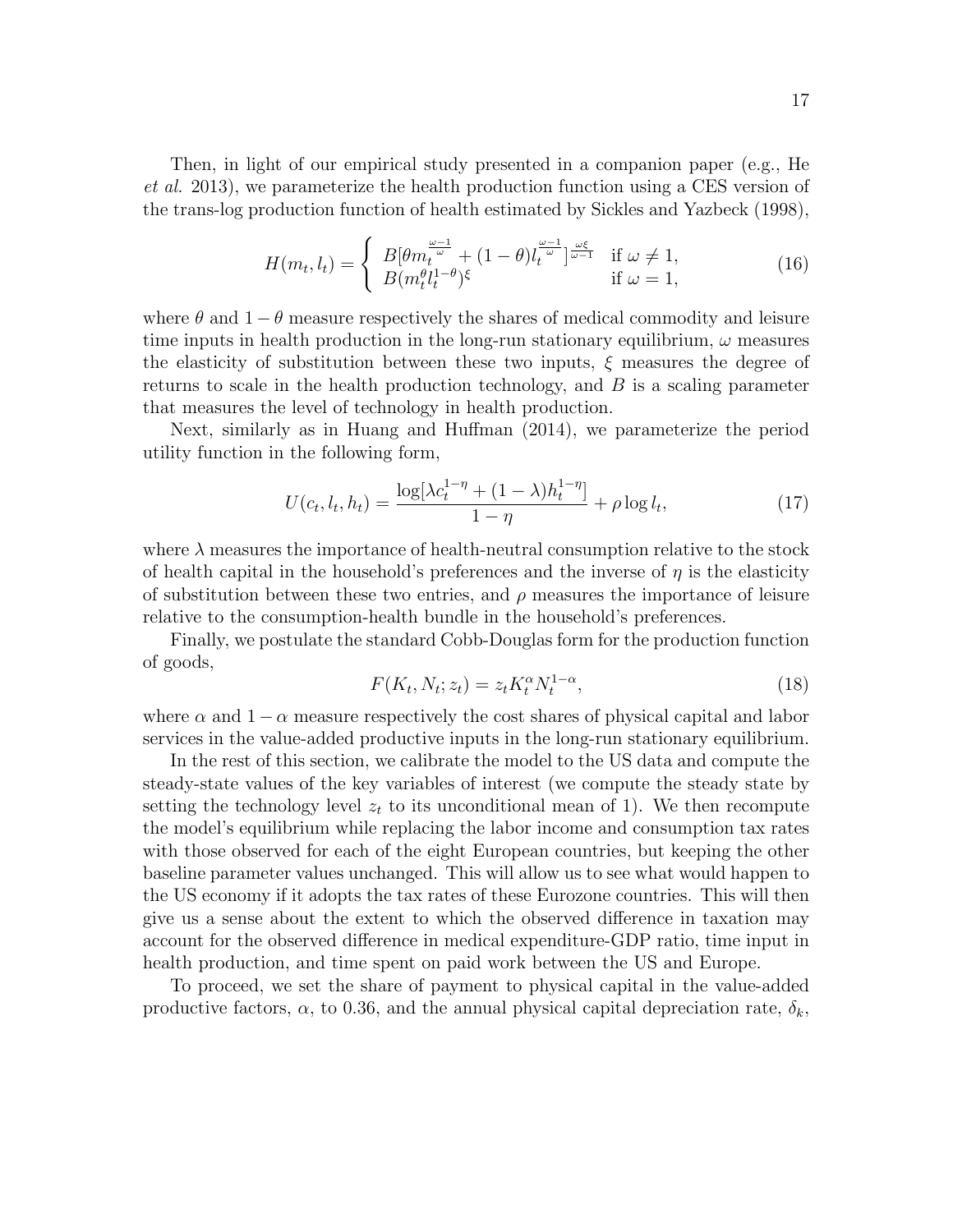to 0.076. These are standard values used in the literature (e.g., Cooley and Prescott 1995; Nadiri and Prucha 1996; Chen et al. 2009).

Recent estimates suggest that the annual depreciation rate of health capital for the US working-age population is on average about 5.6 percent (e.g., Scholz and Seshadri 2010), so we set  $\delta_h = 0.056$ , to be consistent with these studies. In terms of selecting a value for  $\eta$ , we note that its inverse measures the elasticity of substitution between health stock and health-neutral consumption in the utility function, and we set  $\eta = 8.7$ , to be consistent with the studies by Viscusi and Evans (1990), Murphy and Topel (2006), Finkelstein et al. (2010), Scholz and Seshadri (2010), and Halliday et al. (2014). Given this value, health is highly complementary to health-neutral consumption: being healthy helps enhance the marginal utility of consumption. We set the parameter governing the elasticity of sick time with respect to health stock,  $\gamma$ , and the parameter governing the degree of returns to scale in health production,  $\xi$ , to 1, following Grossman (1972). We set  $\omega = 1$ , corresponding to a unitary elasticity of substitution between health care and leisure time in health production, in light of the empirical estimates by Sickles and Yazbeck (1998) and He et al. (2013).

As discussed in Section 2 and summarized in Table 1, the effective labor income and consumption tax rates are calibrated from the data constructed by McDaniel (2007). For example, for the US economy in the period 1970-2007, the average labor income and consumption tax rates are 21 percent and 8.3 percent, respectively, so we set  $\tau_n = 0.21$  and  $\tau_c = 0.083$  for the US accordingly. The tax rates for the other countries are calibrated in a similar fashion, except for Italy where they are for the period 1988-2007 for which the Italian health expenditure data are available. The relative price of health care to non-medical consumption, on the other hand, is taken from He et al. (2013), who construct the purchasing power parities-adjusted price indexes of health care goods and services relative to non-medical commodities for various OECD countries based on the data from the OECD 2005 PPP Benchmark Results, which is a widely used dataset for international comparison of relative prices for health care goods and services.

There are six remaining parameters in the model that need to be calibrated. They are the subjective discount factor,  $\beta$ , the parameter measuring the importance of nonmedical consumption relative to the stock of health capital in the utility function,  $\lambda$ , the parameter measuring the importance of leisure relative to the consumptionhealth bundle in the utility function,  $\rho$ , the share of medical goods input in health production,  $\theta$ , and the two scaling parameters,  $Q$  in (15) and  $B$  in (16), respectively. The values for these six parameters are jointly determined by matching six relevant steady-state conditions in the model with the corresponding moment conditions for the US economy for the 1970-2007 or similar periods. These moment conditions either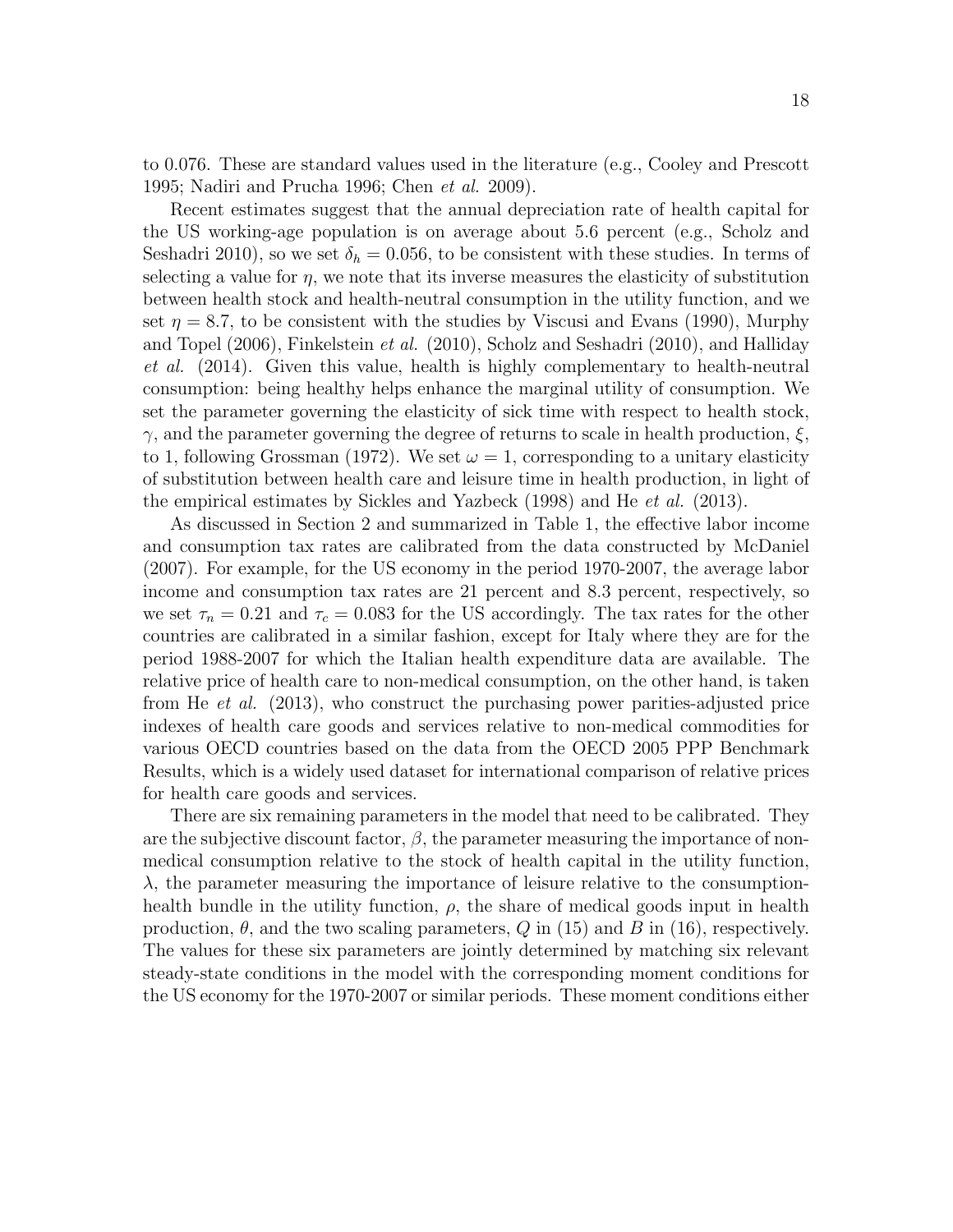have already been calculated in the existing literature, or can readily be derived from available data sources. These include an annual capital-output ratio of  $3.32$  (e.g., Cooley and Prescott 1995; Chen et al. 2009), a medical expenditure-output ratio of 0.114 (computed from the National Health Accounts for the period 1970-2007), a non-medical consumption-output ratio of  $0.634$ ,<sup>14</sup> a ratio of working hours to total discretionary time of 0.218 (e.g., Ohanian et al. 2008), a medical expenditure-total consumption ratio of 0.14 (computed from National Income and Product Account for the period 1970-2007), and a frequency of sick time of 0.021 (computed based on the data reported by Lovell 2004). 15

These benchmark values of parameters are summarized in Table 2.

#### 4.2 Quantify the Effect of Taxation

We have computed the steady-state equilibrium of the baseline model where all of the parameters take on the values prescribed in Table 2, which are calibrated to the US economy. What we will do in this section is to recompute the model's equilibrium by replacing the labor income and consumption tax rates for the US with the tax rates for each of the eight European countries reported in the fourth to the sixth columns of Table 1, while keeping all of the other parameters at their benchmark values reported in Table 2. The equilibrium values of the variables of interest in each of the eight cases can be compared with their values in the benchmark economy. These differences predicted by our model can then be contrasted with the differences observed in the data between each of the eight European countries and the US. These contrasts reveal how important a role that the differences in taxation between these European countries and the US may play in explaining their observed differences in the underlying variables of interest. The results so obtained concerning health care expenditure to GDP ratio, time spent on paid work, and time spent on healthenhancing leisure activity are reported in Table 3.<sup>16</sup>

<sup>&</sup>lt;sup>14</sup>The ratio of total consumption to real GDP is about 0.748 for the post-war US economy (e.g., Cooley and Prescott 1995). Subtracting the medical expenditure-GDP ratio of 0.114 from this number, we arrive at a non-medical consumption-GDP ratio of 0.634.

<sup>&</sup>lt;sup>15</sup>Based on data from the National Health Interview Survey, Lovell (2004) reports that employed adults in the US miss, on average, 4.6 days of work per year due to illness or other health-related factors. Notice that this number is very close to the one reported by Ramey and Francis (2009) based on micro-level data. This translates into 2.1% of total available working days. We view this as a proxy for the share of sick time in total discretionary time.

<sup>&</sup>lt;sup>16</sup>The comparisons between the Italian and the US data reported in Table 3 are for the period 1988-2007. Accordingly, for the purpose of comparison with Italy using our model, the benchmark parameter values for the US economy are calibrated for the same period.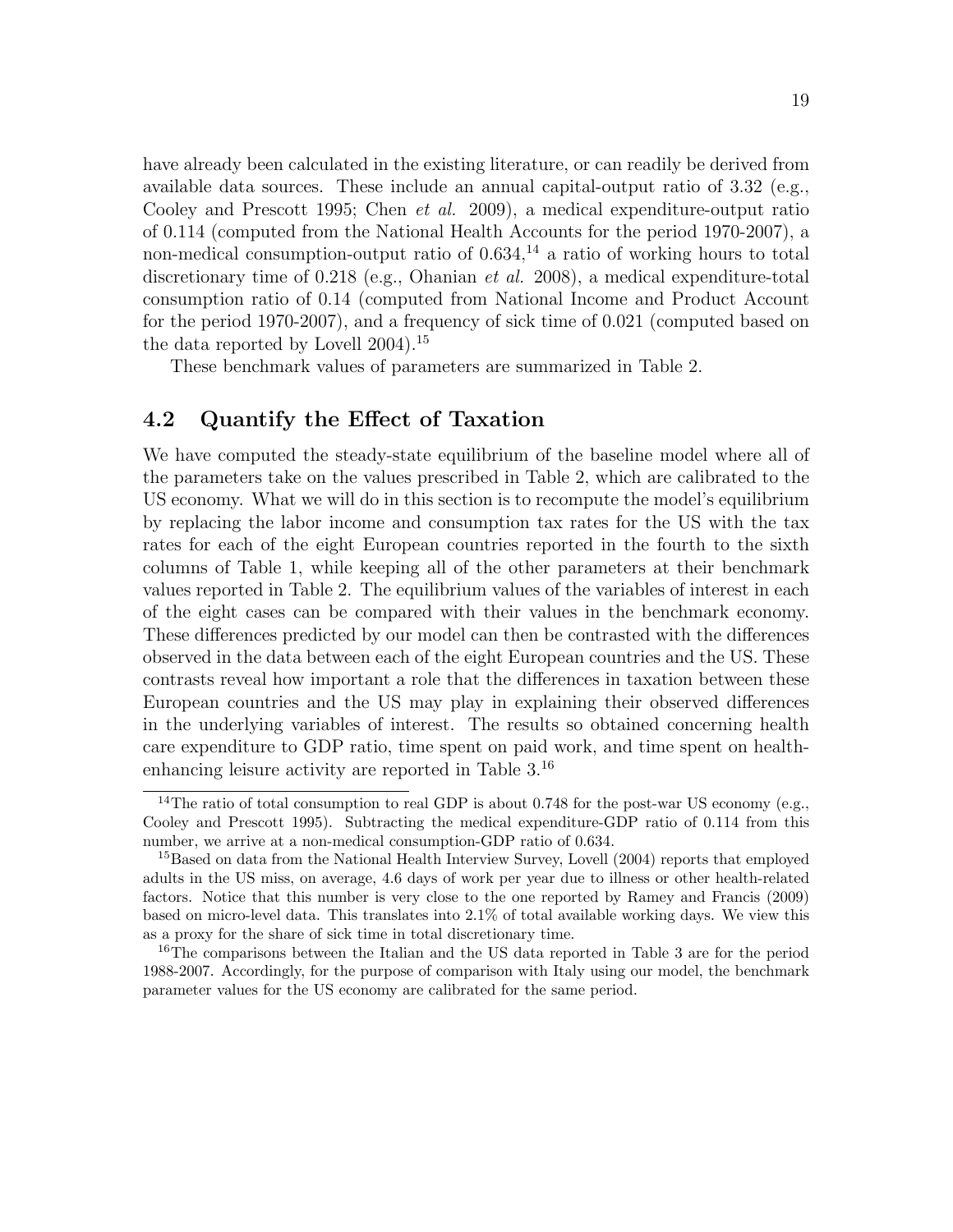The first three columns of Table 3 record respectively the differences between each of the eight European countries (as well as the Euro Mean) and the US in these three measures of their data. These numbers are derived by subtracting the last row from each of the first nine rows in the first three columns of Table 1. Thus, the three numbers on the first row in the first three columns of Table 3 tell us that, the health expenditure-GDP ratio is 4% lower, the fraction of time endowment spent on paid work is 5.2% lower, and the fraction of time endowment spent on health-enhancing leisure activity is 7% higher, in Belgium than in the US.

The middle three columns of Table 3 report respectively the variations of these three variables in our model when the labor income and consumption tax rates for the US are replaced by the tax rates in each of the eight European countries and by the average tax rates over these European countries. Thus, the three numbers on the first row in the middle three columns of Table 3 show our model's prediction that, the health expenditure-GDP ratio would be 2.34\% lower, the fraction of time endowment spent on paid work would be 4.85% lower, and the fraction of time endowment spent on health-enhancing leisure activity would be 4.45% higher, under the tax rates in Belgium than under the tax rates in the US.

The contrast between the middle three columns and the first three columns of Table 3 conforms to our earlier conclusion based on analytical results. That is, our model's predicted US-Europe differences in the various variables of interest, which we recall are driven solely by their differences in taxation, are broadly consistent with their differences in these variables observed in the data. Generally speaking, the lower tax rates faced by Americans than by Europeans lead our model to predict a higher health care expenditure to GDP ratio, more time spent on paid work, and less time spent on health-enhancing leisure activity in the US than in Europe, which are exactly what we observe from the comparison of the US to the European data.

The last three columns of Table 3 give us a more quantitative feel about the extent to which the differences in taxation between the US and Europe may help explain their observed differences in those variables of interest. The numbers in these last three columns of the table are obtained by dividing the numbers in the middle three columns, which we recall are generated from our model, by the corresponding numbers in the first three columns, which we recall are recorded from the data. As we scroll down from the first row to the eighth row in these columns to go over the results for each of the eight European countries in comparison with the US, we can see that cross-country differences in taxation provide a rather coherent account for the observed cross-country differences in the underlying variables of interest – sometimes to a great degree, and other times more modestly. As is illustrated by the last row in the last three columns of the table, on average, the US-EU difference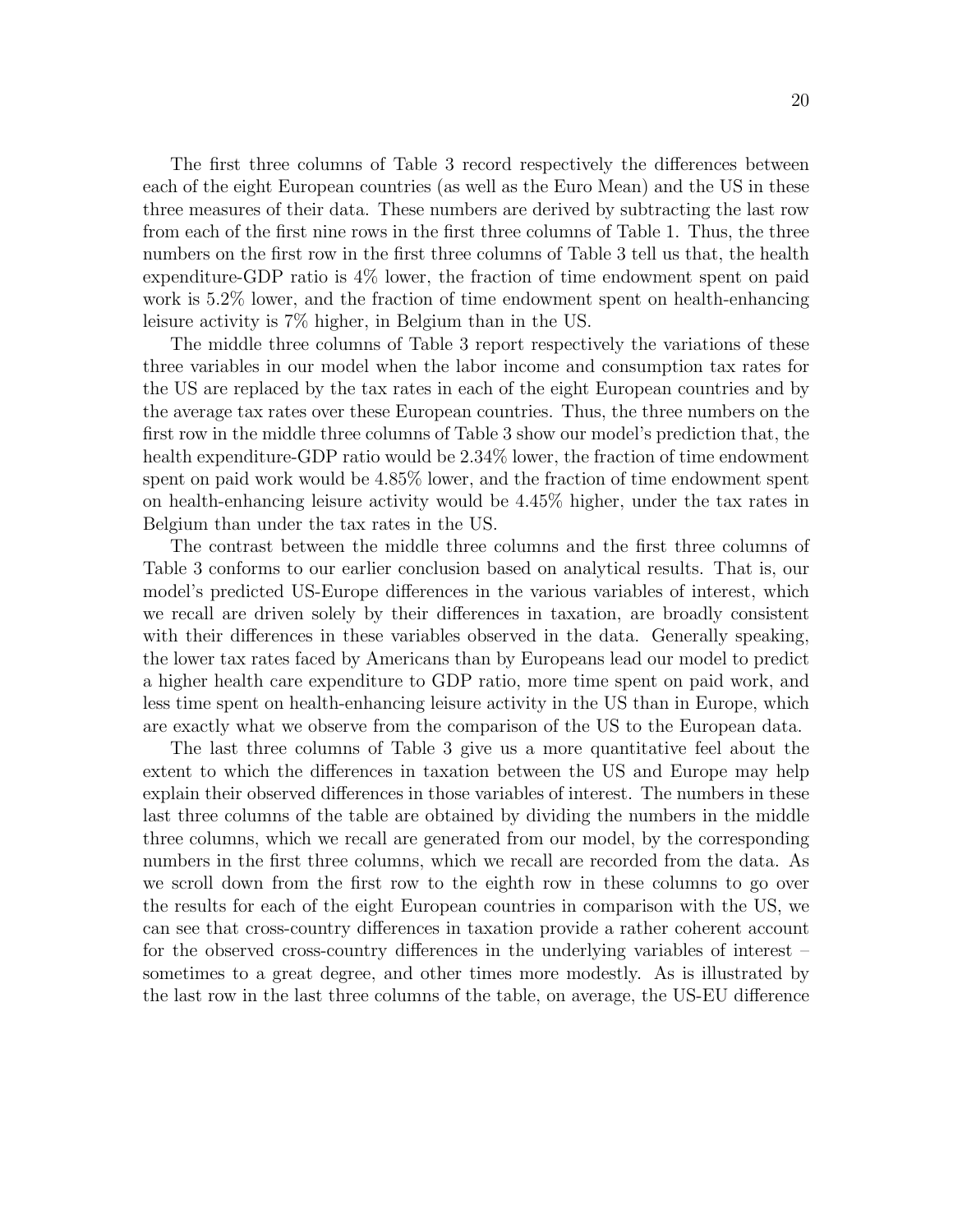in labor income and consumption tax rates accounts for 47.5% of their difference in health expenditure-GDP ratio,  $91\%$  of their difference in time spent on paid work, and 93% of their difference in time spent on health-enhancing leisure activity.

#### 4.2.1 Decompose the effects of consumption and labor income taxes

We have seen that the US-EU difference in the tax wedge is an important determinant of their differences in health spending-GDP ratio and in time allocation. Recall that the tax wedge is a function of consumption and labor income tax rates. It is therefore of natural interest to decompose the effect of the US-EU difference in labor income tax from the effect of their difference in consumption tax on their differences in the various variables of interest.

To identify the effect of labor income tax, we recompute the model's equilibrium by replacing the labor income tax rate for the US with that for each of the eight European countries, while keeping all of the other parameters (including consumption tax rate) to their benchmark values. The equilibrium values of those variables of interest in each of the eight cases are compared with their values in the benchmark economy. These differences predicted by our model can then be contrasted with the differences observed in the data between each of the eight European countries and the US. These contrasts reveal the importance of the differences in labor income tax rate between these European countries and the US in accounting for their differences in the relevant variables. By conducting this experiment, we find that, on average, the US-Europe difference in labor income tax rate accounts for 35.3% of their difference in health spending-GDP ratio, 68% of their difference in time spent on paid work, and 70% of their difference in time spent on health-enhancing leisure activity.

A parallel exercise allows us to identify the effect of consumption tax, through recomputing the model's equilibrium by replacing the consumption tax rate for the US with that for each of the eight European countries, while keeping all of the other parameters (including labor income tax rate) to their benchmark values. Through this exercise, we find that, on average, the US-Europe difference in consumption tax rate accounts for 13.37% of their difference in health expenditure-GDP ratio, 25.5% of their difference in time spent on paid work, and 26.5% of their difference in time spent on health-enhancing leisure activity.

These two analyses together suggest that the US-EU differences in labor income tax rate play a much more important role than their differences in consumption tax rate in shaping their differences in the underlying variables of interest.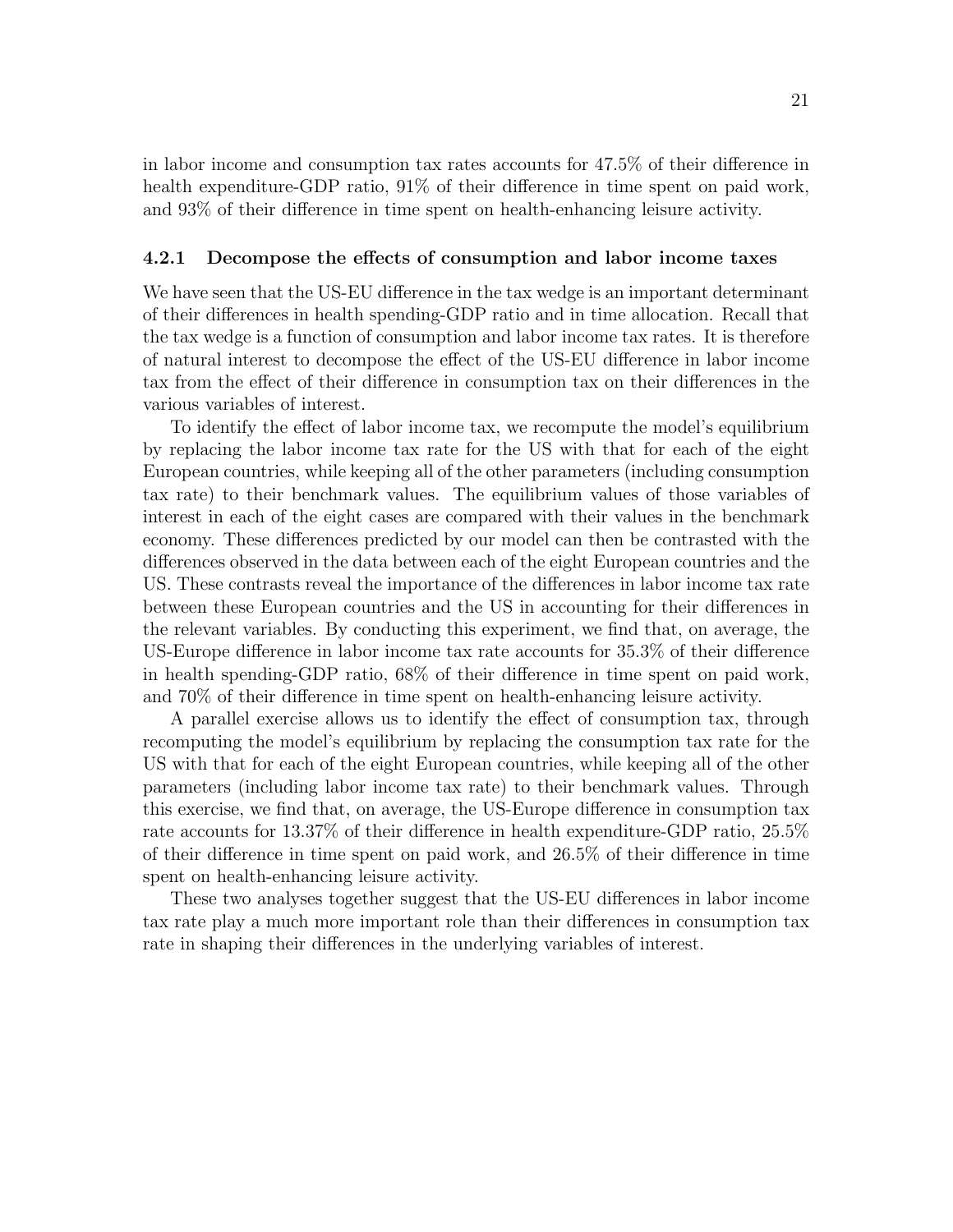#### 4.2.2 The effect of capital income tax

Our baseline model is abstracted from capital income tax. In actuality, capital income tax is quite common among the OECD countries. As a matter of fact, in contrast to the cases with consumption and labor income taxes, capital income tax rate is generally higher in the US than in Europe, as is documented by McDaniel (2007). For the eight European countries under consideration, for instance, the average capital income tax rate for the period 1970-2007 is  $22.3\%$  (Belgium),  $22.8\%$  (Finland),  $15.5\%$ (France), 16.0% (Germany), 20.2% (Italy, which is for the period 1988-2007), 17.8% (Netherlands), 13.2% (Spain), and 29.7% (UK), compared to 28.5% in the US.

A natural question then is: How much an effect could the US-EU difference in capital income tax rate have on their difference in health investment portfolio or in labor supply? The answer is, "not much".

This may not be surprising, given that the presence of capital income tax does not directly affect the two equations, (10) and (11), that govern the optimal composition of health investment portfolio and time allocation. Although a higher capital income tax rate tends to make investment in health capital more attractive than in physical capital, when it comes to the US-Europe comparison, the degree of their difference in capital income tax rate does not make much material difference in the composition of health investment portfolio or time allocation.

To put this into a quantitative perspective, we re-configure the benchmark model, taking into account the capital income tax rate in the US economy. This requires to re-calibrate the six parameters, namely, the discount factor,  $\beta$ , the share of healthneutral consumption in utility,  $\lambda$ , the share of leisure in utility,  $\rho$ , the share of goods input in health production,  $\theta$ , and the two scaling parameters,  $Q$  and  $B$ , so that the benchmark model remains consistent with the US economy. The model predicted cross-country differences in health expenditure-GDP ratio and time allocation due to their differences in consumption, labor and capital income tax rates are obtained by replacing these tax rates in the US with those in each of the eight European countries. The results are very close to those obtained when only cross-country differences in consumption and labor income tax rates are taken into account, while taxation on capital income is abstracted from: On average, the US-EU differences in consumption, labor and capital income tax rates account for 48.4% of their difference in health expenditure-GDP ratio, 86.6% of their difference in time spent on paid work, and 89.3% of their difference in time spent on health-enhancing leisure activity. These explanatory powers are close to those, namely, 47.5%, 91%, and 93%, when only the US-EU differences in consumption and labor income tax rates are taken into account.

Summarizing the results in this and the previous subsections, we conclude that the US-EU difference in labor income tax rate is much more important than their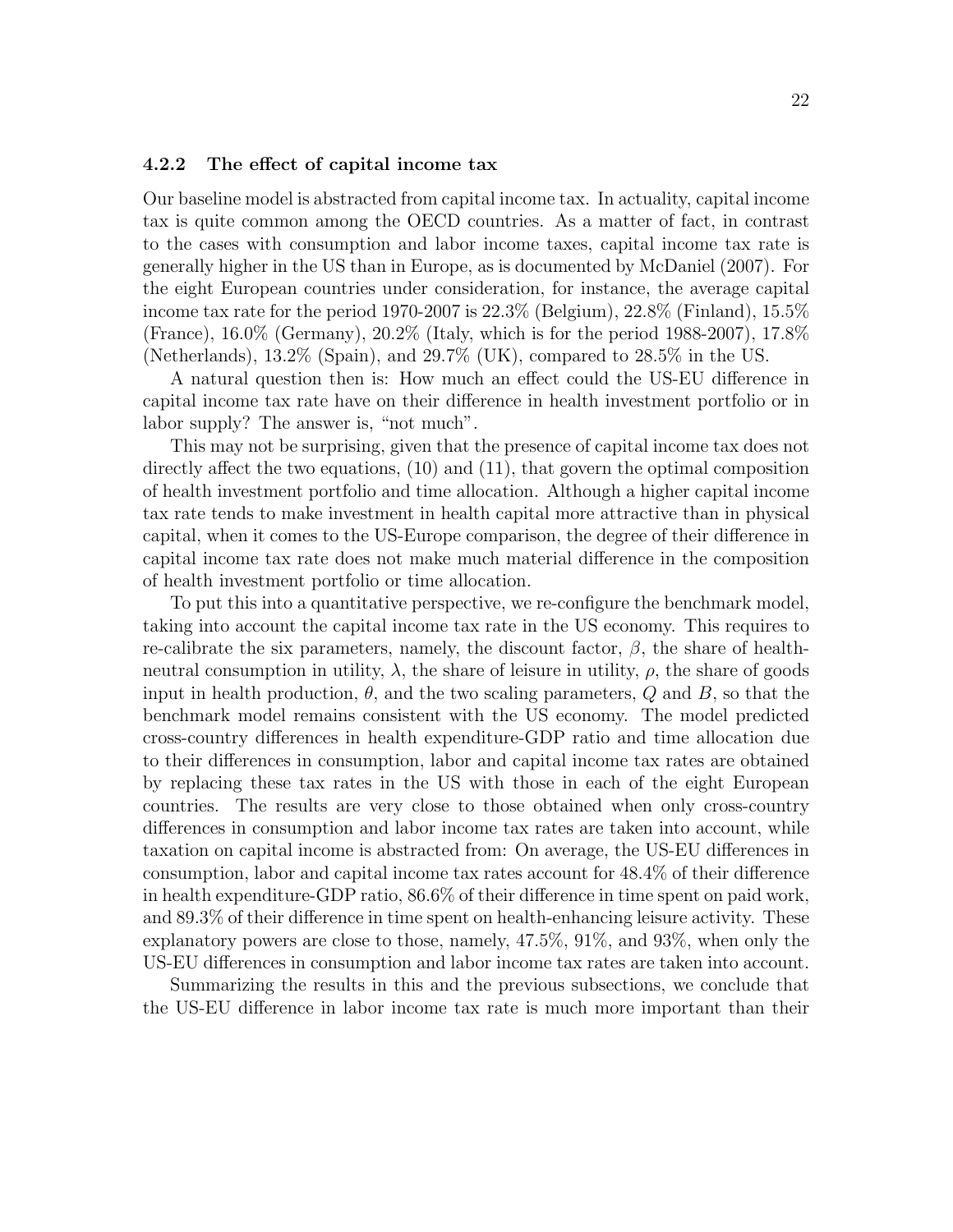differences in other tax rates in accounting for their differences in health spending-GDP ratio and in time allocation. Whereas their difference in consumption tax rate also plays some role, the role played by their difference in capital income tax rate is negligible, when it comes to understanding the US-EU differences in the underlying variables of interest.

#### 4.3 Quantify the Effect of Relative Health Care Price

A parallel exercise can be used to help isolate the effect of relative health care price. This is done in this section by recomputing the model's equilibrium while replacing the relative health care price in the US with that in each of the eight European countries reported in the seventh column of Table 1, but keeping all of the other parameters at their benchmark values reported in Table 2. The equilibrium values of the variables of interest in each of the eight cases are compared with their values in the benchmark economy. The resultant differences in health spending-GDP ratio, time spent on paid work, and time spent on health-enhancing leisure activity, which are reported in the middle three columns of Table 4, can then be contrasted with the differences in these variables observed in the data between each of the eight European countries and the US, which are presented in the first three columns of Table 4.

These numerical contrasts between our model's predictions and the data conform to our earlier conclusion from analytical scrutiny concerning the double-edged role of the US-EU difference in relative health care price in shaping their differences in those variables of interest. More specifically, while cross-country difference in relative health care price does generate cross-country difference in medical expenditure-GDP ratio in the observed direction (except for Italy) – implying that under our baseline calibration the effect of relative health care price difference on the cost per unit of medical consumption dominates its effect on the composition of health investment portfolio – it generates cross-country difference in time allocation in a direction that is exactly opposite to the observed data (except for Italy). Quantitatively, as can be seen from the last row of Table 4, on average, the US-EU difference in relative health care price accounts for 16.8% of their observed difference in medical expenditure-GDP ratio; however, this relative price difference predicts that paid work time would be 0.38% higher and time spent on health-enhancing leisure activity would be 0.3% lower in Europe than in the US, while, in actuality, Europeans spend 4.4% less of their time endowment on paid work and 4% more of their time endowment on health-enhancing leisure activity when compared with Americans.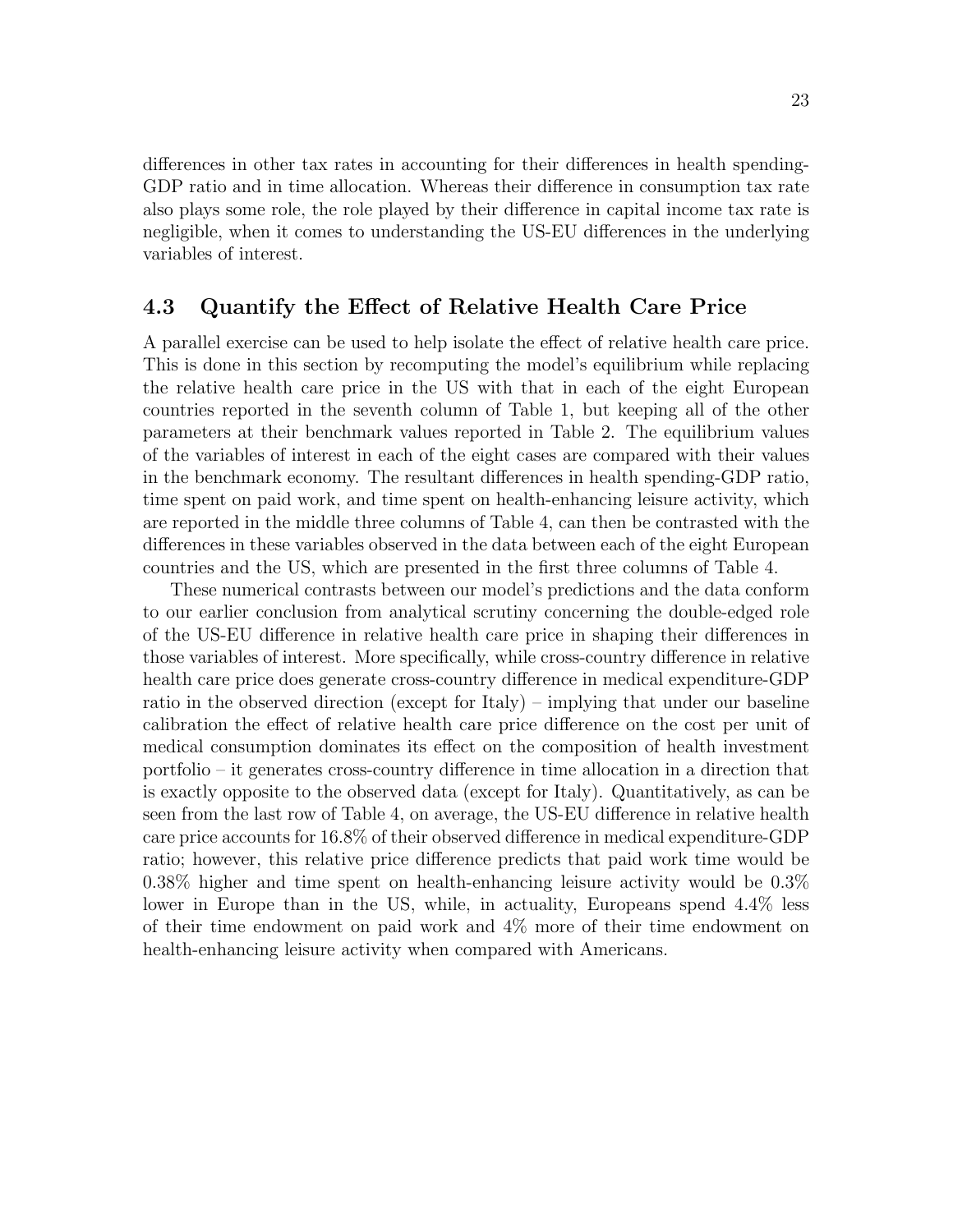#### 4.4 Joint Effects of Taxation and Relative Health Care Price

We assess in this section the joint effects of taxation and relative health care price. To do so, we recompute the model's equilibrium by replacing both the labor income and consumption tax rates and the relative health care price for the US with those for each of the eight European countries reported in the fourth to the seventh columns of Table 1, while keeping all of the other parameters at their benchmark values reported in Table 2. The equilibrium values of the variables of interest in each of the eight cases are compared with their values in the benchmark economy. The resultant differences in health spending-GDP ratio, time spent on paid work, and time spent on health-enhancing leisure activity, which are reported in the middle three columns of Table 5, can then be contrasted with the differences in these variables observed in the data between each of the eight European countries and the US, which are presented in the first three columns of Table 5.

As is illustrated by these numerical contrasts between our model's predictions and the actual data, the US-EU differences in taxation and in relative health care price jointly provide a fairly successful account for their differences in all of the underlying variables of interest. As can be seen from the last row in the last three columns of Table 5, on average, the US-EU differences in taxation and in relative health care price together account for 62% of their difference in health expenditure-GDP ratio, 84.3% of their difference in time spent on paid work, and 87.5% of their difference in time spent on health-enhancing leisure activity.

### 4.5 Variation in US-Europe Differences Over Time

As we emphasized from the outset, one should not take the results obtained above as suggesting that taxation is the only key factor for considering the US-EU differences in health care expenditure and time allocation. For example, preferences and social norms may also play an important role in time allocation. <sup>17</sup> That said, we view our focus on taxation as an effective way to isolate the impact of one particular channel that naturally links the two apparently distinct dimensions in decision making, that is, health care spending and time use, in a unified framework.

To put our theory to a test from this perspective, we note that, in a time period as short as our sample, the US-Europe differences in preferences and cultures are arguably more stable than their differences in the variables examined in this paper, so are unlikely the factors underlying the changes in the latter – from 1970 to 2007, the US-EU differences in medical expenditure-GDP ratio and time spent on paid work

<sup>17</sup>See He and Huang (2013) for a list of references that argue along this line.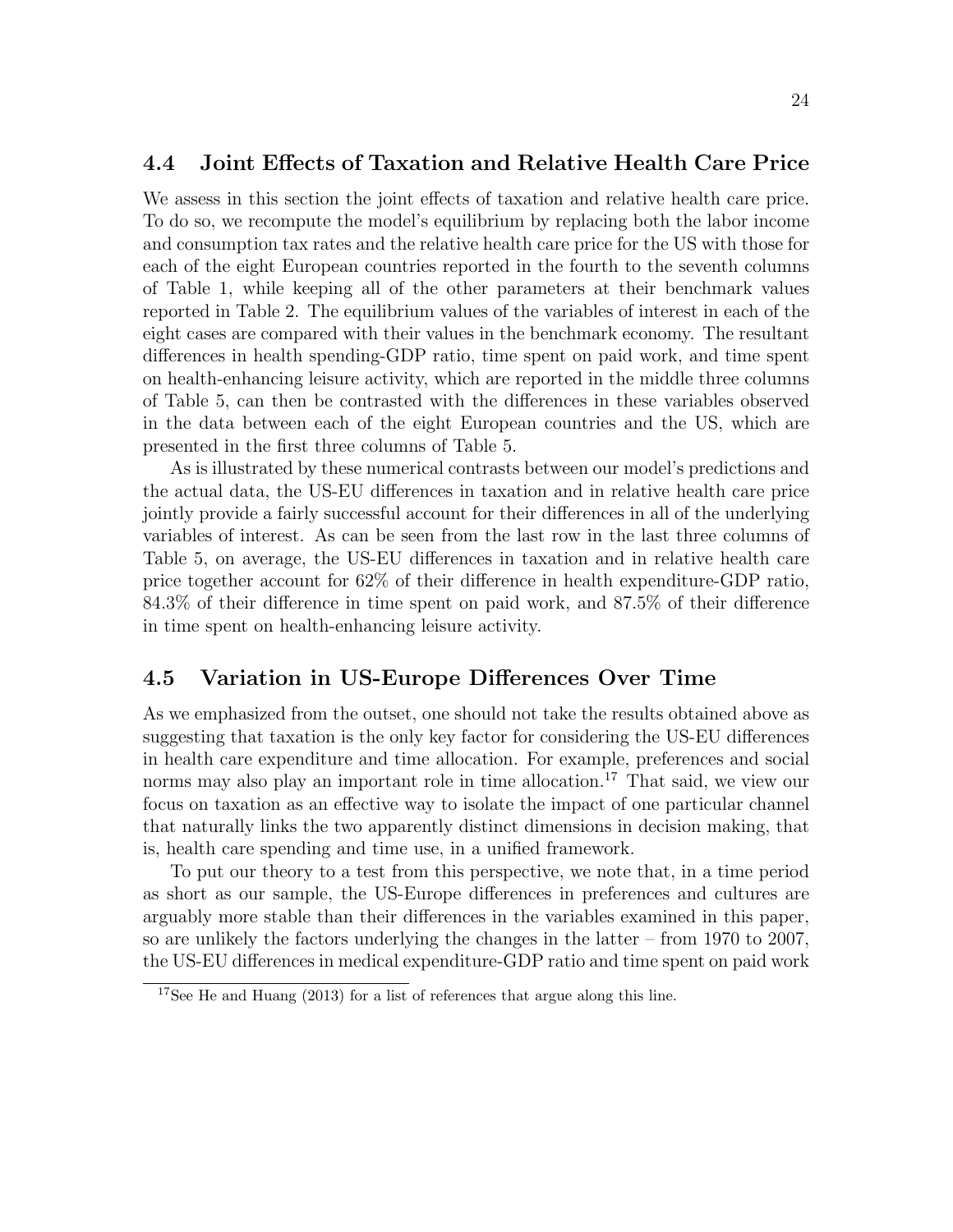widened by  $4.5\%$  and  $4.6\%$  respectively – while these changes can be rationalized by our theory given that the EU-US difference in the tax wedge widened by 5.4% from 1970 to 2007. To what extent these widening gaps in health spending-GDP ratio and labor supply between the US and Europe could be attributed to the widening gap in the tax wedge between Europe and the US is a quantitative question.

To get such a quantitative feel, we compute the transition dynamics for the US and the eight European countries associated with their changing tax rates over time, assuming that these economies were in their initial steady states in 1970. To fix the initial steady state for the US, we calibrate the baseline model by using US tax rates in 1970 and choosing the six parameters  $\beta$ ,  $\lambda$ ,  $\rho$ ,  $B$ ,  $\theta$ , and  $Q$  to match the six moment conditions described in Section 4.1 but for US data in 1970, while keeping all of the other parameters to their benchmark values reported in Table  $2^{18}$ . We then compute the initial steady state for each of the European countries by replacing the US tax rates with that country's tax rates in 1970. The model-implied initial gaps in health spending-GDP ratio and labor supply between the US and the European countries so computed are due solely to their differences in the tax wedge in 1970.

Taking these initial conditions as given, we feed the time series of actual (for the period 1970-2007) and projected (for years beyond 2007) tax rates for each country into the baseline model and solve the transition dynamics. We next compute the US-EU gaps in health care expenditure-GDP ratio and labor supply in 2007 based on the simulation results. <sup>19</sup> The changes in these gaps from their initial values in 1970 as predicted by the model can then be contrasted with their empirical counterparts observed in the data. These contrasts can give us a glimpse into the extent to which the widening US-EU gaps in health spending-GDP ratio and labor supply could be attributed to the widening EU-US gap in the tax wedge over the period 1970-2007.

The results are quantitatively quite significant. Take for example the case where tax rates are projected to increase at their average growth rates over the 1970-2007 period for years thereafter before leveling off in 2020. <sup>20</sup> The simulation of our model in this case shows that the widening gap in the tax wedge between an European country and the US from 1970 to 2007 can explain more than 18% of the widening gap in health care expenditure-GDP ratio, while at the same time more than 44%

<sup>&</sup>lt;sup>18</sup>US data in 1970 imply, among other things, a tax wedge of 0.252, a medical expenditure-output ratio of 0.071, a non-medical consumption-output ratio of 0.677, and a ratio of working hours to total discretionary time of 0.211. Due to data availability, the frequency of sick time is kept at its benchmark value of 0.021.

<sup>&</sup>lt;sup>19</sup>Due to lack of time series data, we set relative health care price to unity across all countries at all time in all simulations in this section.

<sup>&</sup>lt;sup>20</sup>We have also simulated the model under alternative assumptions about projected tax rates for years beyond 2007 but do not find quantitatively significant changes in results.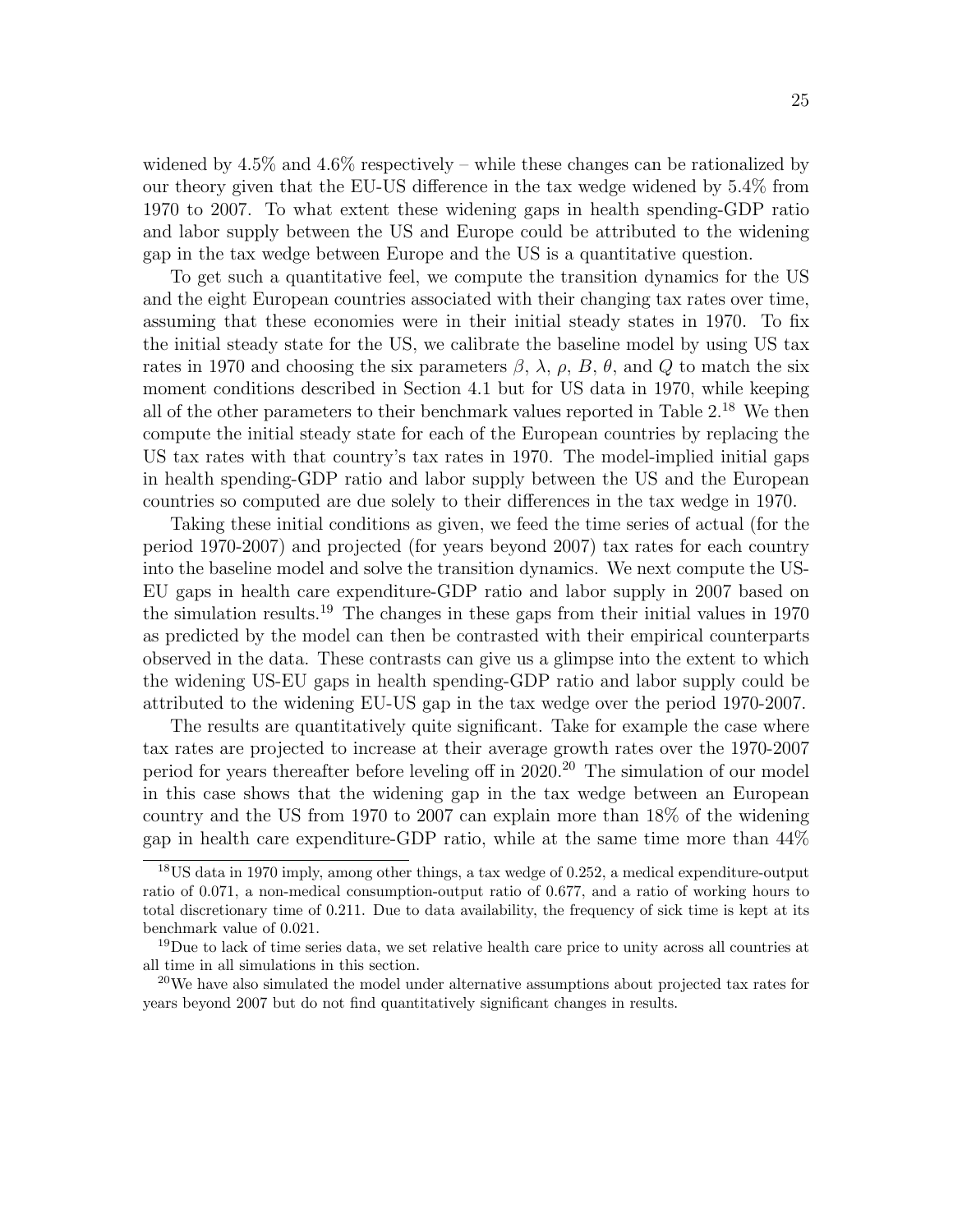of the widening gap in time spent on paid work, between the US and that country over this period, for six out of the eight Eurozone countries in our sample  $-29.4\%$ and  $74\%$  for Belgium,  $20.3\%$  and  $72\%$  for Finland,  $34.1\%$  and  $42\%$  for France,  $17.7\%$ and 25.1% for Germany, 22.4% and 90% for Italy, and 25.1% and 43% for Spain. 21

### 4.6 Essentiality of Leisure for Maintaining Health

Before closing this section, we wish to remind the reader of one defining feature of our baseline model that captures the fact that both leisure time and medical care are important for maintaining health. This feature, which is incorporated in the model in a way that is consistent with the empirical evidence, serves as a foundation for our analysis in this paper. Indeed, as is exemplified through the analyses above, the key to the model's central mechanism lies with the manner in which taxation (and, for that matter, relative health care price) affects the composition of leisure and medical care as they pertain to health production.

This portfolio view of health investment is essential for our model's success in accounting for cross-country difference in medical expenditure. If, instead, we follow a more conventional approach and abstract from the time input in health production, then cross-country difference in taxation would generate cross-country difference in medical expenditure-GDP ratio in a direction that is exactly opposite to what is observed in the data: In light of the US-Europe comparison, the mis-specified model predicts that higher consumption and labor income tax rates in Europe than in the US would lead Europeans to spend a greater, rather than a smaller, share of their GDP on medical care than Americans.

A counterfactual experiment helps put this into a more quantitative perspective. The mis-specified model as described above is configured by setting the share of time input in health production to zero, that is, by setting  $\theta = 1$ . The benchmark version of the model is then obtained by choosing the values for  $\beta$ ,  $\lambda$ ,  $\rho$ ,  $Q$ , and B to match the relevant steady-state conditions in the model with the corresponding moment conditions for the US economy for the 1970-2007 or similar periods, as described in Section 4.1, excluding medical expenditure-total consumption ratio from the targeted moment conditions, while keeping all of the other parameters at the values reported in Table 2. The mis-specified model configured in this way is then used to re-conduct the exercise described in Section 4.2. The mis-specified model predicts that, on average, the EU-US difference in the tax wedge would lead Europeans to spend 0.08% more of their GDP on medical care than Americans, while, in actuality, Europeans on average spend 4.1% less of their GDP on medical care when compared with Americans.

<sup>21</sup>Our analysis for Italy is for the period starting with 1988. See Footnotes 1, 7, 8, and 16.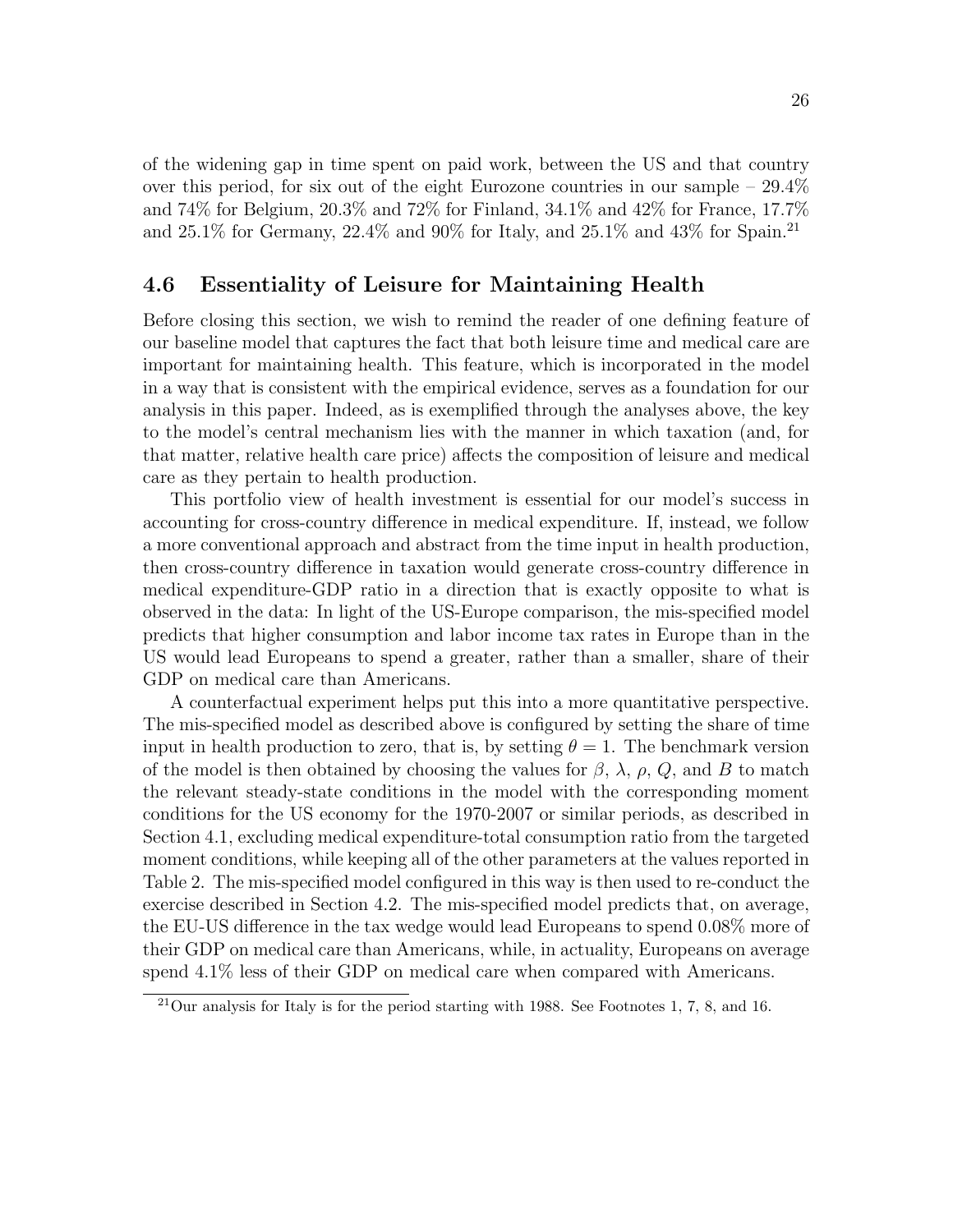### 5 Extended Models

We now extend the baseline model studied above along two dimensions. In the first extension, we introduce a survival motive on top of the consumption and investment motives for health care. In the second extension, we differentiate leisure time activity that is health-enhancing from those that are not. We show that the basic conclusions obtained in our baseline model continue to hold in these extended models.

#### 5.1 Endogenous Survival Probability

A recent macro-health literature captures a survival motive for health investment by allowing health capital to affect survival prospect (e.g., Hall and Jones 2007, Zhao 2014, Halliday et al. 2014). Following this approach, we augment our baseline model to include endogenous survival probability as a function of health capital,

$$
\psi_t = \Psi(h_t),
$$

where  $\psi_t$  denotes the probability of surviving through period t conditional on having survived through period  $t - 1$ . We assume that  $\Psi(h_t)$  is an increasing function of  $h_t$ in order to capture the idea that greater health capital improves survival prospect.

The expected, discounted lifetime utility is now given by

$$
\mathcal{E}\sum_{t=0}^{\infty}\beta^t\left[\prod_{s=0}^t\Psi(h_s)\right][U(c_t,l_t,h_t)+b],
$$

where the inclusion of a constant term  $b$  into the period utility function here is crucial in order to guarantee that the value of period utility is always positive so that it is worth enhancing life expectancy (i.e., Hall and Jones 2007).

The Euler equation associated with the optimal composition of leisure time and health-related commodity inputs in health production is the same as in the baseline model, as captured by Equation (10). The incorporation of the endogenous survival probability leads to the following straightforward modification to the Euler equation for optimal intertemporal allocation of consumption of the health-neutral commodity (combined with the condition for optimal accumulation in physical capital),

$$
U_c(t) = \beta E_t \Psi(h_{t+1}) \left[ U_c(t+1)(r_{t+1} + 1 - \delta_k) \right]. \tag{19}
$$

A more dramatic modification occurs to the Euler equation for optimal health accumulation (combined with the condition for optimal intratemporal allocation between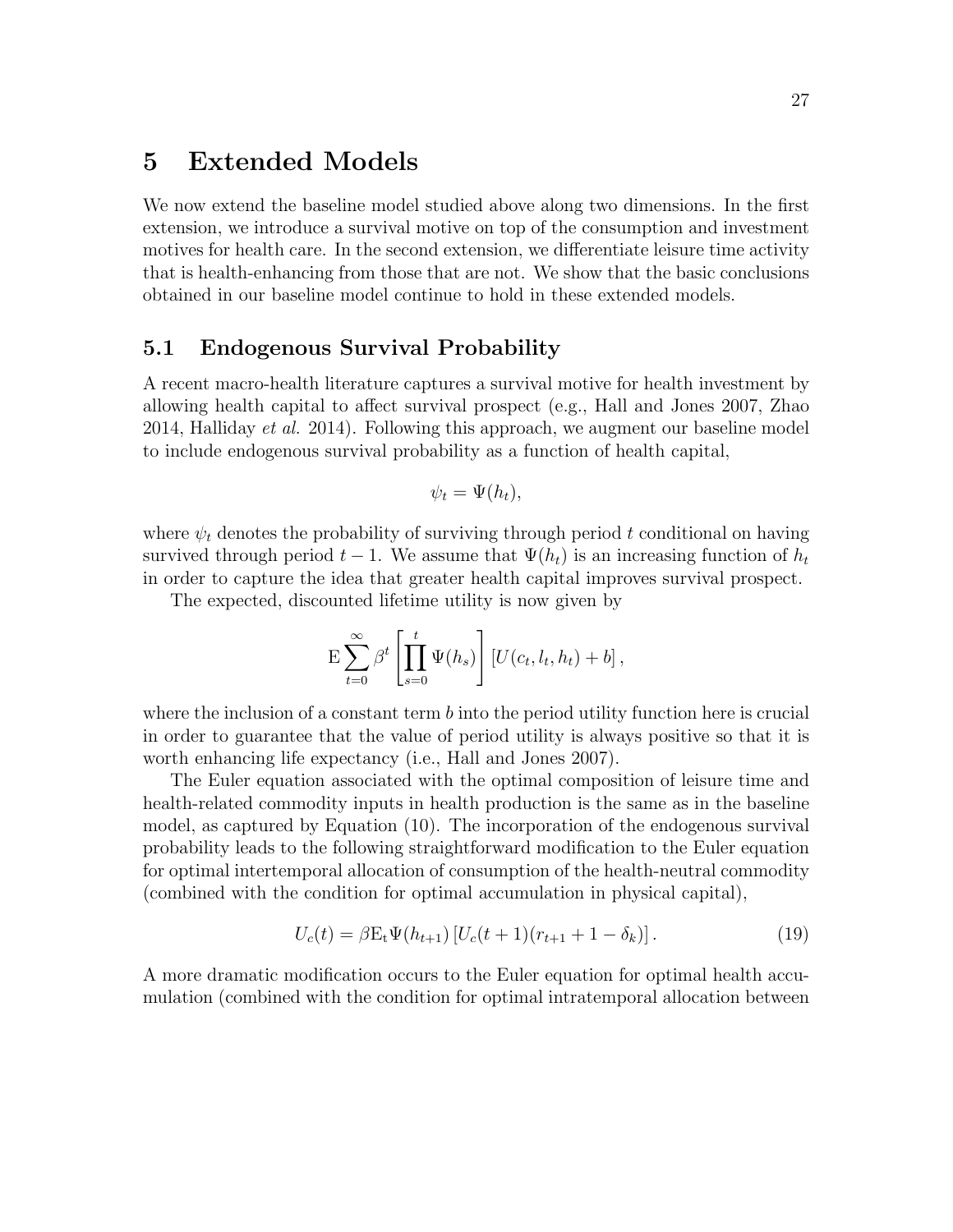health-related consumption and health-neutral consumption) as follows,

$$
\beta E_t \Psi(h_{t+1}) [U_h(t+1) + \frac{\Psi'(h_{t+1})}{\Psi(h_{t+1})} U(t+1) - (1-\tau) w_{t+1} S'(h_{t+1}) U_c(t+1) + (1-\delta_h) \frac{U_c(t+1)}{H_m(t+1)} p_m] = \frac{U_c(t)}{H_m(t)} p_m,
$$
\n(20)

where  $U(t + 1) \equiv U(c_{t+1}, l_{t+1}, h_{t+1}) + b$ . In addition to augmentation of the discount factor with the conditional survival probability  $\Psi(h_{t+1})$  in getting the present value of expected future benefit from having one additional unit of health capital at date  $t+1$ , the future benefit itself also includes a new component  $[\Psi'(h_{t+1})/\Psi(h_{t+1})]U(t+1),$ representing an extra utility gain from the extended life expectancy brought about by the additional unit of health capital.

For the quantitative exercise conducted below, we parameterize the conditional survival probability function following Zhao (2014):

$$
\Psi(h_t) = 1 - \frac{1}{e^{\kappa h_t}}.
$$

This extended model has all parameters of the baseline model plus two additional parameters,  $\kappa$  and b. All of the baseline parameters take their benchmark values reported in Table 2, except for  $\beta$ ,  $\lambda$ ,  $\rho$ ,  $\theta$ ,  $Q$ , and B, which are determined jointly with  $\kappa$  and b, by matching six steady-state conditions in this extended model with the corresponding moment conditions for the US economy described in Section 4.1, plus using two additional matches between the extended model and US data.

First, in the steady state of this extended model,  $1 - \Psi(h) = 1/e^{\kappa h}$  corresponds to population's death rate in the steady state. Setting  $1/e^{\kappa h}$  to the long-run average death rate over the period 1970-2007 in the US, which is 0.87%, gives rise to one additional match between the extended model and the US data.

Second, the term b in the period utility function has a direct bearing on the value of statistical life (VSL) studied in the literature (e.g., Viscusi and Aldy 2003). In our model, as in Hall and Jones (2007) and Zhao (2014), VSL corresponds to the marginal cost of saving a life. In terms of our model's notations, this is measured by taking inverse of the marginal effect of health care spending on survival probability, or, VSL =  $p_m/[\partial \Psi(h)/\partial m] = p_m/[(\partial \Psi/\partial h') \times (\partial h'/\partial m)]$ . Substituting the steadystate versions of (10) and (19) into the steady-state version of (20) then yields the following relation between b and mean VSL,

$$
\frac{\beta(U+b)}{U_c} = \frac{\text{VSL}}{r+1-\delta_k} \left[ r + \delta_h - \delta_k + \left( H_l + \frac{H_m}{p_m} \frac{U_l}{U_c} \right) S'(h) - \frac{H_m}{p_m} \frac{U_h}{U_c} \right].
$$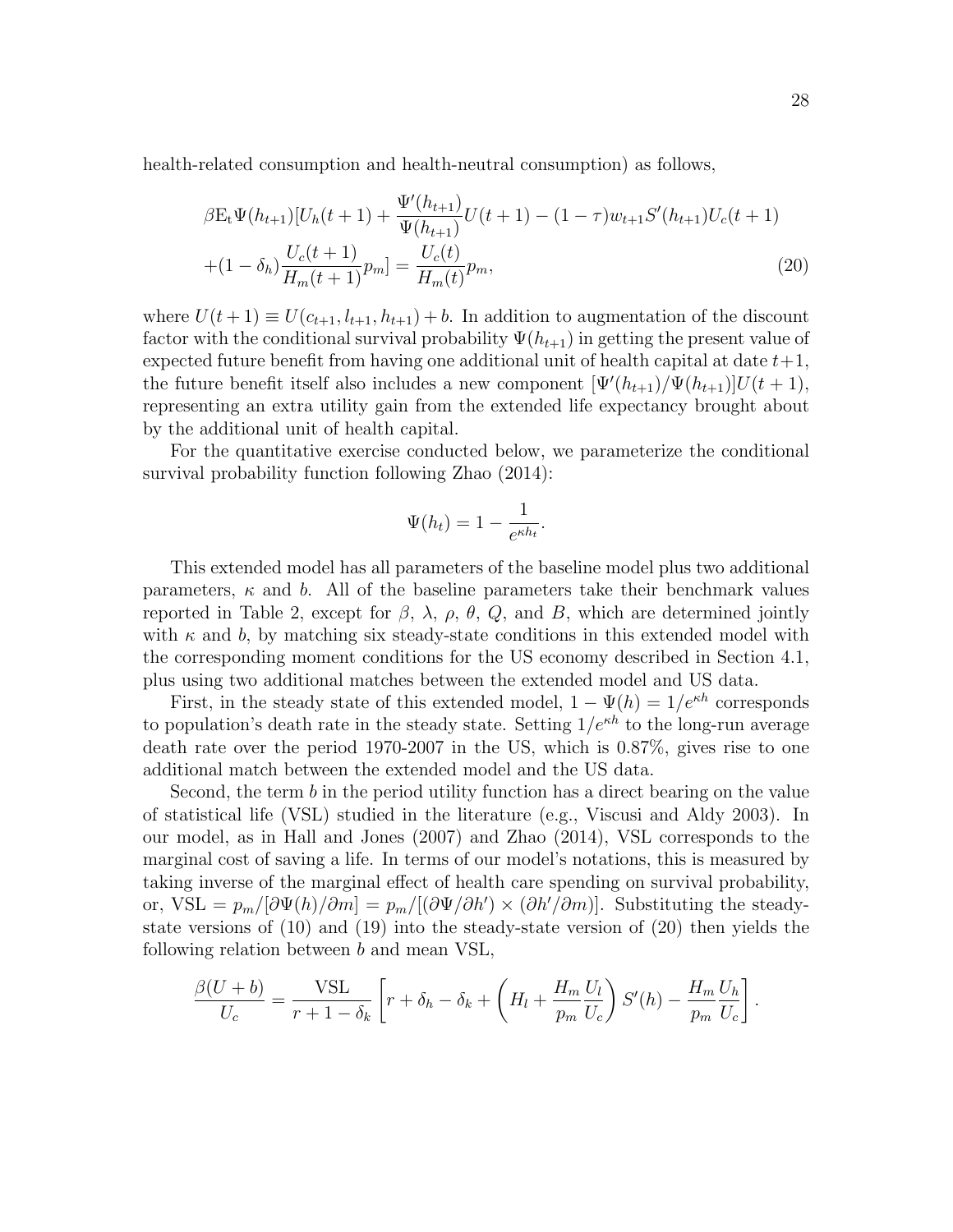In calibrating  $b$  we set the mean VSL in our model to the mean VSL for working-age Americans in 2000, which is about \$3.5 million (constant 2000 \$).<sup>22</sup> We verify that b so calibrated is indeed big enough to guarantee that the flow utility is always positive under all circumstances in our simulations.

Using the calibrated model we can conduct the exercise described in Section 4.2. We find that this extended model with survival motive marginally improves upon the baseline model's success in explaining the cross-country differences in medical expenditure-GDP ratio and time allocation: On average, the US-Europe difference in labor income and consumption tax rates accounts for 51.1% of their difference in health spending-GDP ratio,  $95.1\%$  of their difference in time spent on paid work, and 96.3% of their difference in time spent on health-enhancing leisure activity.

#### 5.2 Differentiate Different Types of Leisure Time

In the baseline model, leisure time is defined as non-sick time spent away from paid work, which not only directly generates utility, but in its entirety is health enhancing. In actuality, however, part of this broadly defined leisure time, such as time spent on "couch potato", may not be health enhancing. Yet, as explained in Section 2, available empirical evidence reveals that the US-EU difference in the broadly defined leisure time is about the same as their difference in the health-enhancing leisure time (e.g., time spent in exercising, socializing, relaxing, etc.), narrowly defined to be the sum of the two categories of time use, *personal care* and *leisure*, in the OECD's multi-country time-use survey. This suggests that the mechanism described in this paper shall indeed account for the US-EU difference in the health-enhancing leisure time. Nevertheless, it would be reassuring to verify this in an extended model that formally divides the broadly defined leisure time into health-enhancing leisure time and health-neutral leisure time.

We now present such a model and its prediction. Denote by  $v$  health-enhancing leisure time and  $l$  health-neutral leisure time. All the other variables are denoted by the same notations as in the baseline model. The time constraint becomes

$$
n_t + v_t + l_t = 1 - s_t.
$$

Since it is  $v$  but not l that enters into health production function, we have

$$
h_{t+1} = (1 - \delta_h)h_t + B(m_t^{\theta}v_t^{1-\theta})^{\xi}.
$$

 $^{22}$ This number is calculated following Hall and Jones (2007). See Table 1 in their paper. The US Food and Nutrition Service (USDA) and Environmental Protection Agency (EPA) use \$3.5-3.9 million (constant 2000 \$) as their benchmark VSL (see, also, Viscusi and Aldy 2003).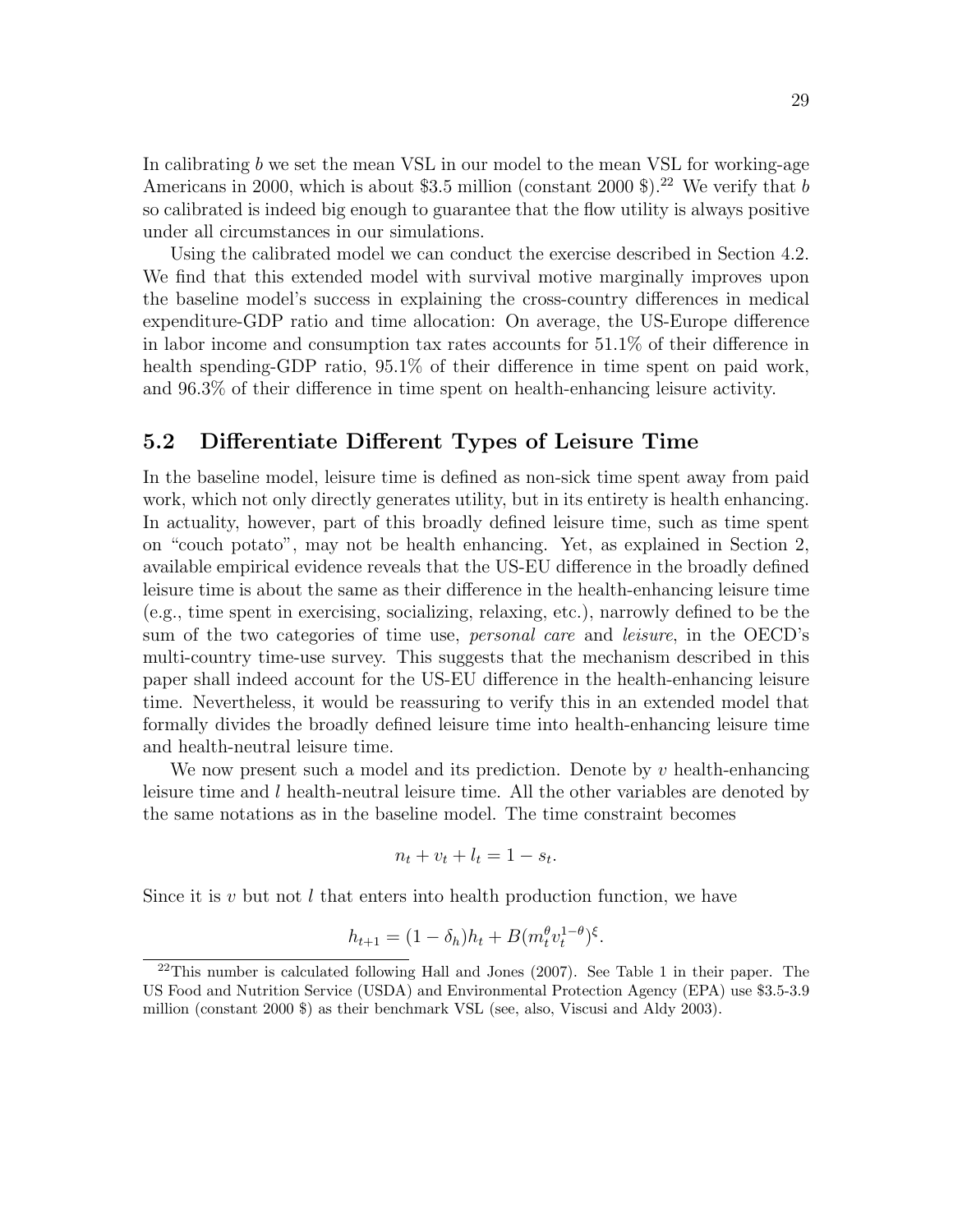On the other side, both  $l$  and  $v$  enter into utility function, such that<sup>23</sup>

$$
U(c_t, v_t, l_t, h_t) = \frac{\log[\lambda c_t^{1-\eta} + (1-\lambda)h_t^{1-\eta}]}{1-\eta} + \rho \log l_t + \phi \log v_t.
$$

The utility-maximization problem for a representative agent is then given by

$$
\max \quad E \sum_{t=0}^{\infty} \beta^t U(c_t, v_t, l_t, h_t)
$$
  
s.t.  

$$
(1 + \tau_c)[c_t + p_m m_t] + k_{t+1} = (1 - \tau_n)w_t n_t + (r_t + 1 - \delta_k)k_t + \Pi_t + T_t
$$
  

$$
h_{t+1} = (1 - \delta_h)h_t + B(m_t^{\theta} v_t^{1-\theta})^{\xi}
$$
  

$$
n_t + v_t + l_t + s_t = 1, s_t = Qh_t^{-\gamma}
$$
  

$$
c_t, k_{t+1} \geq 0, k_0, h_0 \text{ given.}
$$

This extended model embeds a mechanism similar to the one described by the intratemporal condition (10) for the baseline model. This is the Euler equation associated with the optimal composition of the narrowly defined health-enhancing leisure time and health-related consumption in health investment,

$$
MRS_{v,c}(t) + MRTS_{v,m}(t)p_m = (1 - \tau)w_t,
$$
\n(21)

where  $MRS_{v,c}(t) \equiv U_v(t)/U_c(t)$  denotes the marginal rate of substitution of healthenhancing leisure time  $v$  for health-neutral consumption  $c$ , which measures the amount of c that can be saved on with an additional unit of  $v$ , while maintaining the same level of utility, and  $MRTS_{v,m}(t) \equiv H_v(t)/H_m(t)$  denotes the marginal rate of technical substitution of  $v$  for health-related consumption  $m$ , which measures the amount of m that can be saved on with one additional unit of  $v$ , while maintaining the same level of health production. The left-hand side of equation (21) is thus the benefit from having additional health-enhancing leisure time, while the right-hand side of the equation is the opportunity cost of the health-enhancing leisure time in terms of the foregone labor income on paid work, i.e., the effective wage rate that is monotonically decreasing in the tax wedge.

The extended model also embeds a mechanism as described by the intertemporal condition (11), which combines the Euler equation for optimal health accumulation,

<sup>&</sup>lt;sup>23</sup>The two types of leisure time have different weights in preferences. Were the weights the same, an agent would strictly prefer v to l and always choose  $l = 0$ , and the model here would collapse into the baseline model presented in Section 3.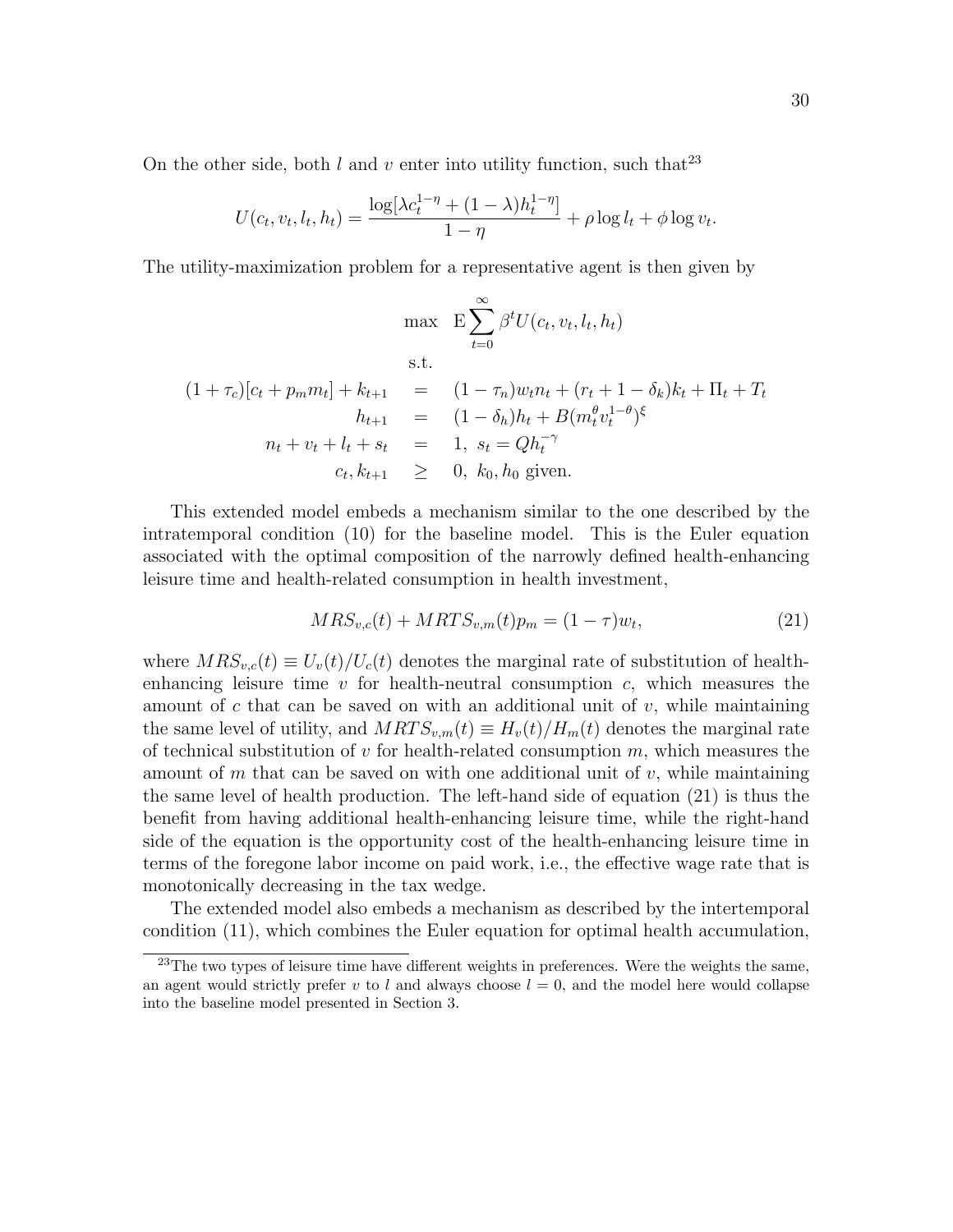with the condition for optimal allocation between health-related consumption and health-neutral consumption.

These, together with an intratemporal Euler equation for health-neutral leisure time l and health-neutral consumption c,  $MRS_{l,c}(t) \equiv U_l(t)/U_c(t) = (1-\tau)w_t$ , that is specific to the extended model, govern various optimal trade-offs among multiple uses of time and of goods, in generating utility and in producing health. The intuition for how taxation and relative health care price may affect these optimal trade-offs is as similarly described in Section 3.2, with the broadly defined leisure time there divided into here the health-enhancing leisure time and the health-neutral leisure time. This suggests that difference in taxation should continue to explain the US-EU differences in time allocation and health expenditure in this extended model.

To put this into a quantitative perspective, we conduct in this extended model a similar exercise as described in Section 4.2. We begin by noting that the extension above introduces an additional parameter  $\phi$ , which measures the weight of healthenhancing leisure time in utility. We choose the value of  $\phi$  to match the fraction of time endowment that Americans devote to health-enhancing leisure activities.<sup>24</sup> We also recalibrate the six parameters  $\beta$ ,  $\lambda$ ,  $\rho$ ,  $B$ ,  $\theta$ , and  $Q$ , to match the six moment conditions as described in Section 4.1. Values of other parameters are kept the same as in the baseline model. We then replace the tax rates in the US with those in the European countries to generate our model's predictions about the cross-country differences in the key variables of interest. Our finding is that, in this extended model, the EU-US difference in the tax wedge can explain about 35% of their difference in health expenditure-GDP ratio, about 45% of their difference in health-enhancing leisure time, and almost the entirety of their difference in paid work time.

### 6 Additional Analyses

Before concluding we conduct a series of additional analyses to further check the robustness of the main results. In order to conserve space, we here focus on taxation as the main determinant of the composition of health investment portfolio and labor supply, and the implications of the US-EU differences in tax rates for their differences in health expenditure-GDP ratio and time allocation. Hence, in all sensitivity

 $24$ This is the sum of the two categories of time use in the OECD's multi-country time-use survey, namely, personal care and leisure, which is about 20% (averaged over 1998-2009) for the US. We get an almost identical figure from the American Time Use Survey (ATUS): The two categories of time use in ATUS, namely, socializing, relaxing, and leisure, and, exercise through sports or recreation, fit our definition of health-enhancing leisure time, which account for 19% and 1.2% of time endowment of Americans for the time period 2003-2007.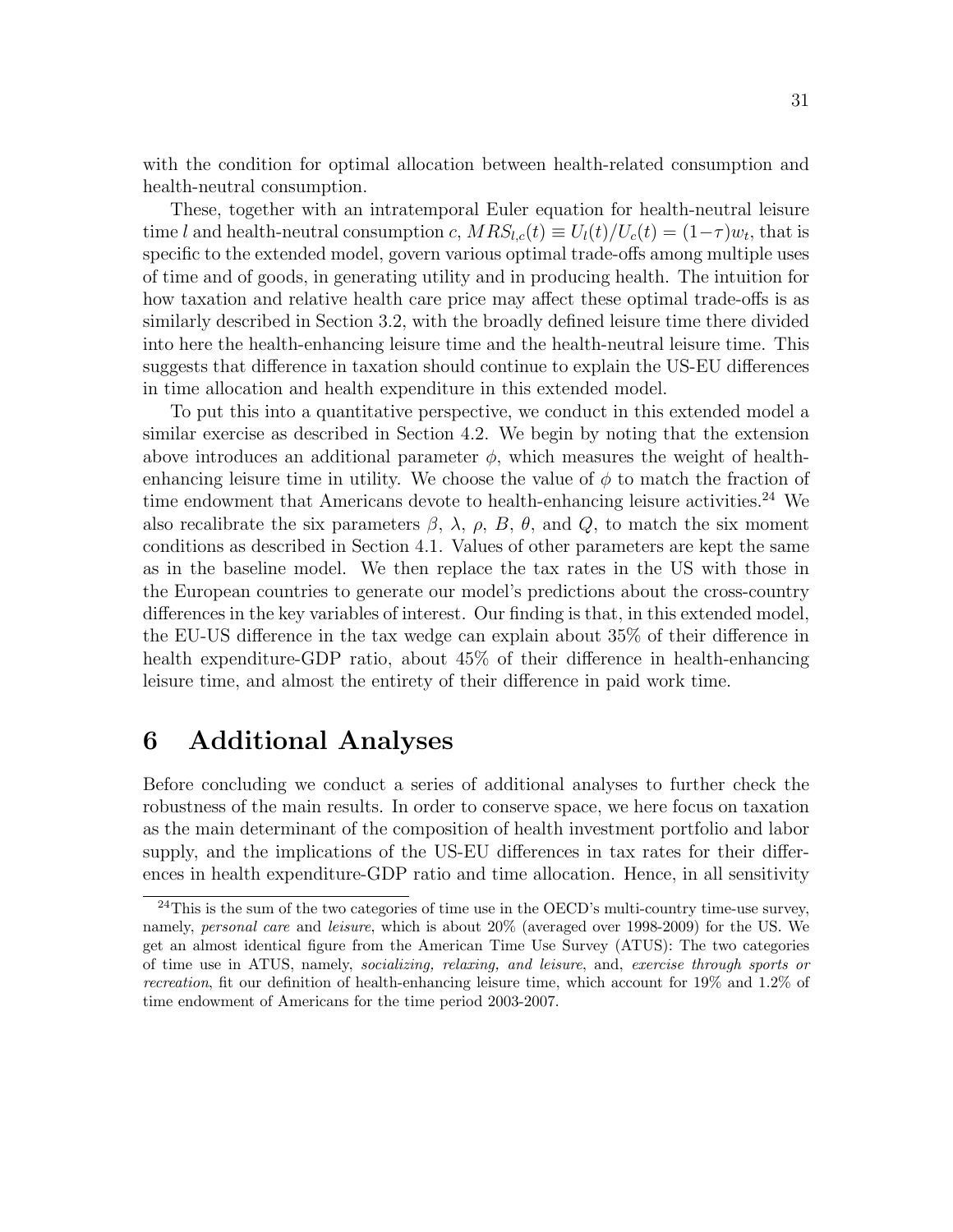analyses to be conducted below, results for the benchmark economy will be derived keeping all parameters to their values reported in Table 2, except for the discount factor,  $\beta$ , the share of health-neutral consumption in utility,  $\lambda$ , the share of leisure in utility,  $\rho$ , the share of goods input in health production,  $\theta$ , and the two scaling parameters, Q and B, which may need to be re-calibrated accordingly when we vary certain features of the model, as is to be noted whenever this is the case, so that the benchmark economy remains consistent with the US economy. The model predicted cross-country differences in health expenditure-GDP ratio and time allocation due to their differences in taxation are then obtained by replacing the various tax rates in the US with those in each of the eight European countries.

#### 6.1 Health-Leisure Complementarity in Preferences

In the literature, it is not unusual to consider a period utility function under which leisure is non-separable from consumption. A specification of period utility function alternative to the form in (17) is, similarly as in Scholz and Seshadri (2010),

$$
U(c_t, l_t, h_t) = \frac{\log[\lambda(c_t^{\rho}l_t^{1-\rho})^{1-\eta} + (1-\lambda)h_t^{1-\eta}]}{1-\eta}.
$$
\n(22)

The benchmark values of the six model parameters,  $\beta$ ,  $\lambda$ ,  $\rho$ ,  $\theta$ ,  $Q$ , and B, under this alternative specification of the period utility function are jointly determined, once again by matching the six relevant steady-state conditions in the model with the corresponding moment conditions for the US economy for the 1970-2007 or similar periods, as described in Section 4.1, while all of the other parameters are maintained at their values reported in Table 2. Given the value of  $\eta$  equal to 8.7, the period utility function as specified in (22) also implies that, health is complementary to not only consumption, but leisure. This is to say that, being healthy helps enjoy both consumption and leisure. This seems to be consistent with both causal observations and existing studies (e.g., Murphy and Topel 2006; Scholz and Seshadri 2010).

It is thus fitting to undertake some exploration to see what the results will be when the period utility function is specified by (22). This is done by repeating the exercise in Section 4.2 under this alternative specification of utility function and the correspondingly calibrated values of parameters. The results so obtained are similar to those with the original form of utility function in that cross-country difference in taxation continues to help the model fit all dimensions of the data: On average, the US-EU differences in consumption and labor income tax rates account for 55.7% of their difference in health spending-GDP ratio, 77% of their difference in paid work time, and 85% of their difference in time spent on health-enhancing leisure activity.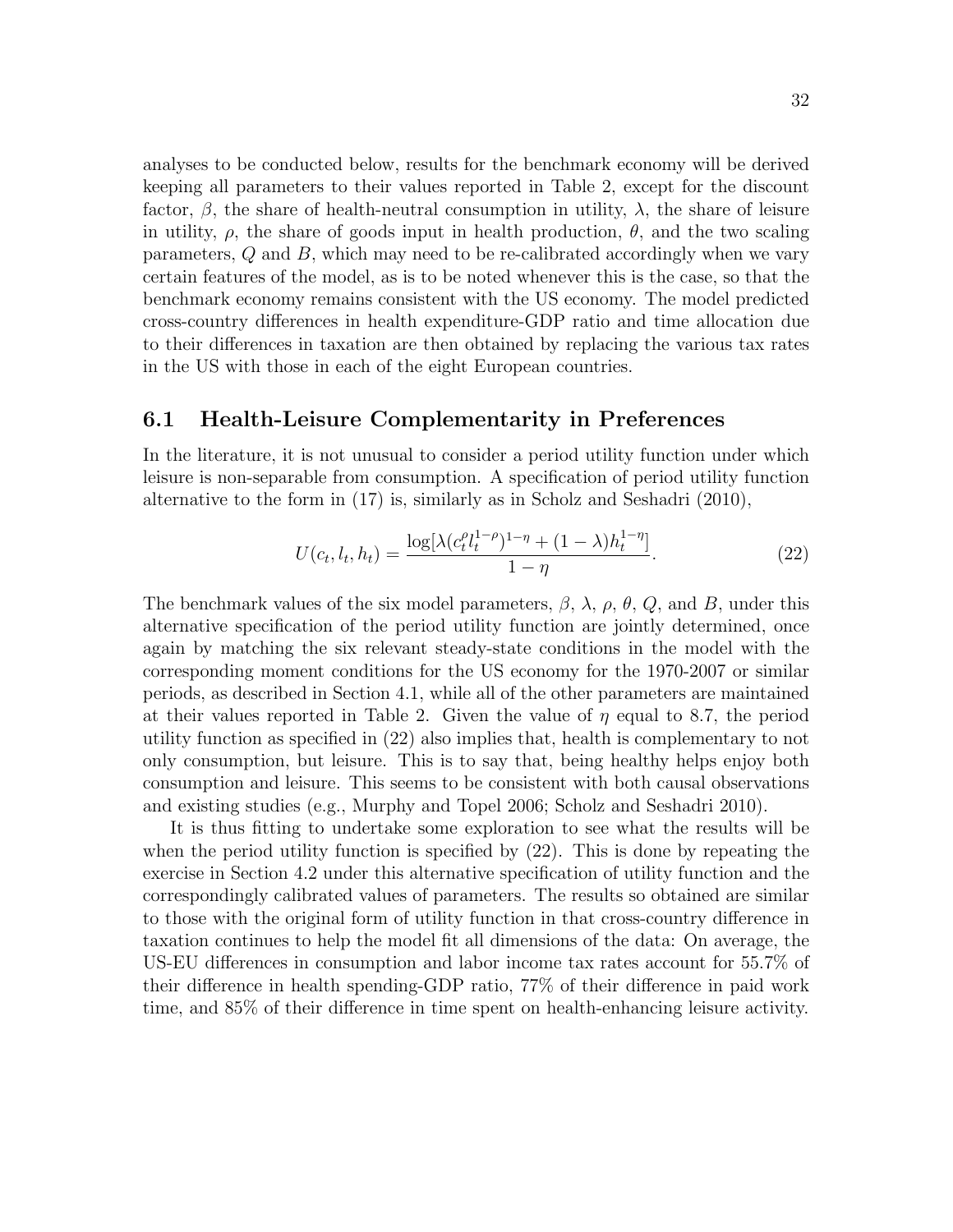Even from a quantitative perspective, these explanatory powers are comparable to those reported in Section 4.2 when the period utility function is specified by (17), which are, respectively, 47.5%, 91%, and 93%. It is true that cross-country difference in taxation may explain more of their difference in medical expenditure-GDP ratio and less of their difference in time allocation, if the period utility function in (17) is replaced by that in  $(22)$ .<sup>25</sup> But, as illustrated by the above comparisons, the changes in our model's explanatory power are fairly modest, and our general conclusions hold to quantitatively similar extents, when the specification of the period utility function is varied, from one form into the other.

#### 6.2 Consumption-Leisure Trade-Off in Deriving Utility

We showed in Section 3.2 that the consumption-leisure trade-off in deriving utility as embedded in the first term of Equation (10) is one component of our model's mechanism. To see how robust our results are to the strength of this trade-off, we consider a generalized form of the period utility function in (17) given by

$$
U(c_t, l_t, h_t) = \frac{\log[\lambda c_t^{1-\eta} + (1-\lambda)h_t^{1-\eta}]}{1-\eta} + \rho \frac{l_t^{1-\frac{1}{\mu}}}{1-\frac{1}{\mu}}.
$$
\n(23)

Clearly,  $(17)$  is a special case of  $(23)$  with  $\mu$  set to 1. We can show that this parameter directly determines the Frisch labor supply elasticity so it affects the strength of the aforementioned consumption-leisure trade-off in deriving utility.<sup>26</sup> When we lower  $\mu$ from its benchmark value of 1, we lower the labor supply elasticity and weaken the strength of the said trade-off. It would be interesting to see how much our results will be weakened when we reduce  $\mu$  to some extremely low values.

As a reference point, recall in the baseline model with  $\mu = 1$ , the US-EU difference in the tax wedge explain 47.5% of their difference in health expenditure-GDP ratio, 91% of their difference in time spent on paid work, and 93% of their difference in time spent on health-enhancing leisure activity. When we reduce  $\mu$  significantly,

 $^{25}$ To understand the intuition for this, recall that higher taxes result in less medical expenditure, more time spent on leisure and less time spent on paid work, and that this is the case with either specification of the period utility function. If health and leisure are complementary to each other, as is the case with the period utility function (22), leisure helps enhance the marginal utility of health, and vice versa; thus, everything else equal, a given level of marginal utility of health (leisure) can be achieved with relatively less medical expenditure and less leisure time (and more paid work time), when compared to the case with the period utility function (17).

<sup>26</sup>Such demonstration is not presented here in order to conserve space, but it is available upon request from the authors.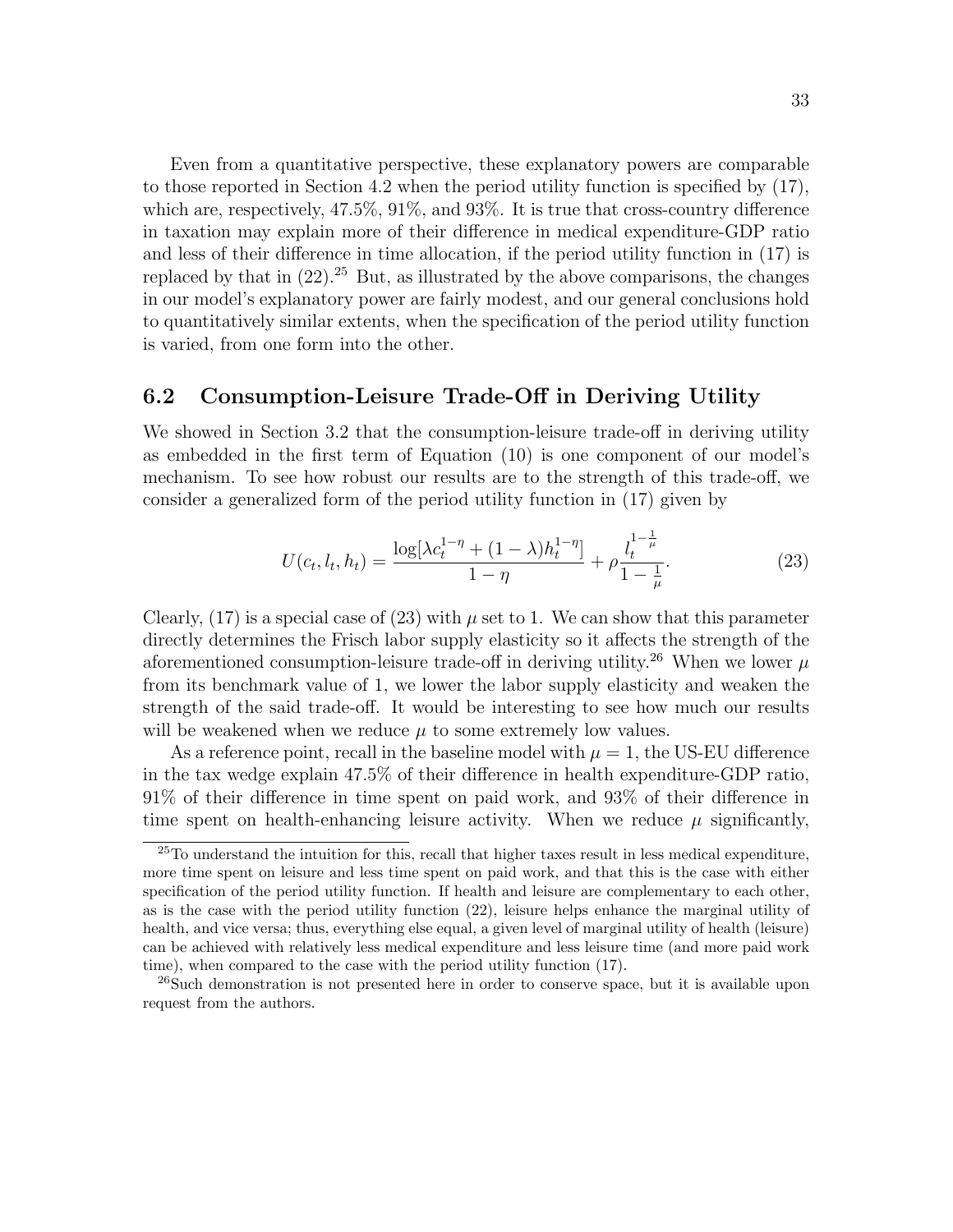to 0.5, the model's accounts of the respective differences are lowered modestly, to 41.1%, 82%, and 83.5%. When we lower  $\mu$  further, to 0.3, the model's explanatory powers edge down moderately, to 34.3%, 72.1%, and 73.5%, respectively. Finally, even when we set  $\mu$  to an extremely low value, 0.1, the US-EU difference in the tax wedge still accounts for 16.8% of their difference in health expenditure-GDP ratio, 43.4% of their difference in time spent on paid work, and 44% of their difference in time spent on health-enhancing leisure activity.

#### 6.3 Health Production Technology

As also shown in Section 3.2, the medical care-leisure trade-off in maintaining health as embedded in the second term of Equation (10) and the trade-off between medical and non-medical consumption in maintaining health and in delivering utility as prescribed by Equation (11) are two other components of the model's mechanism. The strengths of these trade-offs are affected by the health production function (16), in particular, the elasticity of substitution between medical commodity and leisure time inputs in health production,  $\omega$ , and the degree of returns to scale in the health production technology, ξ. We here check the robustness of our results with respect to variations in the values of these two parameters.

The empirical estimates of  $\omega$  by He *et al.* (2013) range from 0.74 to 1.36. The value 1 adopted in the benchmark calibration lies in the middle of this range. While variations of  $\omega$  within this range do not significantly affect the model's account of the US-EU difference in time allocation, they do have some quantitatively more significant influence on the model's power in explaining the US-EU difference in medical expenditure-GDP ratio. As we lower  $\omega$ , such power wanes, and vice versa. But, even when we reduce  $\omega$  to the lower bound of the empirically reasonable range reported by He *et al.* (2013), the US-EU difference in the tax wedge still accounts for 22% of their difference in health spending-GDP ratio.

The value 1 adopted in the benchmark calibration for  $\xi$  is consistent with much of the macro-health literature, which goes back to Grossman (1972). Nevertheless, Ehrlich and Chuma (1990) argue that some degree of decreasing returns to scale may be more appropriate for health production technology in this type of models. When we lower  $\xi$  to 0.5, a value suggested by Ehrlich and Chuma (1990), the US-EU difference in the tax wedge accounts for 54% of their difference in health spending-GDP ratio, 83% of their difference in paid work time, and 86% of their difference in health-enhancing leisure time.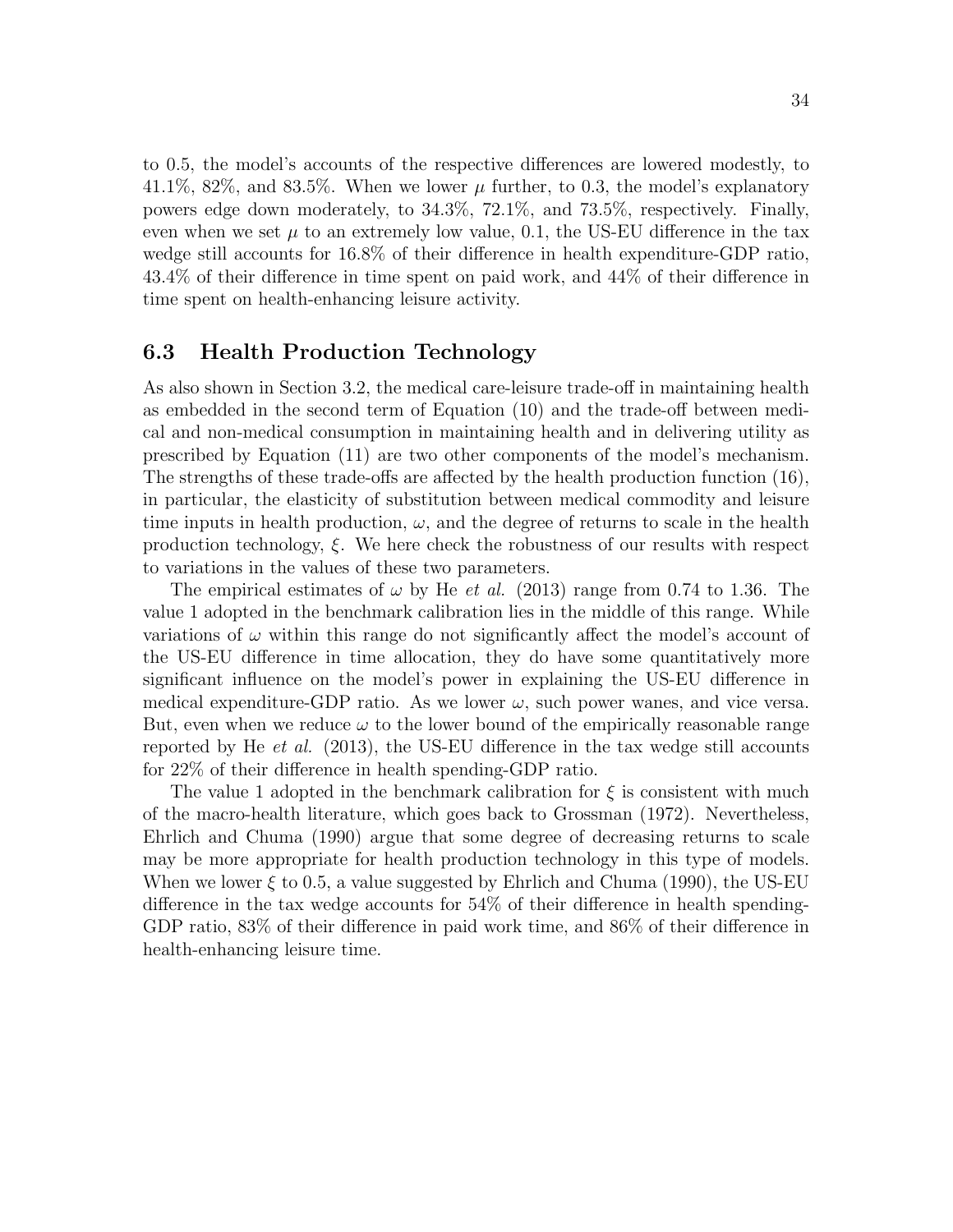#### 6.4 Tax Treatment of Health Care Expenditure

In the baseline model, all types of goods and services are subject to a homogenous consumption tax rate. Yet, some features of the health care systems in the US (e.g., employment-based tax subsidy) and Europe (e.g., universal health care) may lead one to argue that there are heavy government subsidizations on health care expenditures. That said, if we assume in the model a tax shelter on medical commodity for both the US and Europe, the results obtained above will not change much. What seems more interesting is how much the results will be strengthened or weakened if we impose a tax shelter on medical commodity for the US but not Europe, or vice versa.

When we assume a tax shelter on medical goods and services for the US but not Europe, the US-Europe difference in the tax wedge accounts for 54% of their difference in health expenditure-GDP ratio and almost all of their differences in time allocation. Conversely, when we assume a tax shelter on medical commodity for Europe but not the US, the US-Europe difference in the tax wedge accounts for 33% of their difference in health spending-GDP ratio, 76% of their difference in paid work time, and 76% of their difference in health-enhancing leisure time.

#### 6.5 Target on Working Age Population

Our model works most properly for a typical working age person, who naturally faces the time allocation and health investment portfolio choice problems described in the model. The difference in health care expenditure-GDP ratio between US and European data, against which our model's prediction is compared above, is, however, measured on the basis of total population. Yet, as highlighted in the Introduction, and explained with more detail in Section 2, cross-country difference (between the US and many of the European nations) in the health expenditure measure seems fairly similar across different age groups, as revealed by available empirical studies, although the health expenditure measure may differ significantly across different age groups within each country (e.g., with some steep increase for the elderly, especially towards the end of their life). <sup>27</sup> This implies that our model shall indeed account for the US-EU difference in health expenditure-GDP ratio for their working age populations. Nevertheless, it would be reassuring to verify this directly from available data on the working-age-population's health expenditure-GDP ratio.

For this purpose, we appeal to Anderson and Hussey (2000). Table 2 in their paper reports, for eight countries, the fraction of national health expenditure that goes

<sup>&</sup>lt;sup>27</sup>See, for example, Anderson and Hussey (2000), Gerdtham and Jonsson (2000), Peterson and Burton (2007), Pearson (2009), Hagist and Kotlikoff (2009), and Jung and Tran (2010).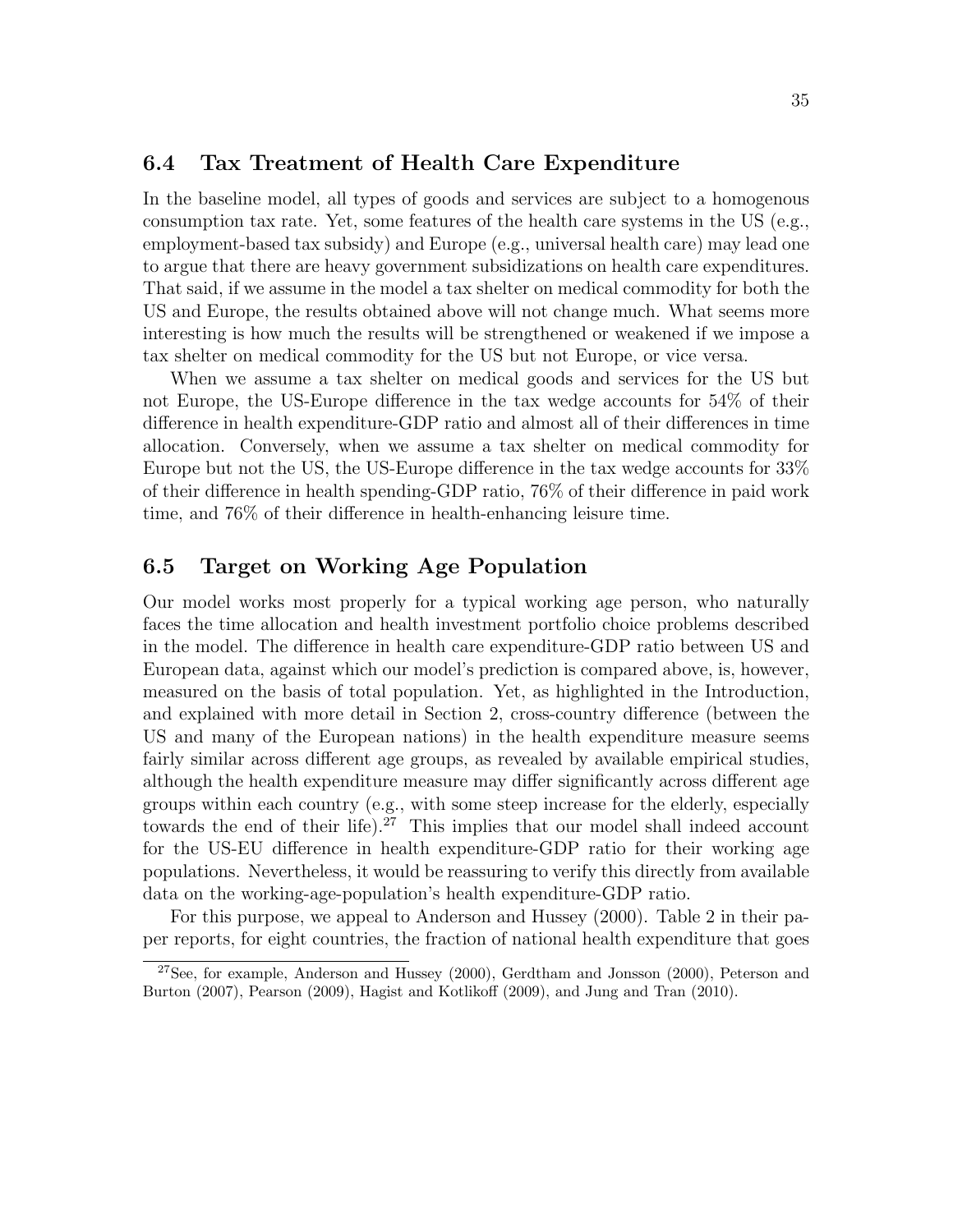to the elderly (people aged 65 and older), as well as the fraction of GDP that is spent on health care for the elderly. Four of the eight countries in their sample, namely, the US, France, Germany, and the UK, are also in ours. Based on this information, we construct the working-age-population's health expenditure-GDP ratio for each of these four countries. The numbers are 8.6% for the US (for the year of 1995), 6.2% for France (for the year of 1993), 6.9% for Germany (for the year of 1994), and 3.9% for the UK (for the year of 1993).

To see to what extent these numbers can be explained by our theory, we calibrate our baseline model to the US economy in 1995, and then repeat the exercise described in Section 4.2 by replacing the US tax rates in 1995 with those in the other three countries in those corresponding years. <sup>28</sup> We find that the difference in the tax wedge explains 58% of the difference in health spending-GDP ratio, 69% of the difference in paid work time, and virtually the entire difference in time spent on health-enhancing leisure activity, all for the working age population, between the US and the other three European countries. Thus, an even greater fraction of the US-EU difference in health expenditure-GDP ratio can be explained by the difference in their tax rates when attention is restricted to the working age population.

We have done many more sensitivity analyses. We do not discuss these results here in order to conserve space, but in all of these additional experiments our basic conclusions hold broadly. This is typically the case when we vary other model features or parameter values within their empirically plausible specifications. In general, these variations in model features or parameter values have some quantitative influence on the results – sometimes very modestly, and other times to a greater degree – but in no case they alter the basic conclusions of the paper.

### 7 Conclusion

We have documented two sets of empirical observations of the past many years. First, the US has spent a larger fraction of its GDP on health care and devoted more time to paid work and less time to leisure, when compared to most comparably rich European countries. Second, labor income and consumption tax rates are considerably lower, while relative health care price is generally higher, in the US than in these Eurozone countries. We have shown that these two sets of facts may be related to each other, and a key to such relationship may have to do with another empirically relevant fact that we have also documented in this paper, that is, both leisure and medical care

<sup>&</sup>lt;sup>28</sup>Labor income and consumption tax rates were  $22.2\%$  and  $8\%$  in the US (1995),  $43\%$  and  $23.7\%$ in France (1993), 44.3% and 15.8% in Germany (1994), and 27.1% and 16.4% in the UK (1993).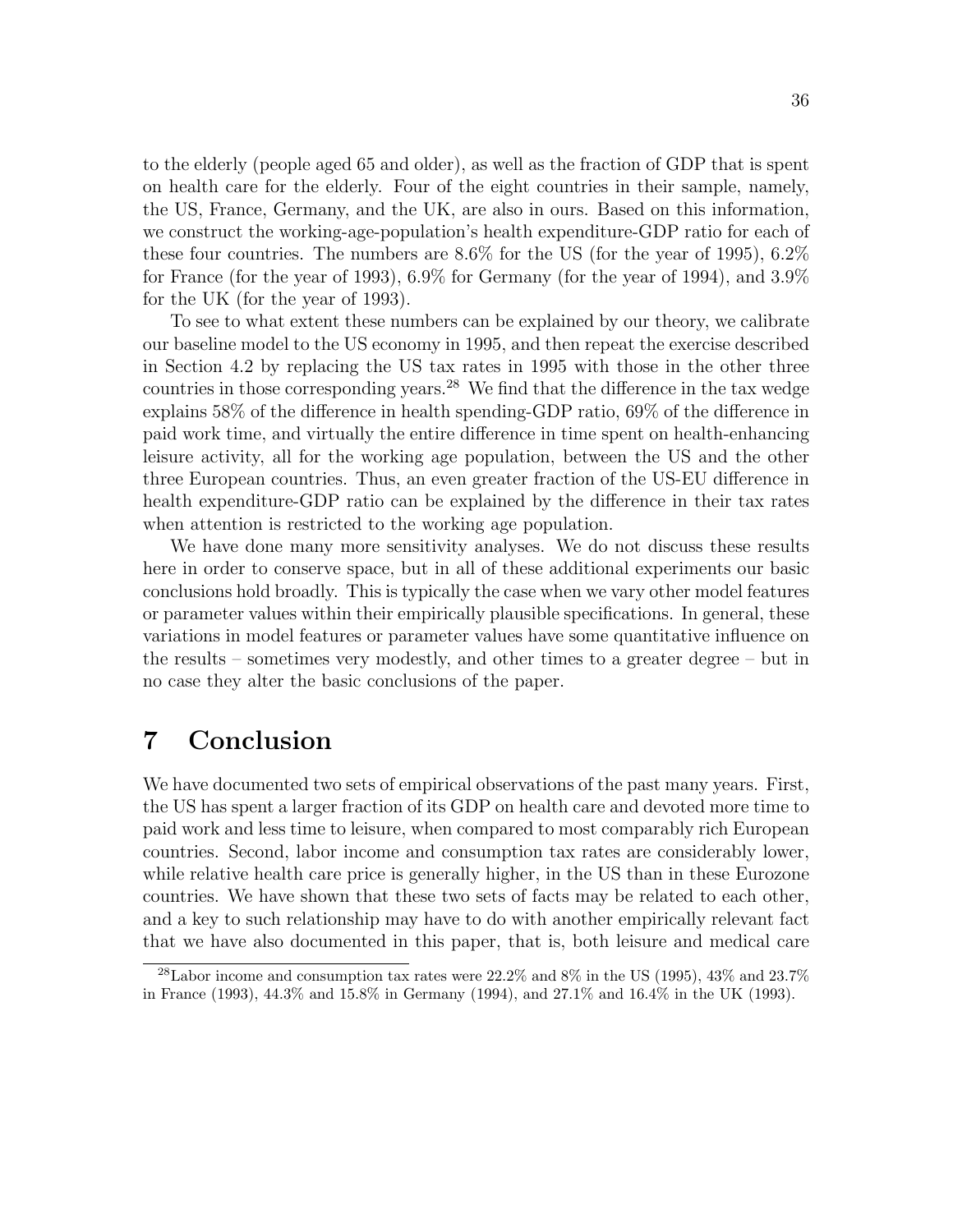are important for maintaining health.

To this end, we have developed a general equilibrium macroeconomic model which features an endogenous choice of health investment portfolio that is influenced by taxation and relative health care price. We have used the model to establish three sets of main results. First, to a large extent the US-EU differences in health spending-GDP ratio and in time allocation could have been attributed to their differences in taxation, especially in labor income and (to a smaller extent) consumption tax rates, though their difference in capital income tax rate could have played a negligible role. Second, the US-EU difference in relative health care price could have attributed to some of their difference in overall health spending-GDP ratio, but its prediction on cross-country difference in time allocation is in a direction that is exactly opposite to the US-EU comparison: It predicts that Europeans would have spent more time on paid work and less time on leisure when compared with Americans, whereas as we have documented in the paper the opposite is true in the data. Third, the US-EU differences in taxation and in relative health care price jointly provide a fairly successful account of their differences in all of the underlying variables of interest, explaining 62% of their difference in health expenditure-GDP ratio, 84.3% of their difference in time spent on paid work, and 87.5% of their difference in time spent on health-enhancing leisure activity.

We have conducted many sensitivity and counterfactual analyses, and found that our results hold quite generally, as long as the empirically motivated, portfolio view of health investment is taken into account, which is essential for fitting our model to the data. While our focus in the present paper is on cross-country differences in health expenditure-GDP ratio and in time allocation, this portfolio feature of health investment could also be pertinent to other issues of potential interest. For instance, He et al. (2015) find that this portfolio view of health investment is important for understanding the joint cyclical behaviors of medical expenditure and health capital in modern industrialized economies. In light of this finding, and ours in the current paper, a systematic investigation of a broad set of macro-health issues for which this empirical motivated feature of health production may be relevant should be elevated to the top of the research agenda.

### 8 Acknowledgement

For comments and suggestions, we thank Dave Backus, Toni Braun, Tom Cooley, Hanming Fang, Lei Fang, Gerhard Glomm, Greg Huffman, Ayse Imrohoroglu, Chad Jones, Jurgen Jung, Pat Kehoe, Lee Ohanian, Ed Prescott, Valerie Ramey, Victor Rios-Rull, Motohiro Yogo, Tao Zha, audiences at the 2011 Midwest Macroeconomics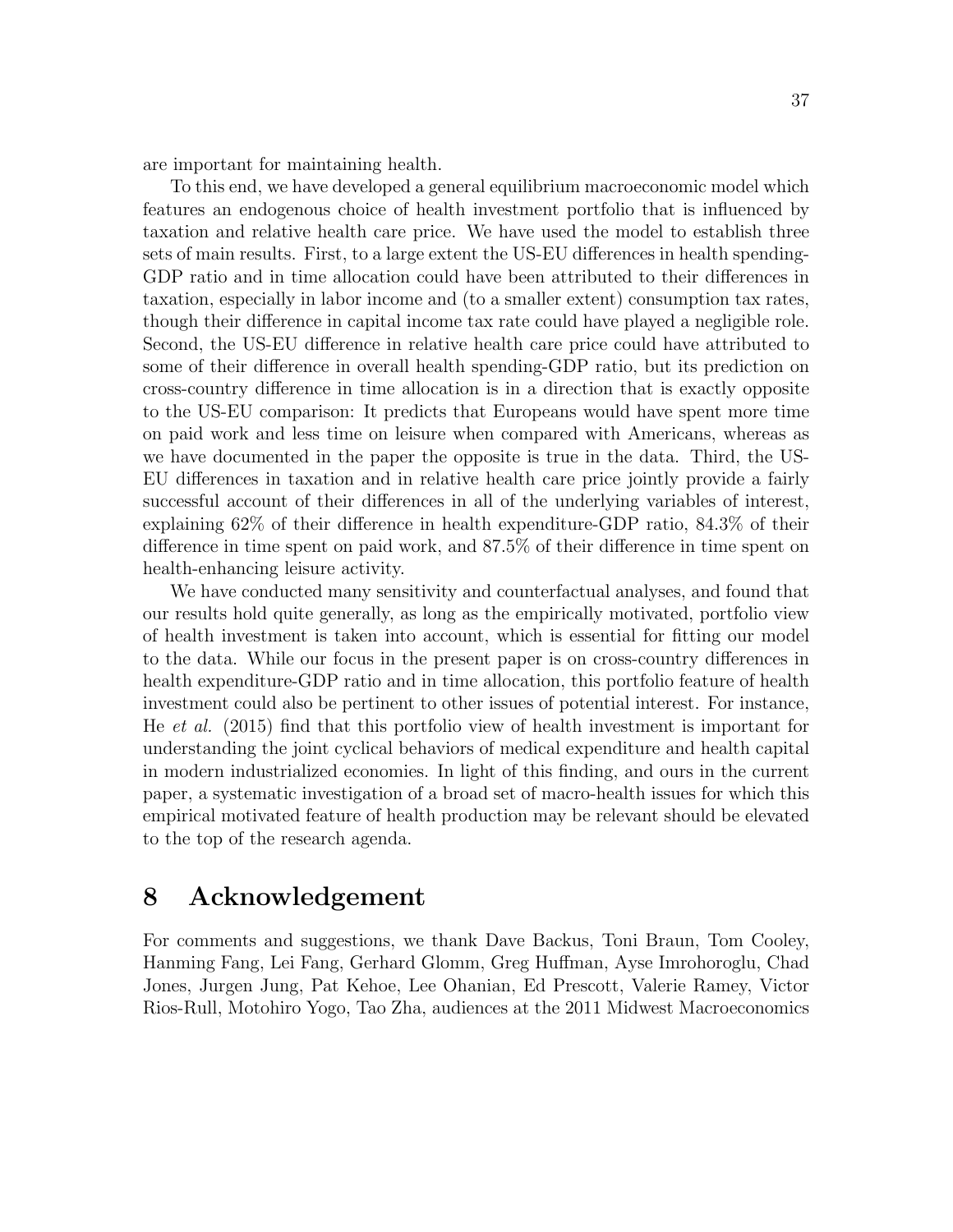Meetings, the 2011 North American Summer Meeting of the Econometric Society, the 2011 Shanghai Macroeconomics Workshop, the 2011 World Congress of the International Economic Association, the 2013 Tsinghua Workshop in Macroeconomics, and the 2015 Annual Meeting of the American Economic Association, and seminar participants at the Cheung Kong Graduate School of Business, the Federal Reserve Banks of Atlanta, Dallas, Minneapolis, and San Francisco, the Huazhong University of Science and Technology, Fudan University, Peking University, the University of California at Riverside, the University of California at San Diego, the University of California at Santa Barbara, the University of Cologne, and the University of Southern California. We are grateful to Luca Lorenzoni for assistance with the OECD PPP data. He acknowledges financial support from the Shanghai Pujiang Program and Eastern Scholar Program. Huang acknowledges financial support from the Grey Fund at Vanderbilt University. The views expressed herein are those of the authors and do not necessarily reflect the views of the IMF or IMF policy.

## References

- [1] Anderson, G. F. and P. S. Hussey (2000): "Population aging: A comparison among industrialized countries," *Health Affairs* 19(3), 191–203.
- [2] Anderson, G. F., U. E. Reinhardt, P. S. Hussey, and V. Petrosyan (2003): "It's the Prices, Stupid: Why the United States Is So Different From Other Countries," *Health Affairs* 22(3), 89-105.
- [3] Brown, David R., Guijing Wang, Marc A. Safran (2005): "A Preliminary Analysis of Medical Expenditures Among Active and Sedentary US Adults With Mental Disorders," American Journal of Health Behavior, 29(3), 195-205.
- [4] Caldwell, Linda L. (2005): "Leisure and Health: Why Is Leisure Therapeutic?" British Journal of Guidance and Counselling, 33(1), 7-26.
- [5] Chen, Kaiji, Ayse Imrohoroglu, and Selahattin Imrohoroglu (2009): "A Quantitative Assessment of the Decline in the US Current Account," Journal of Monetary Economics, 56(8), 1135-1147.
- [6] Colditz, Graham A. (1999): "Economic Costs of Obesity and Inactivity," Medicine and Science in Sports and Exercise, 31(11), S663-S667.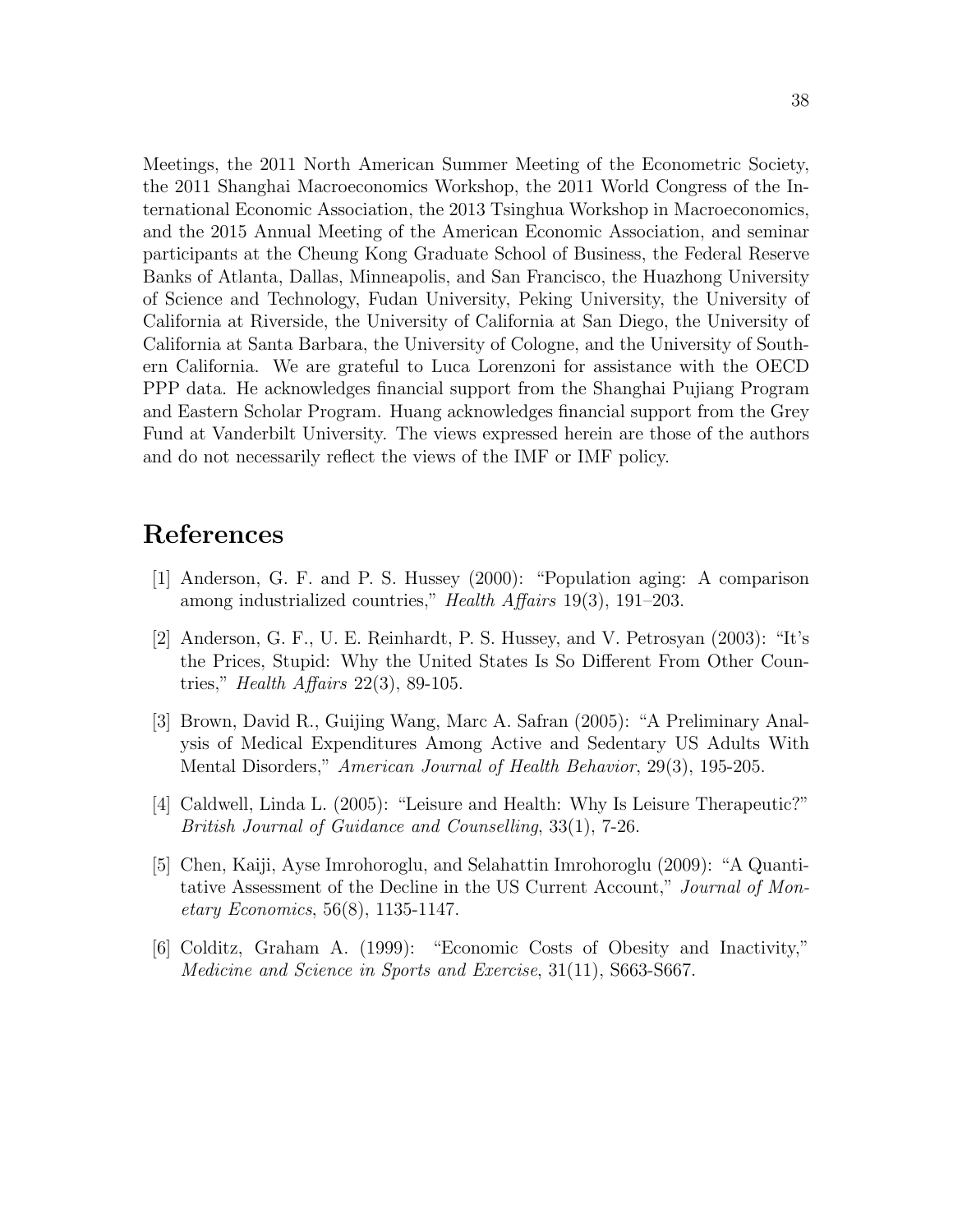- [7] Contoyannis, P. and A. M. Jones (2004): "Socio-economic Status, Health and Lifestyle," Journal of Health Economics 23, 965-995.
- [8] Cooley, T. and E. C. Prescott (1995): "Economic Growth and Business Cycles," Chapter 1 in Frontiers of Business Cycle Research, Ed. by T. Cooley, Princeton University Press.
- [9] Dalgaard, C. and H. Strulik (2010): "Optimal Aging and Death," PGDA Working Paper No. 58.
- [10] Edwards, R. (2011): "American Time Use Over the Business Cycle," unpublished mimeo.
- [11] Ehrlich, I., and H. Chuma (1990): "A Model of the Demand for Longevity and the Value of Life Extension," Journal of Political Economy, 98(4), 761-782.
- [12] Fang, H., and A. Gavazza (2011): "Dynamic Inefficiencies in an Employment-Based Health-Insurance System: Theory and Evidence," American Economic Review, 101(7), 3047-3077.
- [13] Feng, Z. (2008): "Macroeconomic Consequences of Alternative Reforms to the Health Insurance System in the US," University of Miami, unpublished mimeo.
- [14] Finkelstein, A., E. Luttmer, and M. Notowidigdo (2010): "What Good Is Wealth Without Health? The Effect of Health on the Marginal Utility of Consumption," NBER Working Paper No. 14089.
- [15] Fonseca, R., P. Michaud, T. Gamama, and A. Kapteyn (2009): "On the Rise of Health Spending and Longevity," IZA Discussing Paper No. 4622.
- [16] Gerdtham, Ulf-G., and B. Jonsson (2000): "International Comparisons of Health Expenditure: Theory, Data and Econometric Analysis," in *Handbook of Health* Economics, ed. A. J. Culyer and J. P. Newhouse. Vol. 1A, 11-53, Elsevier-North Holland,
- [17] Gronau, R. (1977): "Leisure, Home Production and Work: The Theory of the Allocation of Time Revisited," Journal of Political Economy, 85, 1099-1123.
- [18] Grossman, M. (1972): "On the Concept of Health Capital and the Demand for Health," Journal of Political Economy, 80, 223-255.
- [19] Hagist, C. and L. Kotlikoff (2009): "Who's Going Broke? Comparing Growth in Public Healthcare Expenditure in Ten OECD Countries," unpublished mimeo.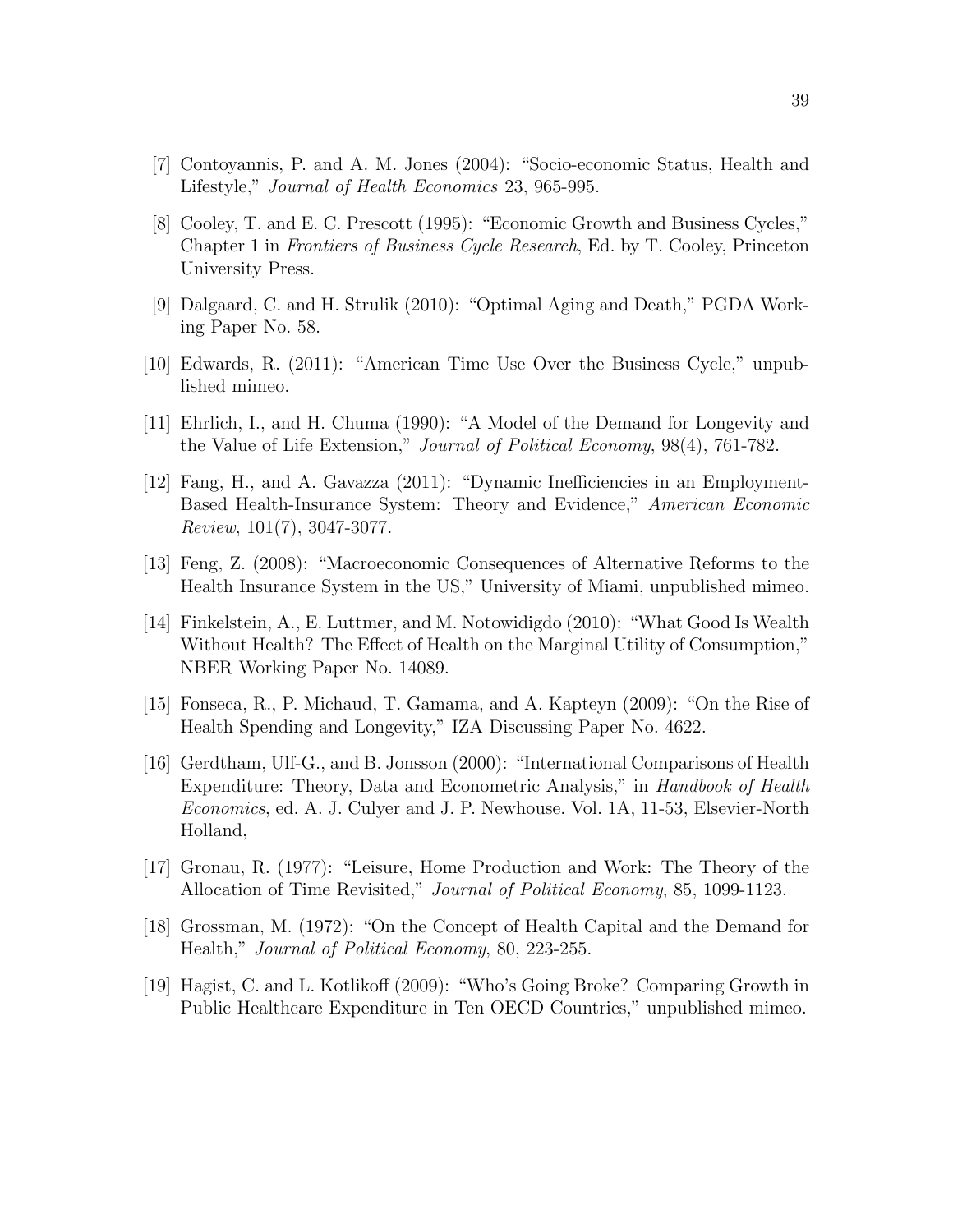- [20] Hall, R.E. and C.I. Jones (2007): "The Value of Life and the Rise in Health Spending," Quarterly Journal of Economics, 122, 39-72.
- [21] Halliday, T., H. He, and H. Zhang (2014): "Health Investment over the Lifecycle," mimeo, University of Hawaii.
- [22] He, H., and K. X. D. Huang (2013): "Why Do Americans Spend So Much More on Health Care than Europeans?" Vanderbilt University Working Paper VUECON-13-00021.
- [23] He, H., K. X. D. Huang, and S. Hung (2013): "Substituting Leisure for Health Expenditure: A General Equilibrium-Based Empirical Investigation," Vanderbilt University Working Paper VUECON-13-00020.
- [24] He, H., K. X. D. Huang, and S. Hung (2015): "Are Recessions Good for Your Health? When Ruhm Meets GHH," mimeo, Vanderbilt University.
- [25] Huang, K. X. D., and G. W. Huffman (2014): "A Defense of the Current US Tax Treatment of Employer-Provided Medical Insurance," Macroeconomic Dynamics,  $18(7)$ ,  $1547-1580$ .
- [26] Insler, Michael A. (2011): "The Health Consequences of Retirement," Ph.D. Job Market Paper, University of Rochester.
- [27] Jones, C. and P. Klenow (2011): "Beyond GDP? Welfare across Countries and Time," mimeo, Standford University.
- [28] Jung, J. and C. Tran (2009): "The Macroeconomics of Health Savings Accounts," unpublished mimeo.
- [29] Jung, J. and C. Tran (2010): "Medical Consumption over the Life Cycle: Facts from a US Medical Expenditure Panel Survey," unpublished mimeo.
- [30] Kenkel, D. (1995): "Should You Eat Breakfast? Estimates from Health Production Functions," Health Economics 4(1), 15-29.
- [31] Lovell, V. (2004): "No Time to Be Sick: Why Everyone Suffers When Workers Don't Have Paid Sick Leave," IWPR Publication #B242p, Institute for Women's Policy Research, Washington DC.
- [32] McDaniel, C. (2007): "Average Tax Rates on Consumption, Investment, Labor and Capital in the OECD 1950-2003," mimeo, Arizona State University.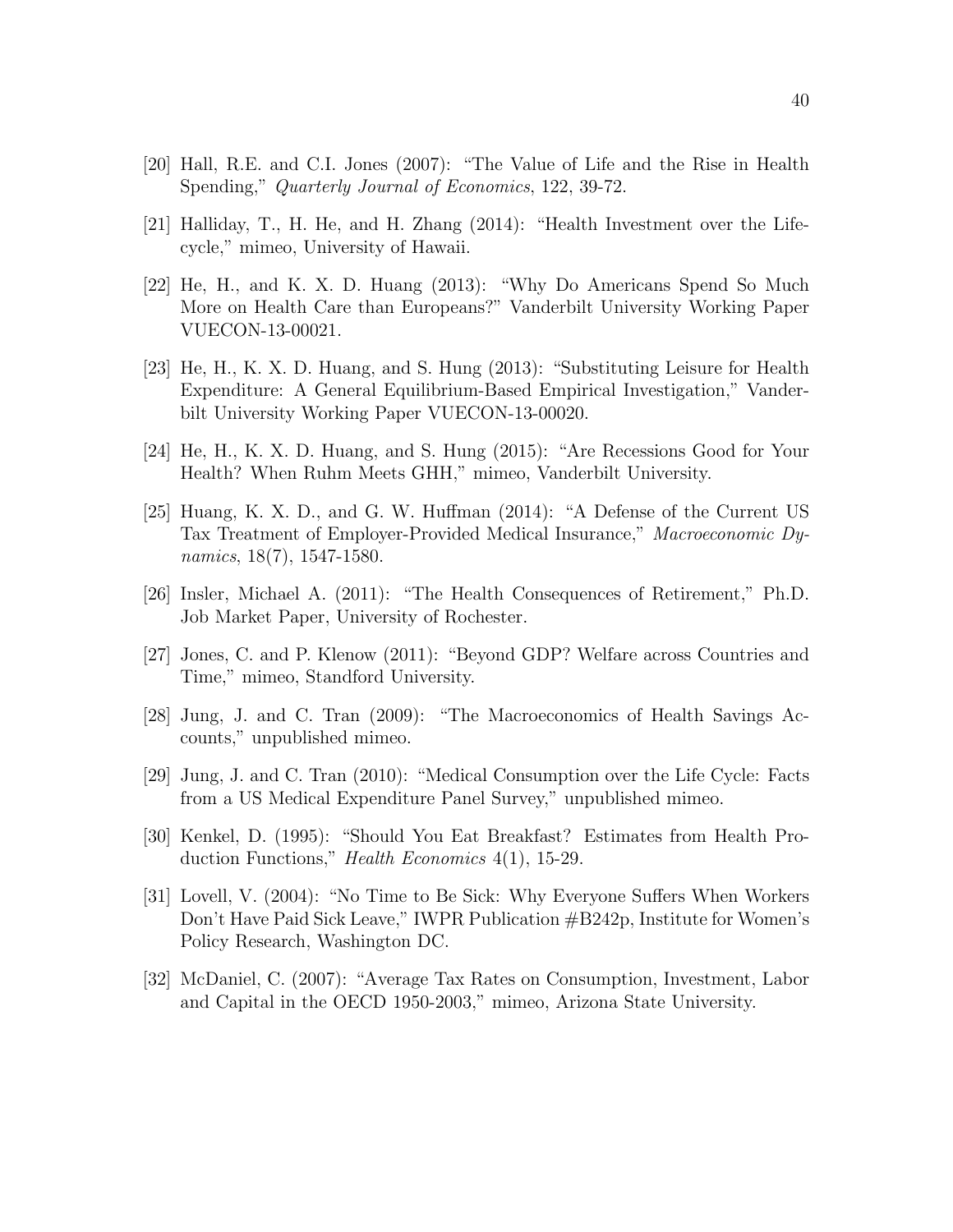- [33] McKinsey Global Institute, Health Care Productivity (Los Angeles: McKinsey and Company, 1996).
- [34] Mendoza, E. G., A. Razin, and L. Tesar (1994): "Effective Tax Rates in Macroeconomics Cross-country Estimates of Tax Rates on Factor Incomes and Consumption," *Journal of Monetary Economics*, 34, 297–323.
- [35] Murphy, K. M., and R. H. Topel (2006): "The Value of Health and Longevity," Journal of Political Economy, 114, 871-904.
- [36] Nadiri, M. Ishaq, and Ingmar R. Prucha (1996): "Estimation of the Depreciation Rate of Physical and R&D Capital in the US Total Manufacturing Sector," Economic Inquiry, 34, 43-56.
- [37] OECD (2011): "Cooking and Caring, Building and Repairing: Unpaid Work around the World," Chapter 1 in Society at a Glance 2011: OECD Social Indicators.
- [38] Ohanian, L., A. Raffo, and R. Rogerson (2008): "Long-term Changes in Labor Supply and Taxes: Evidence from OECD Countries,1956–2004," Journal of Monetary Economics 55, 1353-1362.
- [39] Payne, Laura, Ainsworth, Barbara, and Geoffrey Godbey, eds. (2010): "Leisure, Health, and Wellness: Making the Connections," Venture Publishing, Inc.: State College, PA.
- [40] Pearson, M. (2009): "Disparities in Health Expenditure Across OECD Countries: Why Does the United States Spend So Much More Than Other Countries?" Written Statement to Senate Special Committee on Aging, OECD.
- [41] Peterson, C. L., and R. Burton (2007): "US Health Care Spending: Comparison with Other OECD Countries, " Congressional Research Service Report for Congress, Order Code RL34175.
- [42] Pratt, M., Macera, C., G. Wang (2000): "Higher Direct Medical Costs Associated with Physical Inactivity," The Physician and Sportsmedicine 28, 63-70.
- [43] Prescott, Edward C. (2002): "Prosperity and Depression," American Economic Review May Issue, 1-15.
- [44] Prescott, E. C. (2004): "Why Do Americans Work So Much More Than Europeans?" Federal Reserve Band of Minneapolis Quarterly Review 28 (1), 2–13.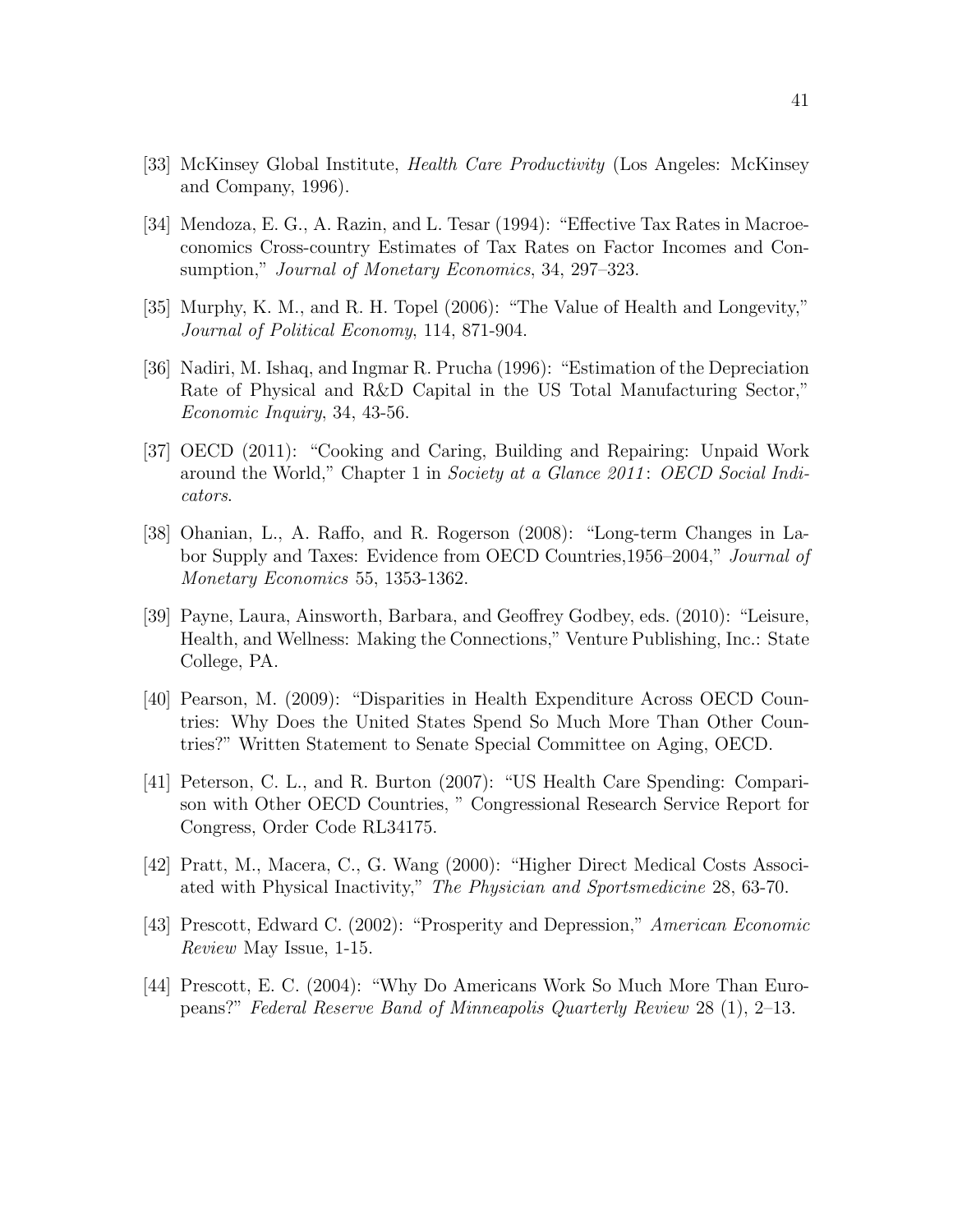- [45] Pressman, S.D., Matthews, K.A., Cohen, S., Martire, L.M., Scheier, M., Baum, A., and R. Schulz (2009): "Association of Enjoyable Life Activities with Psychological and Physical Well-Being," Psychosomatic Medicine, 71, 725-732.
- [46] Ramey, V. A., and N. Francis (2009): "A Century of Work and Leisure," American Economic Journal: Macroeconomics 1, 189–224.
- [47] Rogerson, R. (2006): "Understanding Differences in Hours Worked," Review of Economic Dynamics 9, 365-409.
- [48] Rogerson, R. (2008): "Structural Transformation and the Deterioration of European Labor Market Outcomes," Journal of Political Economy 116, 235-259.
- [49] Ruhm, C. J. (2000): "Are Recessions Good for Your Health?" Quarterly Journal of Economics 115(2), 617-603.
- [50] Russell, Ruth V. (2009): "Pastimes: The Context of Contemporary Leisure," 4th Edition, Sagamore Publishing: Champaign, IL.
- [51] Scholz, J. K., and A. Seshadri (2010): "Health and Wealth in a Life-cycle Model," University of Michigan Retirement Research Center Working Paper No. 2010-224.
- [52] Sickles, Robin C., and Abdo Yazbeck (1998): "On the Dynamics of Demand for Leisure and the Production of Health," Journal of Business and Economic Statistics, 16, 187-197.
- [53] Suen, R. (2006): "Technological Advance and the Growth in Health Care Spending," unpublished mimeo.
- [54] Viscusi, W. and W. Evans (1990): "Utility Functions That Depend on Health Status: Estimates and Economic Implications," American Economic Review, 80, 353-374.
- [55] Wang, Guijing, and David R. Brown (2004): "Impact of Physical Activity on Medical Expenditures Among Adults Downhearted and Blue," American Journal of Health Behavior, 28(3), 208-217.
- [56] Yogo, M. (2009): "Portfolio Choice in Retirement: Health Risk and the Demand for Annuities, Housing, and Risky Assets," NBER Working Paper No. 15307.
- [57] Zhao, K. (2014): "Social Security and the Rise in Health Spending, " Journal of Monetary Economics, 64(C), 21-37.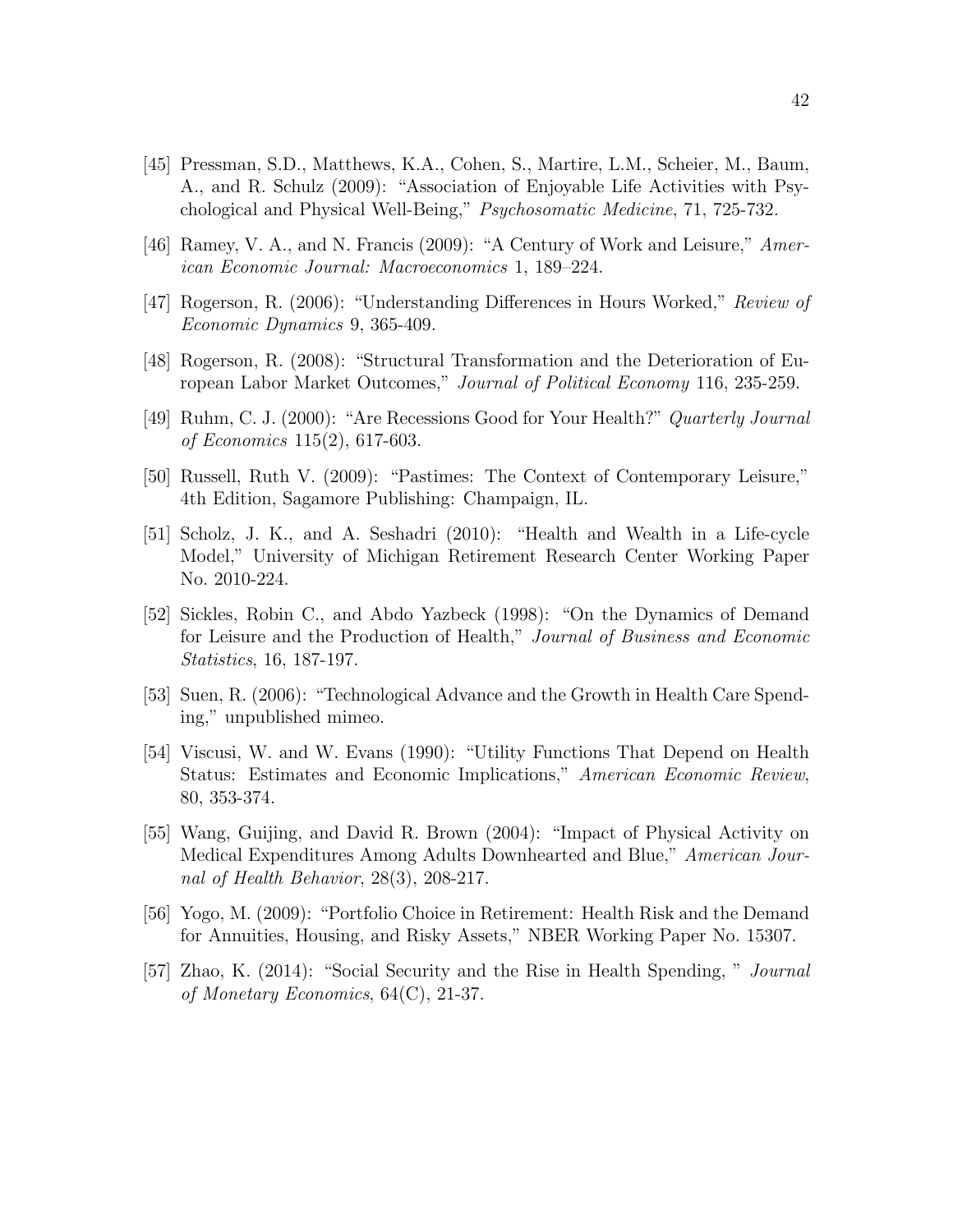| Country     | %<br>$\tilde{\mathbf{m}}/\mathbf{y}^e$ | $(\%)$<br>$\mathbf{n}^b$ | $(\%)$<br>$\mathbf{l}^c$ | $\sqrt[\alpha]{\gamma_0}$<br>$\tau_n$ | $\%$<br>$\epsilon$<br>$\tau_c$ | $(\%)$ | $p_m{}^g$ |
|-------------|----------------------------------------|--------------------------|--------------------------|---------------------------------------|--------------------------------|--------|-----------|
| Belgium     | 7.4                                    | 16.6                     | 71                       | 42.0                                  | 17.6                           | 50.7   | 1.02      |
| Finland     | 7.2                                    | 20.3                     | 68                       | 38.0                                  | 22.1                           | 49.1   | 1.14      |
| France      | 8.5                                    | 16.9                     | 68                       | 38.3                                  | 23.9                           | 50.2   | 1.11      |
| Germany     | 9.1                                    | 18.0                     | 69                       | 40.8                                  | 14.8                           | 48.4   | 0.94      |
| Italy       | 8.0                                    | 15.0                     | 67                       | 39.7                                  | 18.9                           | 49.3   | 1.24      |
| Netherlands | 8.0                                    | 15.8                     | 68                       | 43.5                                  | 16.6                           | 51.6   | 0.94      |
| Spain       | 6.2                                    | 17.0                     | 67                       | 28.6                                  | 13.3                           | 36.9   | 0.92      |
| UK          | 6.3                                    | 20.5                     | 66                       | 28.3                                  | 16.1                           | 38.3   | 1.05      |
| Euro Mean   | 7.6                                    | 17.5                     | 68                       | 37.5                                  | 18.0                           | 47.0   | 1.04      |
| <b>US</b>   | 11.4                                   | 21.8                     | 64                       | 21.0                                  | 8.3                            | 27.1   | 1.20      |

Table 1: US and European Data: Long Run Averages

Definitions and sources of data:

- a. Health expenditure to GDP ratio–OECD Health Data 2010. Here  $\tilde{m} \equiv p_m m$  and  $y \equiv F(k, n; z)$ .
- b. Fraction of time spent on paid work–Ohanian, Raffo, and Rogerson (2008) and OECD (2011).
- c. Fraction of time spent on health-enhancing leisure activity–OECD (2011).
- d. Labor income tax rate–McDaniel (2007).
- e. Consumption tax rate–McDaniel (2007).
- $f.$  Tax wedge–Authors' calculation based on  $d$  and  $e$ .
- g. Relative price of health care–He, Huang, and Hung (2013).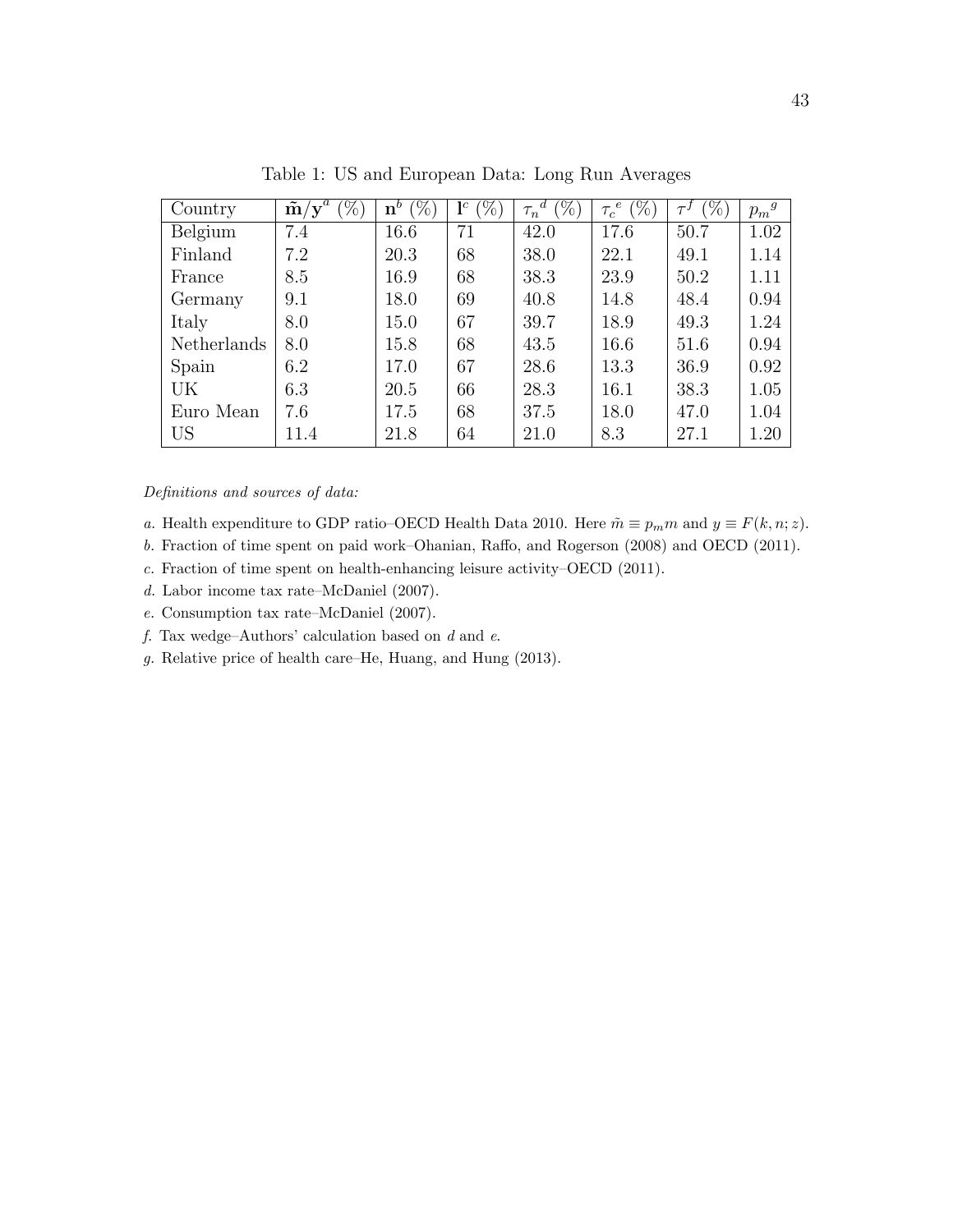| Parameter      |                                                            | Value  |
|----------------|------------------------------------------------------------|--------|
|                | Preferences                                                |        |
| $\beta$        | subjective discount factor                                 | 0.9686 |
|                | share of consumption in the consumption-health bundle      | 0.2601 |
| $\eta$         | elasticity of substitution between consumption and health  | 8.70   |
| $\rho$         | share of leisure relative to the consumption-health bundle | 1.4728 |
|                | Goods Production                                           |        |
| $\alpha$       | share of physical capital in value-added inputs            | 0.36   |
| $\delta_k$     | depreciation rate of physical capital                      | 0.076  |
|                | <b>Health Accumulation</b>                                 |        |
| $\theta$       | share of medical commodity in health investment            | 0.4207 |
| $\omega$       | elasticity of substitution between health care and leisure | 1.0    |
|                | returns to scale of health investment                      | 1.0    |
| $\overline{B}$ | level of technology in health production                   | 0.0863 |
| $\delta_h$     | depreciation rate of health capital                        | 0.056  |
|                | Sick Time                                                  |        |
|                | elasticity of sick time with respect to health capital     | 1.0    |
|                | scaling factor                                             | 0.0071 |
|                | Taxation                                                   |        |
| $\tau_n$       | labor income tax rate                                      | 0.21   |
| $\tau_c$       | consumption tax rate                                       | 0.083  |
| $\tau$         | tax wedge                                                  | 0.271  |
|                | Relative Price of Health Care                              |        |
| $p_m$          | price of health care relative to health-neutral commodity  | 1.2    |

Table 2: Benchmark Values of Parameters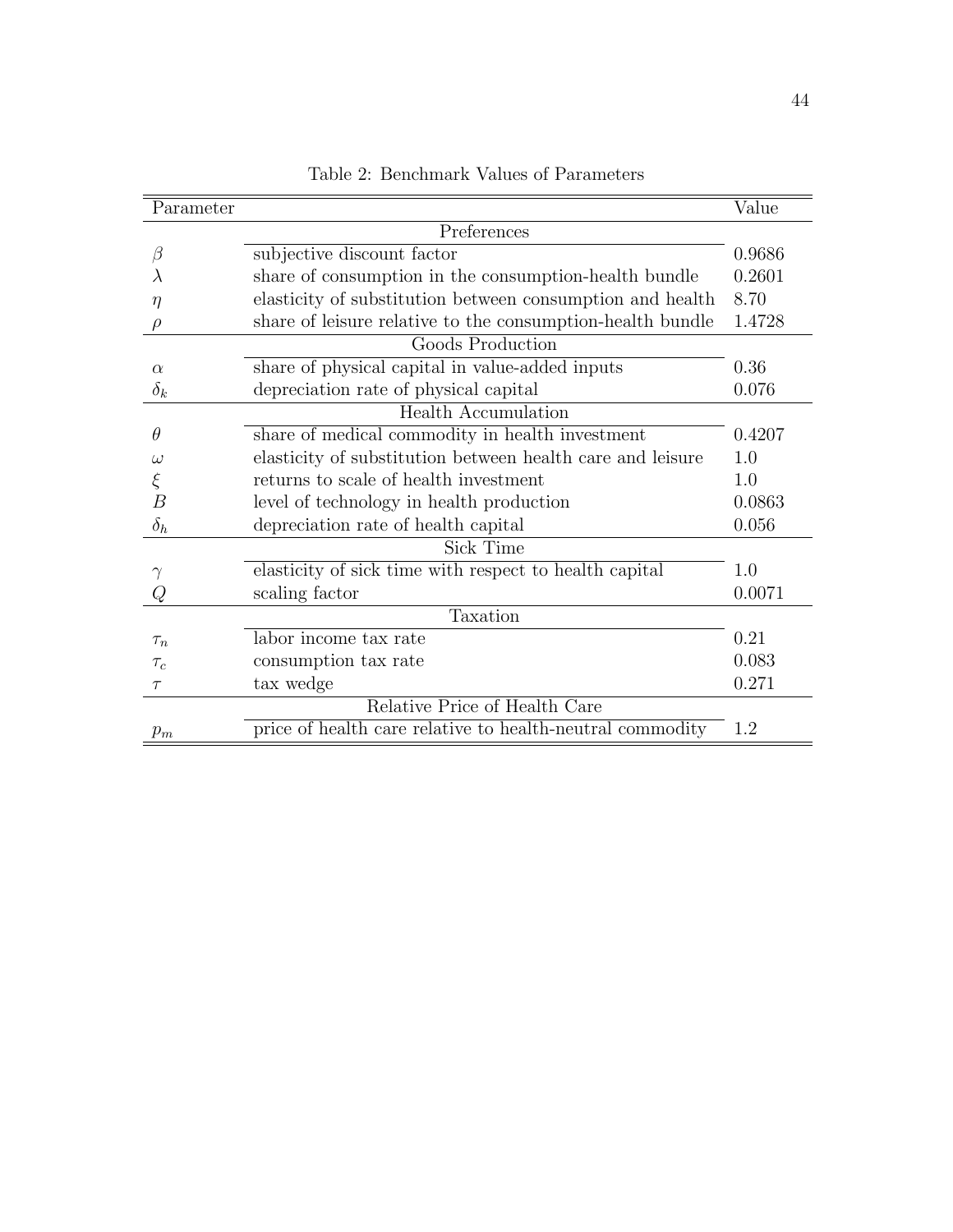| Jata Explained by Model | $\overline{d}$                                     |           |          |        |                 | 64%<br>104%<br>109%<br>50%<br>10%<br>10%<br>10%<br>10%<br>10%<br>10%                                                              |             |       |          |           |
|-------------------------|----------------------------------------------------|-----------|----------|--------|-----------------|-----------------------------------------------------------------------------------------------------------------------------------|-------------|-------|----------|-----------|
|                         | $\Delta n$                                         |           |          |        |                 | 88<br>5018<br>50148888888<br>5015888888                                                                                           |             |       |          | 91%       |
|                         | $\overline{\Delta(\tilde{\mathbf{m}}/\mathbf{y})}$ | 59%       |          |        |                 | 28888888<br>2959225                                                                                                               |             |       |          | $17.5\%$  |
|                         | $\overline{\mathsf{d}}$                            | 1.0445    |          |        |                 | $\begin{array}{l} 0.0415 \\ 0.0435 \\ 0.0399 \\ 0.0427 \\ 0.0463 \\ 0.0177 \\ 0.0101 \\ 0.0177 \\ 0.0201 \\ \end{array}$          |             |       |          |           |
| Model                   | $\Delta n$                                         | $-0.0485$ |          |        |                 | $\begin{array}{c} 0.0452 \\ -0.0474 \\ -0.0434 \\ -0.0434 \\ -0.0505 \\ -0.0191 \\ -0.0216 \\ \end{array}$                        |             |       |          |           |
|                         | $\frac{\Delta(\tilde{\bf n}/y)}{-0.0234}$          |           |          |        |                 | $\begin{array}{c} -0.0218 \\ -0.0229 \\ -0.0210 \\ -0.0230 \\ -0.0230 \\ -0.0244 \\ -0.0092 \\ -0.0002 \\ -0.0105 \\ \end{array}$ |             |       |          | 0.0195    |
|                         | $\overline{\mathsf{}}$                             |           |          | 0.04   | 0.05            | 0.03                                                                                                                              |             | 0.03  | 0.02     | 0.04      |
| Jata                    |                                                    | $-0.052$  | $-0.015$ | 0.049  |                 | $-0.038$<br>$-0.079$<br>$-0.060$<br>$-0.048$                                                                                      |             |       | $-0.013$ | 0.044     |
|                         |                                                    | .040      | .042     | 029    | .023            | 058                                                                                                                               | .034        | .052  | .051     |           |
|                         |                                                    | Belgium   | inland   | France | ${\rm Germany}$ | Italy                                                                                                                             | Netherlands | Spain |          | Euro Mean |

Table 3: EU-US Differences in Health Spending-GDP Ratio and in Allocation of Time among Multiple Uses: Data vs. Model's Predictions based on Cross-Country Variations in Taxation Table 3: EU-US Differences in Health Spending-GDP Ratio and in Allocation of Time among Multiple Uses: Data vs. Model's Predictions based on Cross-Country Variations in Taxation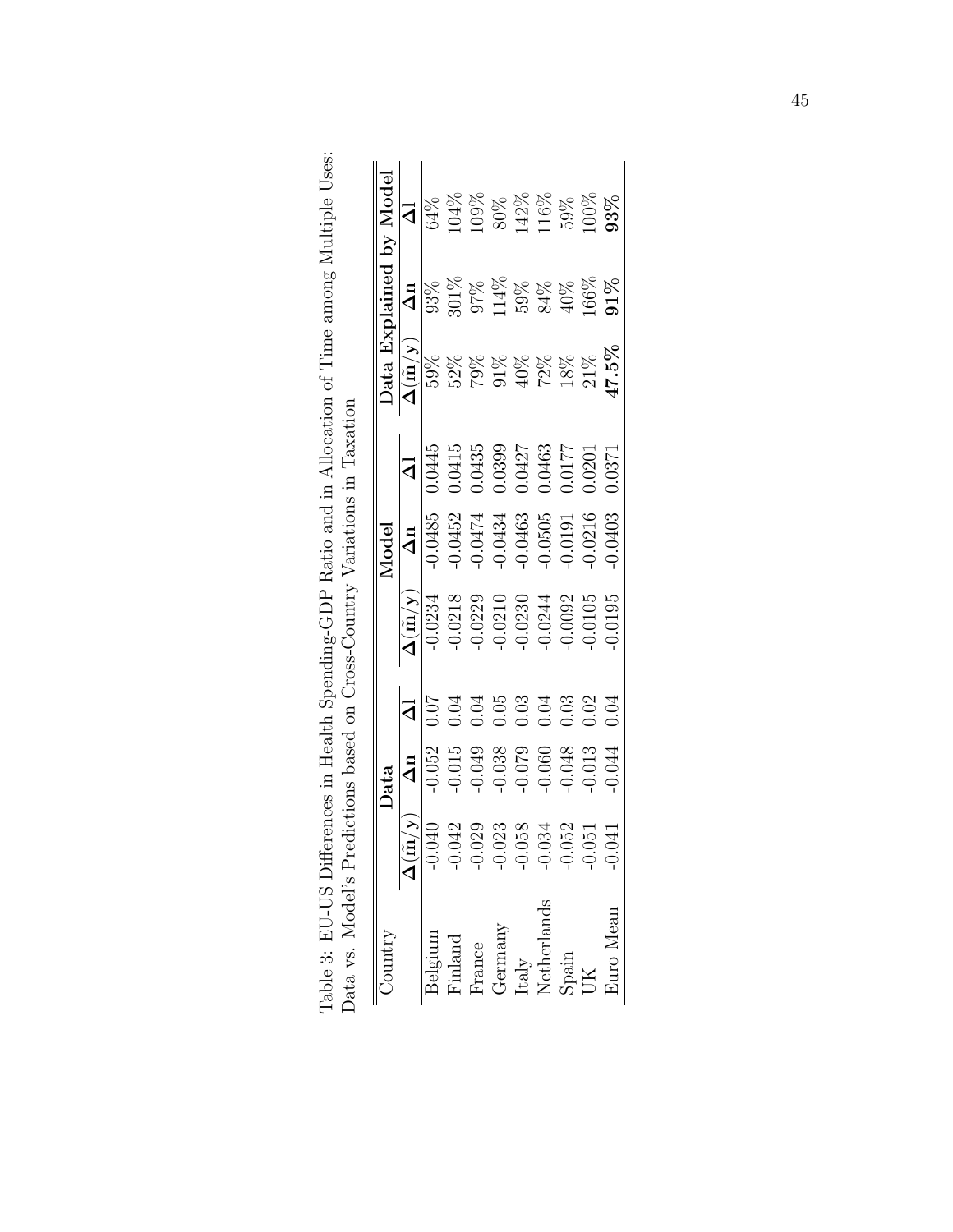| Aniutic          |                                                    | Oata                |                         |                                                         | Model                                                                                             |                               |                                                                              |            | Data Explained by Model |
|------------------|----------------------------------------------------|---------------------|-------------------------|---------------------------------------------------------|---------------------------------------------------------------------------------------------------|-------------------------------|------------------------------------------------------------------------------|------------|-------------------------|
|                  | $\overline{\Delta(\tilde{\mathbf{m}}/\mathbf{y})}$ | $\Delta n$          | $\overline{\mathsf{d}}$ |                                                         | $\frac{\Delta n}{0.0043}$                                                                         | $\overline{\mathsf{S}}$       | $\overline{\Delta(\tilde{\mathbf{m}}/\mathbf{y})}$                           | $\Delta n$ | $\overline{\mathbf{z}}$ |
| Belgium          | 040                                                | $\frac{1}{0.052}$   |                         | $\frac{\Delta(\tilde{\mathbf{n}}/\mathbf{y})}{-0.0078}$ |                                                                                                   | $\frac{0.0034}{$              | $\frac{20\%}{\%}$                                                            | $-8\%$     | 5%                      |
| $\mathrm{mland}$ | 142                                                | 0.015               | 0.04                    | $-0.0025$                                               |                                                                                                   | $-0.0011$                     | $6\%$                                                                        | $-9%$      | $-3\%$                  |
| France           | 99                                                 | 0.049               | ).04                    |                                                         | $\begin{array}{c} 0.0013 \\ 0.0020 \\ 0.0064 \\ 0.0064 \\ 0.0009 \\ 0.0064 \\ 0.0069 \end{array}$ | $-0.0016$                     |                                                                              | $-4\%$     |                         |
| Germany          | 23                                                 |                     | 0.05                    | $-0.0038$<br>$-0.0116$<br>$0.0017$<br>$-0.0116$         |                                                                                                   |                               | $\begin{array}{l} 13\% \\ 50\% \\ 2.9\% \\ 34\% \\ 24\% \\ 13\% \end{array}$ | 17%        | $10\%$                  |
| Italy            | )58                                                | $-0.038$<br>$0.079$ | 0.3                     |                                                         |                                                                                                   | $-0.0051$<br>0.0007<br>0.0051 |                                                                              | $1\%$      | 2.3%                    |
| Netherlands      | )34                                                | 0.060               | 0.04                    |                                                         |                                                                                                   |                               |                                                                              | $-11\%$    | $13\%$                  |
| Spain            | )52                                                | 0.048               | 0.03                    | 0.0125                                                  |                                                                                                   | $-0.0055$                     |                                                                              | $14\%$     | $18\%$                  |
|                  | ら                                                  | 0.013               | 0.02                    | 0.0007                                                  | 0.0036                                                                                            | 0.0029                        |                                                                              | $-28\%$    | $15\%$                  |
| Auro Mean        | Ξ                                                  | 0.044               | 0.04                    | 0.0069                                                  | 0.0038                                                                                            | 0.0030                        | 16.8%                                                                        | $-8.6\%$   | 7.5%                    |

Table 4: EU-US Differences in Health Spending-GDP Ratio and in Allocation of Time among Multiple Uses:<br>Data vs. Model's Predictions based on Cross-Country Variations in Relative Health Care Price Table 4: EU-US Differences in Health Spending-GDP Ratio and in Allocation of Time among Multiple Uses: Data vs. Model's Predictions based on Cross-Country Variations in Relative Health Care Price